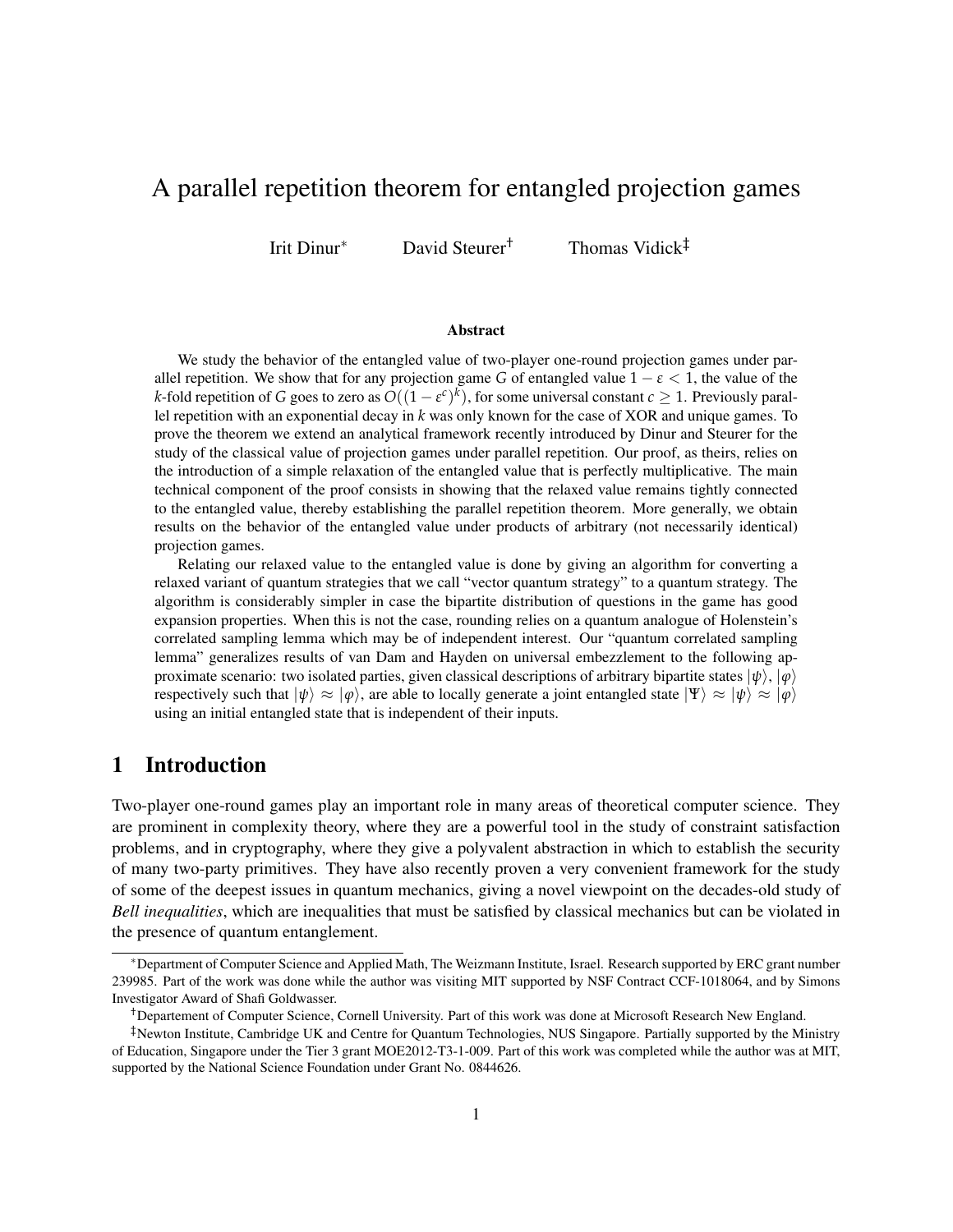A game *G* is specified by a probability distribution  $\mu$  on pairs of questions  $(u, v) \in U \times V$  to the players, and an acceptance criterion  $V \subseteq A \times B \times U \times V$  which states, for every possible pair of questions  $(u, v)$ , which pairs of answers  $(a, b) \in \mathcal{A} \times \mathcal{B}$  are valid. The most basic quantity associated to a game is its *value*: the maximum success probability of two cooperating, but spatially isolated, players in the game. Remarkably, the precise definition of the value depends on the physical interpretation that is given to the condition of spatial isolation. Under classical theory, isolated players are fully described by the functions that each apply to their respective question in order to determine their answer, and this interpretation leads to the *classical value* VAL of the game. In contrast, in quantum theory isolated players are allowed any set of strategies that can be implemented by performing local measurements on a shared entangled state. The resulting value is called the *entangled value* and denoted VAL<sup>∗</sup> (*G*). Clearly for every game it holds that VAL ≤ VAL<sup>\*</sup>, and it is the discovery of Einstein, Podolsky and Rosen [\[EPR35\]](#page-27-0) (formalized by Bell [\[Bel64\]](#page-27-1), simplified by Clauser et al. [\[CHSH69\]](#page-27-2) and experimentally verified by Aspect et al. [\[AGR81\]](#page-27-3)) that there exists games for which the inequality is strict; indeed there are families of games  $(G_n)$  for which VAL $(G_n) \to 0$ but VAL<sup>\*</sup>( $G_n$ ) = 1 [\[Raz98,](#page-28-0) [Ara02\]](#page-27-4). One can go even further and consider the *non-signaling value* VAL<sup>ns</sup>, which corresponds to players allowed to reproduce any bipartite correlations that do not imply signaling between their isolated locations. Here again VAL<sup>∗</sup> ≤ VAL*ns*, and there are games, such as the CHSH game [\[CHSH69\]](#page-27-2), for which the inequality is strict.

One of the most fundamental questions one may ask about two-player games is that of the behavior of the value under *product*. Given games *G* and *H*, their product *G* ⊗ *H* is defined as follows: the question and answer sets are the cartesian product of those from *G* and *H*; the distribution on questions is the product of the distributions, and the acceptance criterion the AND of those of *G* and of *H*. How does the value of  $G \otimes H$ relate to that of *G* and *H*? While it is clear that each of the three values defined above satisfies VAL( $G \otimes$  $H$ )  $\geq$  VAL(*G*)VAL(*H*), the converse, although intuitive, does *not* hold in most nontrivial scenarios. In particular, simple constructions of games *G* are known such that  $\text{VAL}(G \otimes G) = \text{VAL}(G) < 1$  [\[FL92\]](#page-27-5); similar constructions exist for VAL<sup>\*</sup> [\[CSUU08\]](#page-27-6) and VAL<sup>ns</sup> [\[KR10\]](#page-28-1).

In spite of these examples, one may still ask for the behavior of  $VAL(G^{\otimes k})$ , for "large" values of *k*. This is known as the *parallel repetition* question: given a game *G* such that  $\text{VAL}(G) < 1$ , does there exist an  $\alpha$  < 1 such that VAL( $G^{\otimes k}$ )  $\leq \alpha^k$ ? If so, what is the dependence of  $\alpha$  on  $1 - \text{VAL}(G)$ ? Answering this question is of importance for many of the applications of two-player games. In cryptography, parallel repetition is a basic primitive using which one may attempt to amplify the security guarantees of a given protocol; in the study of Bell inequalities it can be used e.g. to amplify gaps between the quantum and non-signaling values; in complexity theory it is at the heart of hardness amplification.

For the case of the classical value, a long sequence of works [\[Ver94,](#page-29-0) [Fei91,](#page-27-7) [FK00\]](#page-27-8) over the course of a decade led to the breakthrough by Raz [\[Raz98\]](#page-28-0), who was the first to provide a positive answer for general games: Raz showed that one can always take  $\alpha = (1 - (1 - \text{VAL}(G)^c)^{d \log |\mathcal{A} \times \mathcal{B}|}$ , where *c*, *d* are universal constants. Subsequent work focused on obtaining the best possible value for *c* (the best known for general games is  $c = 3$  [\[Hol09\]](#page-28-2)) and on removing the dependence on the size of the answer alphabet for specific classes of games [\[Rao08,](#page-28-3)  $BRR<sup>+</sup>09$ ,  $RR12$ ]. For the case of the no-signaling value, Holenstein showed one can always take  $\alpha = 1 - \text{VAL}(G)^2$  [\[Hol09\]](#page-28-2).

In contrast, for the case of the entangled value in spite of its importance the question is very poorly understood. Strong results are known for some very special classes of games such as XOR games [\[CSUU08\]](#page-27-6), for which repetition is exact (one can take  $\alpha = \text{VAL}^*(G)$ ) and unique games [\[KR10\]](#page-28-1) (for  $\alpha = 1 - C(1 -$ VAL<sup>\*</sup>(G))<sup>2</sup>, where  $C > 0$  is a universal constant). However, both these results, as well as related results motivated by cryptographic applications [\[HR09\]](#page-28-5), rely on the formulation of the entangled value as a semidefinite program, a characterization that is not believed to extend to more general games. Additional results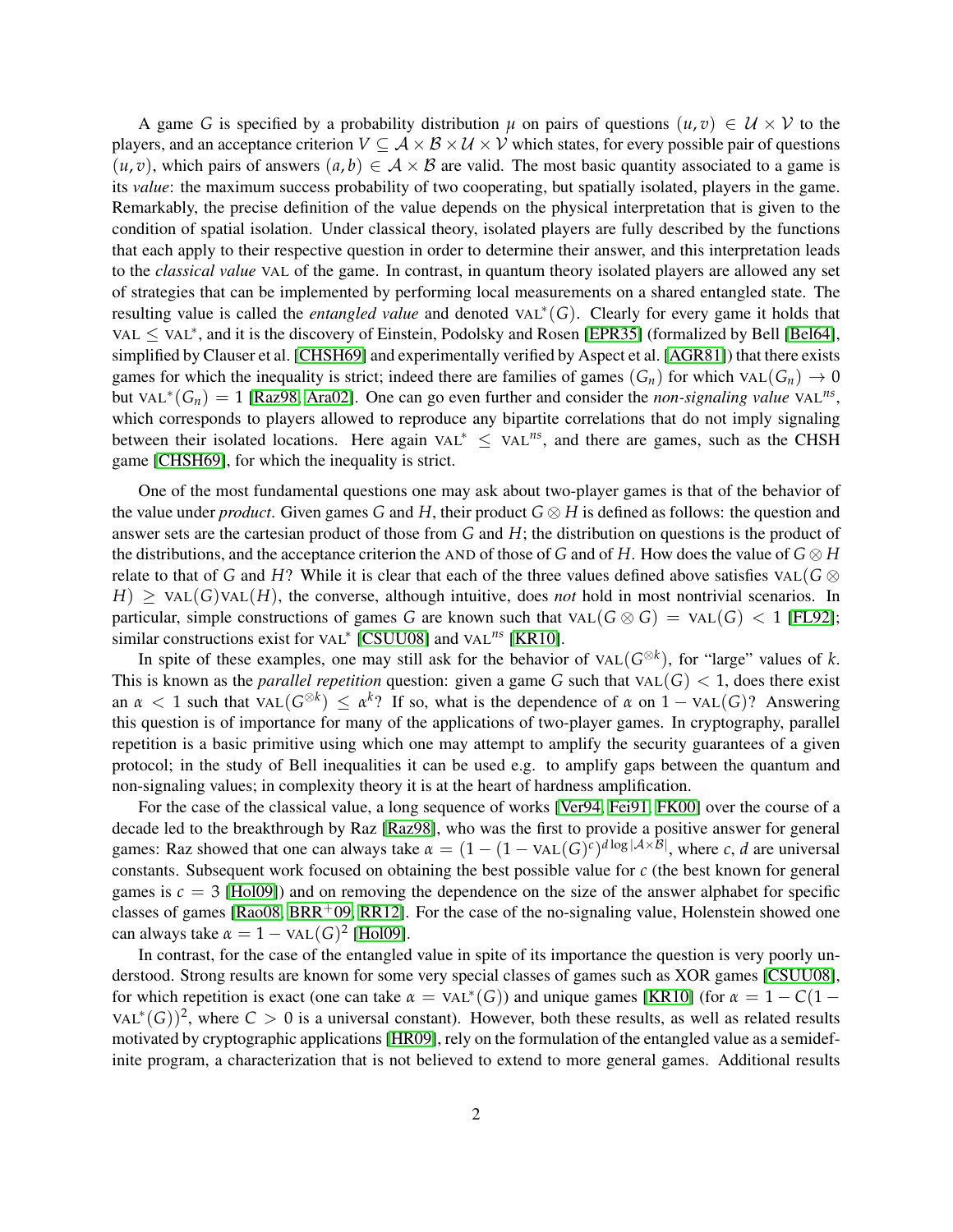are known but they only apply to specific games often originating from cryptography [\[MPA11,](#page-28-6) [TFKW13\]](#page-29-1). The most general results known to date come from [\[KV11\]](#page-28-7), where it is shown that a specific type of repetition inspired by work of Feige and Kilian [\[FK00\]](#page-27-8), in which the original game is mixed with "consistency" and "free" games, reduces the entangled value at a polynomial rate: provided VAL<sup>\*</sup>(G) < 1, the value VAL<sup>\*</sup>( $G^{FK-®k}$ ) of *k* "Feige-Kilian" repetitions of *G* behaves as  $((1 - \text{VAL}(G))k)^{-c}$  for some small  $c > 0$ .

A recent work of Dinur and Steurer [\[DS13\]](#page-27-10) introduces a new approach to the parallel repetition question, focused on the case of *projection games*. A projection game is one in which the referee's acceptance criterion has a special form: for any pair of questions (*u*, *v*), any answer *b* from the second player determines at most one valid answer  $a = \pi_{uv}(b)$  for the first player. Projection games are the most interesting and widelystudied type of games. The standard transformation from 3SAT to a two-player game naturally results in a projection game: one player is asked for an assignment to a random clause, and the other is asked for an assignment to one of its three variables. This simple transformation easily generalizes to convert any constraint satisfaction problem or general two-player game *G* into a projection game *G'*, while essentially preserving the value:  $1 - \text{VAL}(G') = \Theta(1 - \text{VAL}(G))$  (see Claim [3\)](#page-9-0). In particular, if one is only interested in "amplifying the gap" between  $\text{VAL}(G) = 1$  and  $\text{VAL}(G) < 1$  one can first map G to G' and then consider the parallel repetition of G' itself, and this justifies the predominant role played by projection games in classical complexity theory. The transformation, however, may *decrease* the entangled value arbitrarily whenever the optimal strategy for the players requires the use of entanglement (though it can never *increase* it by too much; see Claim [3](#page-9-0) for precise bounds). Nevertheless, many of the games studied in quantum information, such as the CHSH game [\[CHSH69\]](#page-27-2) or the Magic Square game [\[Ara02\]](#page-27-4) are projection games.

The approach of [\[DS13\]](#page-27-10) is based on the introduction of a relaxation of the game value, denoted  $VAL_+$ . This relaxation can be defined for any game (we give the definition in Section [1.2](#page-3-0) below), and it is perfectly multiplicative. Moreover, for the case of projection games  $VAL<sub>+</sub>$  turns out to remain closely related to VAL, thus giving a parallel repetition theorem. Although such a theorem already follows from Raz's general result [\[Raz98\]](#page-28-0), this arguably simpler approach matches the best parameters currently known [\[Rao08\]](#page-28-3) (which are known to be optimal [\[Raz08\]](#page-28-8)). In addition, it yields new results for repetitions of games with small value and the case of few repetitions, which has implications for the approximability of the LABEL COVER and SET COVER problems.

#### 1.1 Our results

We extend the analytical framework introduced in [\[DS13\]](#page-27-10) to the case of the entangled value VAL<sup>∗</sup>. As a consequence we obtain the following main theorem on the parallel repetition of the entangled value of projection games.

<span id="page-2-0"></span>**Theorem 1.** There exists constants  $c, C > 0$  such that the following holds. For any projection game G,

$$
\text{VAL}^*(G^{\otimes k}) \ \leq \ \big(1 - C(1 - \text{VAL}^*(G))^c\big)^{k/2}.
$$

Although we do not attempt to fully optimize the constant *c*, values that come out of our proof are  $c < 4$ for the case of expanding games (see definition in Section [2.2\)](#page-6-0) and *c* ≤ 12 for arbitrary projection games.

Parallel repetition results for the classical value were originally motivated by the study of multi-prover interactive proofs [\[FRS88\]](#page-27-11), and our result is likewise applicable to the study of classes of multi-prover interactive proofs with entangled provers. For instance, it enables soundness amplification in some specific cases. Letting MIP<sup>er</sup><sub>1,s</sub>(2) denote the class of languages having 2-prover 1-round interactive proofs in which completeness  $c = 1$  holds with unentangled provers, but soundness *s* holds even against provers allowed to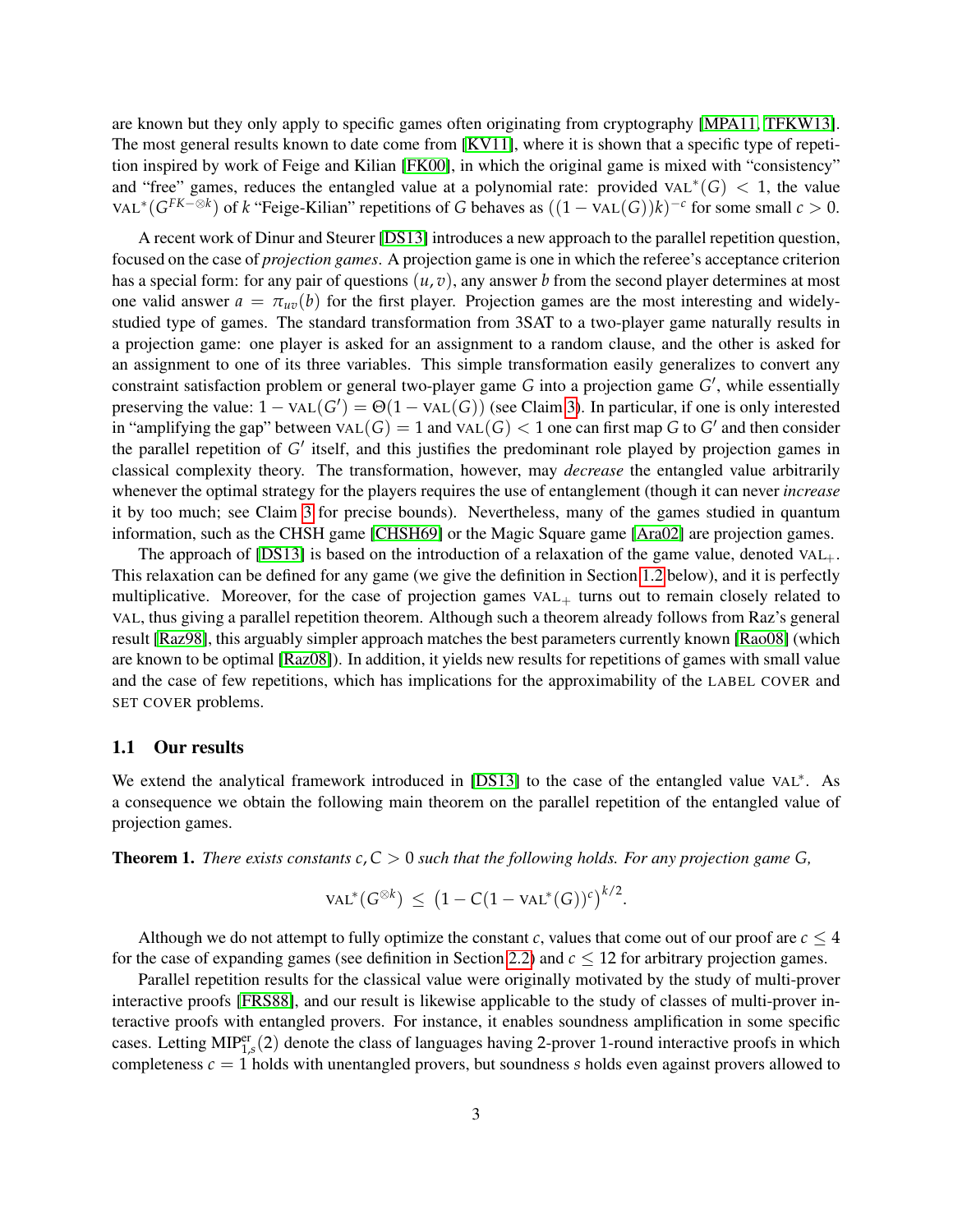share entanglement, then Theorem [1](#page-2-0) implies that  $MIP_{1,s}^{er}(2) = MIP_{1,2-poly}^{er}(2)$  for any  $s < 1 - \text{poly}^{-1}(n)$ . This is because any protocol in  $MIP_{1,s}^{er}(2)$  can be put into a form where the verifier's test is a projection constraint by following the reduction already discussed above, and described in Claim [3;](#page-9-0) this will preserve both perfect completeness (for classical strategies) and soundness bounded away from 1 (for quantum strategies). Prior to our work it was not known how to amplify soundness to exponentially small without increasing the number of rounds of interaction. It follows from [\[IV12,](#page-28-9) [Vid13\]](#page-29-2) that  $MIP_{1,1-poly^{-1}}^{er}(3) = NEXP$ , but very little is known about the 2-prover class  $MIP_{1,s}^{er}(2)$ .

We believe that our results, however, should find applications to a much wider range of problems. Going beyond the application to the parallel repetition question, our main contribution is the development of a precise framework in which general questions about the behavior of the value under product can be studied. This framework constitutes a comprehensive extension of the one introduced in [\[DS13\]](#page-27-10) for the study of the classical value: as in [\[DS13\]](#page-27-10), we introduce a relaxation  $VAL<sub>+</sub><sup>*</sup>$  of the entangled value, prove that it is perfectly multiplicativity, and show that it remains closely related to VAL<sup>∗</sup>. We find it remarkable that the framework from [\[DS13\]](#page-27-10), introduced in a purely classical context, would find such a direct, if nontrivial, extension to the case of the entangled value. We hope that the tools developed in this extension will find further applications to the proof of product theorems in areas ranging from cryptography to communication complexity. Even though at a technical level the setting can appear quite different, some of the ideas put forth here could also prove useful to further removed areas such as the multiplicativity conjecture for the minimum output entropy of quantum channels [\[AHW00,](#page-27-12) [HW08,](#page-28-10) [Has09\]](#page-28-11).

We turn to a more detailed explanation of our framework, hoping to highlight precisely those tools and ideas that may find further application.

#### <span id="page-3-0"></span>1.2 Proof sketch

In order to explain our approach it is useful to first review the framework introduced in [\[DS13\]](#page-27-10) for the study of the classical value.

Classical strategies. The starting point in [\[DS13\]](#page-27-10) consists in viewing games as *operators* acting on the space of *strategies*. In this language a strategy is simply a vector  $|f\rangle$  of non-negative reals indexed by pairs  $(u, a)$  of possible questions and answers:  $f(u, a)$  is the probability that the strategy decides to provide answer *a* to question *u*. To any game one can associate a matrix *G* such that, formally, the success probability of strategies  $(|f\rangle, |g\rangle)$  for the players precisely evaluates to the vector-matrix-vector product  $\langle f|G|g\rangle$ . The value of the game is then the norm of *G* when viewed as an operator from the appropriately normed spaces of strategies.

The first crucial step taken in [\[DS13\]](#page-27-10) consists in relaxing the value of a game *G* to the value of the *square*  $G<sup>†</sup>G$  of the game (this notation will be made precise in Section [2.2\)](#page-6-0); we will denote the latter by  $||G||_{\Box}$ . In the square of a game *G*, the referee first samples a question *u* for the first player as in *G*. He then independently samples two questions  $v$  and  $v'$  for the second player according to the conditional distribution. The players in  $G^{\dagger}G$  are sent *v* and *v*<sup> $\prime$ </sup> respectively. They have to provide answers *b* and *b*<sup> $\prime$ </sup> such that there exists an *a* such that both  $(a, b)$  is a valid answer to  $(u, v)$  in *G*, and  $(a, b')$  is a valid answer to  $(u, v')$ . Note that now *G* †*G* treats both players symmetrically, and it turns out that we may always assume that they both apply the same strategy. For the special case of projection games it is not hard to show that the value of the game and that of its square are quadratically related:

<span id="page-3-1"></span>
$$
VAL(G)^2 \le ||G||_{\square} \le \text{VAL}(G). \tag{1}
$$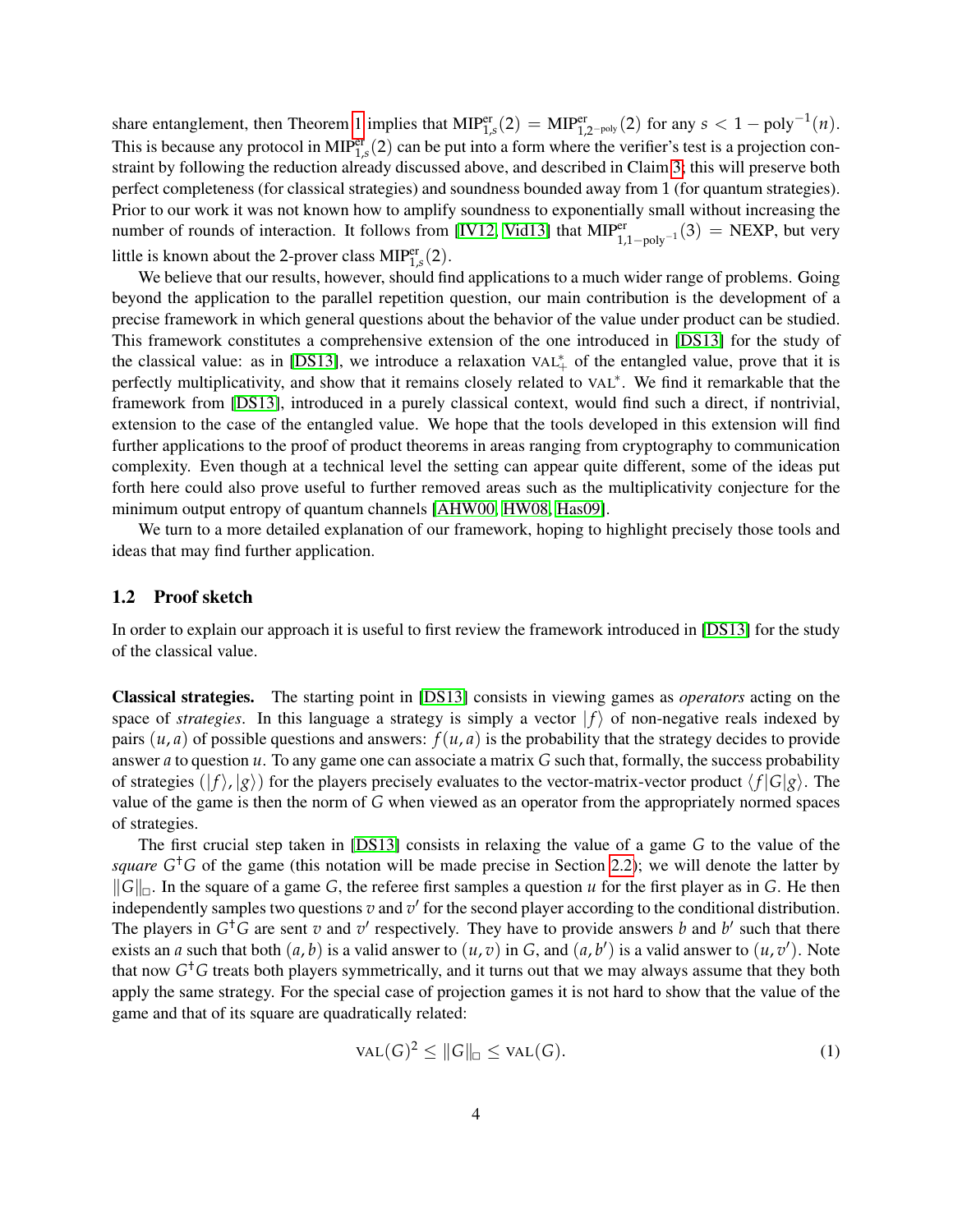Indeed, using the algebraic language introduced above, the first inequality follows from the Cauchy-Schwarz inequality and the second is an easy observation.

The second step consists in observing that the application of the operator corresponding to the product *G*⊗*H*, where *G* and *H* are arbitrary projection games, can be decomposed as a product (*G*⊗*I*) · (*I*⊗*H*). Starting with a strategy  $|f\rangle$  for  $G \otimes H$ , the result of applying  $(I \otimes H)$  to  $|f\rangle$  is a new vector which no longer satisfies the strict normalization requirements of strategies. Understanding the new normalization leads to a further relaxation of  $||G||_{\square}$ , denoted VAL<sub>+</sub>(*G*), in which the optimization is performed over the appropriate notion of "vector strategies", which intuitively are vectors that can be obtained by applying game operators to strategies. With the correct definition, it is easy to show that

<span id="page-4-0"></span>
$$
||G \otimes H||_{\Box}^{2} \leq \text{VAL}_{+}(G) \cdot ||H||_{\Box}^{2}.
$$
 (2)

The third and last step, which constitutes most of the technical work in [\[DS13\]](#page-27-10), consists in showing that VAL<sub>+</sub>(*G*) is a good approximation to  $||G||_{\Box}$ . This is done using a *rounding procedure*, by which a vector strategy associated with a large  $VAL<sub>+</sub>$  is mapped back to an actual strategy for the square game that also has a high value, thus serving as a witness for the value  $||G||_{\Box}$  being large as well. Altogether we get a bound on the value of *G*⊗*H* as a product of a bound on the value of *G* and a bound on the value of *H*. Repeated application of [\(2\)](#page-4-0) then leads to the following chain of inequalities

<span id="page-4-1"></span>
$$
\text{VAL}(G^{\otimes k})^2 \leq \|G^{\otimes k}\|_{\square}^2 \leq \text{VAL}_+(G) \cdot \|G^{\otimes k-1}\|_{\square}^2 \leq \cdots \leq \text{VAL}_+(G)^k \approx \text{VAL}(G)^k,\tag{3}
$$

proving the parallel repetition theorem.

Quantum strategies. Our goal now is to extend the above sketch to the case of the entangled value VAL<sup>\*</sup>. There is good reason for optimism. In contrast to most classical proofs used in the study of classical twoplayer games (such as those that go into Dinur's proof of the PCP theorem [\[Din07\]](#page-27-13), or earlier approaches to parallel repetition [\[Ver94,](#page-29-0) [FK00,](#page-27-8) [Raz98\]](#page-28-0)), which are often information-theoretic or combinatorial in nature, the analytic (one could say linear-algebraic) framework introduced in [\[DS13\]](#page-27-10) seems much better suited a priori to an extension to the quantum domain. Indeed, quantum strategies themselves are objects that live in *d*-dimensional complex vector space: instead of a vector of non-negative reals (describing the probability of answering *a* to question *u*, for every possible *u* and *a*), a strategy is now a vector  $|A\rangle$  of *d*-dimensional positive semidefinite matrices  $A_u^a$  that describe the measurement to be performed upon receiving any question *u*. The normalization condition is  $\sum_a A^a_\mu = \text{Id}$  for every *u*, a constraint dictated by the formalism of measurements in quantum mechanics.

At an abstract level, going from the classical to the entangled value thus solely requires us to think of the game *G* as an operator acting on a bigger space of strategies, "enlarging" the non-negative reals to the space of *d*-dimensional positive semidefinite matrices. This operation is easily realized by "tensoring with identity",  $G \to G \otimes \mathrm{Id}_{\mathbb{C}^d}$ . This said, extending each of the steps outlined above nevertheless raises a number of challenges unique to the quantum setting, in which far more than in the classical case the strength of strategies usually requires them to be studied in conjunction with the entanglement that enables their unique form of correlation.

The first step consists in obtaining an analogue of [\(1\)](#page-3-1). As in the classical case the second inequality is easy, and follows by observing that, if  $|A\rangle$  is a quantum strategy in  $G<sup>\dagger</sup>G$  then  $(G \otimes Id)|A\rangle$  is a valid strategy for the first player in *G* (this notation will be made precise in Section [2.2.](#page-6-0)) The first inequality in [\(1\)](#page-3-1) is slightly more subtle. Although it can be proven directly by applying a suitable matrix version of the Cauchy-Schwarz inequality, we note that it can also be proven using known properties of a widely used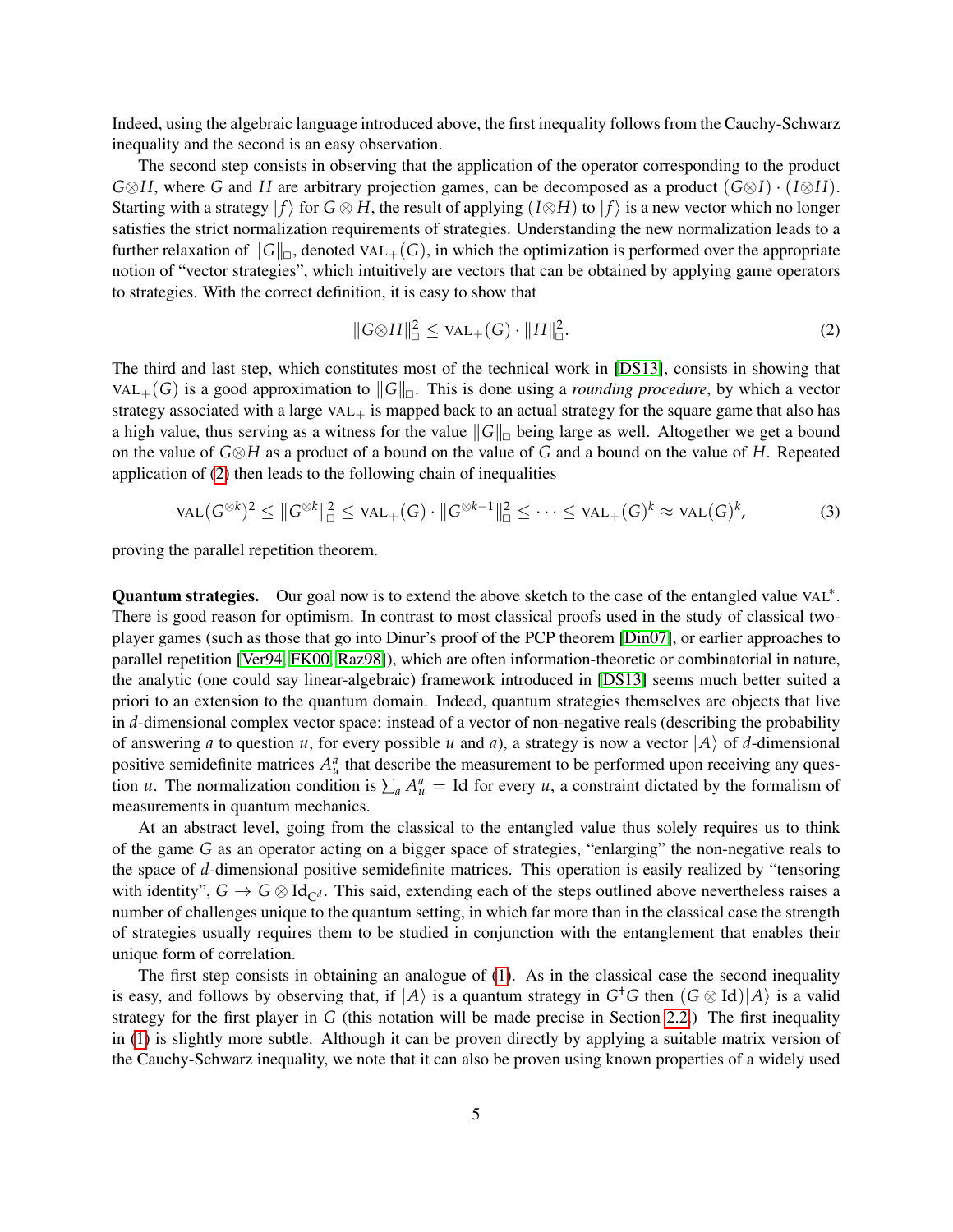construct in quantum information theory, the *pretty-good measurement* (PGM) [\[HW94,](#page-28-12) [HJS](#page-28-13)+96]. As it turns out, the relaxation VAL<sup>\*</sup>(*G*)<sup>2</sup> →  $||G||_{\mathbb{B}}^2$  precisely corresponds to replacing the first player's optimal choice of strategy in *G* by a near-optimal choice obtained from the pretty-good-measurement. As a consequence, [\(1\)](#page-3-1) extends verbatim:

$$
\text{VAL}^*(G)^2 \le ||G||_{\mathfrak{B}}^2 \le \text{VAL}^*(G). \tag{1*}
$$

Next we need to find an appropriate notion of vector strategy and corresponding relaxed value VAL<sup>∗</sup><sub>+</sub>. Here we are helped by the "operational" interpretation of a vector strategy as the result of the application a game operator to a strategy meant for the product of several games. With the suitable generalization of the definition of classical vector strategies (see Definition [9\)](#page-12-0) we also obtain an analogue of [\(2\)](#page-4-0) for  $VAL^*$ .

$$
||G \otimes H||_{\mathbb{B}}^{2} \leq \text{VAL}_{+}^{*}(G) \cdot ||H||_{\mathbb{B}}^{2}.
$$
 (2\*)

Finally, and most arduous, is to relate the relaxation  $VAL<sup>*</sup><sub>+</sub>$  back to the value of the square game,  $||G||_{B}^{2}$ . In the classical case this involves rounding vector to actual strategies. In the quantum case rounding has to be performed synchronously by the players, and will necessarily involve the use of an entangled state. Intuitively, upon receiving their respective questions in *G* the players need to initialize themselves in an entangled state that corresponds to the "post-measurement state" that they would be in, conditioned on having given a particular pair of answers to a given pair of questions in the game *H* from which the vector strategy is derived (recall that, informally, vector strategies are the result of applying a game operator to a strategy meant for the product of two or more distinct games).

In case the bipartite distribution of questions in the game *G* has good expansion properties we can show that this conditioned state is roughly the same regardless of the questions in *G*, so there is a way for players to renormalize their measurements and proceed. For the non-expanding case the states can differ significantly from question to question. Nevertheless, we can show that based on their respective questions the players are able to agree on classical descriptions of two close states  $|\psi\rangle \approx |\varphi\rangle$  that they respectively wish to be in.

At this point an interesting component of our proof is a new "quantum correlated sampling" lemma which allows the players to generate a joint entangled state  $|\Psi\rangle \approx |\psi\rangle \approx |\phi\rangle$  from an initial shared universal "embezzlement state" [\[vH03\]](#page-29-3) independent of  $|\varphi\rangle$  or  $|\psi\rangle$ , without any communication. The lemma can be seen as a quantum variant of Holenstein's correlated sampling lemma [\[Hol09\]](#page-28-2), as well as a "robust" extension of the results of van Dam and Hayden on universal embezzlement states [\[vH03\]](#page-29-3).

All steps having been extended, we obtain a direct generalization of the chain of inequalities [\(3\)](#page-4-1) to the case of entangled strategies:<sup>[1](#page-5-0)</sup>

$$
\text{VAL}^*(G^{\otimes k})^2 \leq \|G^{\otimes k}\|_{\text{B}}^2 \leq \text{VAL}_+^*(G) \cdot \|G^{\otimes k-1}\|_{\text{B}}^2 \leq \cdots \leq \text{VAL}_+^*(G)^k \approx (\text{VAL}^*(G))^k. \tag{3*}
$$

### 1.3 Additional related work

Although few general results are known, the question of the behavior of the entangled value of a twoplayer game or protocol under parallel repetition arises frequently. It plays an important role in recent results on device-independent quantum key distribution [\[HR09,](#page-28-5) [MPA11\]](#page-28-6) and related cryptographic primitives [\[TFKW13\]](#page-29-1). The latter work considers parallel repetition of a game with quantum messages, a setting which is also the focus of [\[CJPP11\]](#page-27-14). The approach of [CJPP11] builds upon [\[JPPG](#page-28-14)+10], who relate the (classical) value of a two-player one-round game to the norm of the game when viewed as a tensor on the

<span id="page-5-0"></span><sup>&</sup>lt;sup>1</sup>We note however that the approximate equality  $VAL^*(G) \approx \text{VAL}^*(G)$  that we obtain in the quantum case, although it suffices for our application to parallel repetition, is weaker than the one from [\[DS13\]](#page-27-10). In particular, it is probably not tight.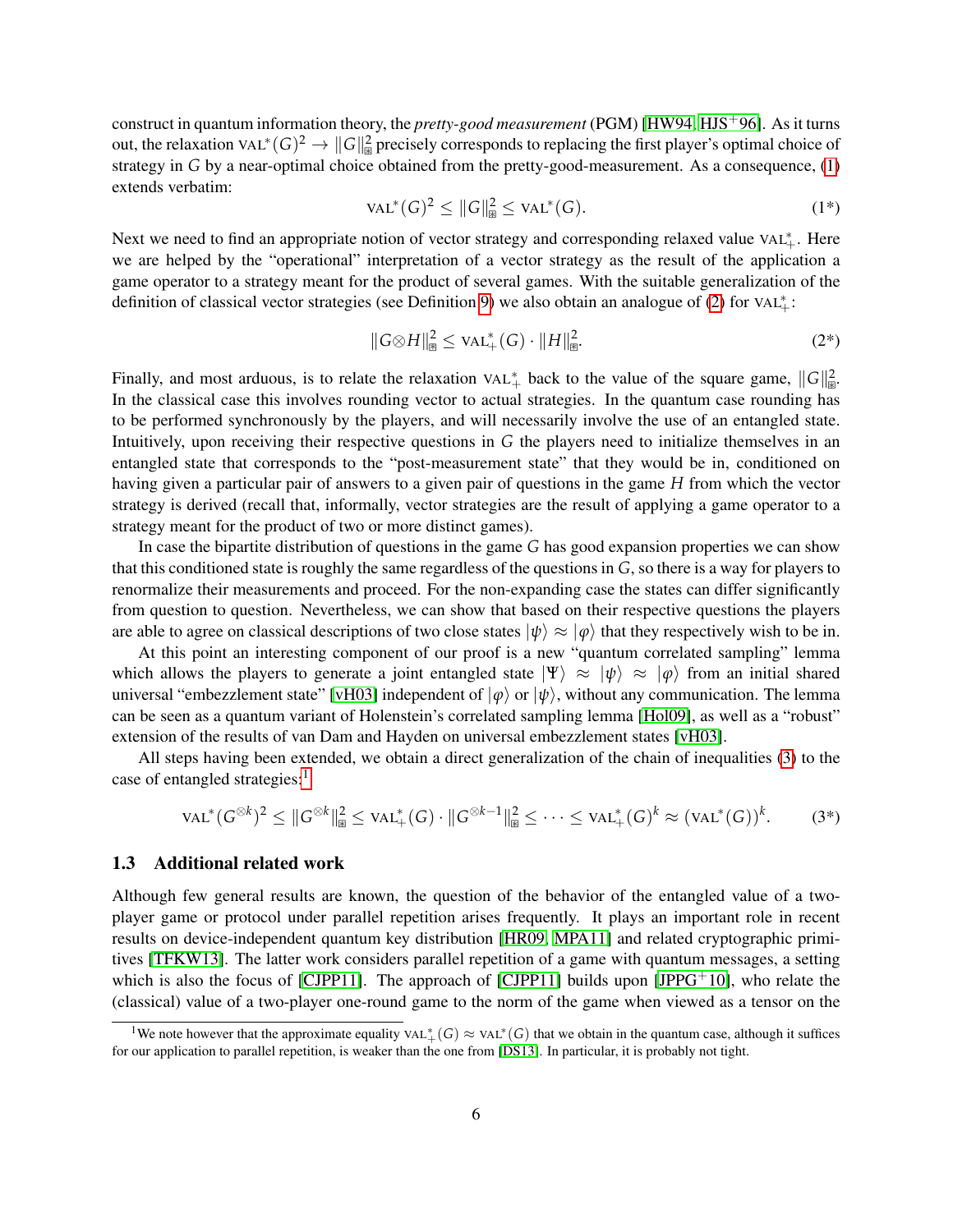space  $\ell_{\infty}(\ell_1) \otimes \ell_{\infty}(\ell_1)$ . This is similar to our starting point of viewing games as operators acting on strategies, except that it considers the game as a bilinear form rather than an operator; the two points of view are equivalent. This perspective enables the authors to leverage known results on the study of tensor norms in Banach space (resp. operator space) theory to derive results on the classical (resp. entangled) value. To the best of our knowledge this connection has not led to an alternative approach to proving parallel repetition for general classes of games, although partial results were obtained in [\[CJPP11\]](#page-27-14) for the special case of the entangled value of rank-one quantum games.

### 1.4 Open questions

We briefly mention several interesting open questions. There still does not exist any parallel repetition result that applies to the entangled value of general, non-projection two-player one-round games, and it would be interesting to investigate whether our techniques could lead to (even relatively weak) results in the general setting. The case of three players is also of interest, and no non-trivial parallel repetition results are known either in the classical or quantum setting. In fact, the closely related question of XOR repetition of threeplayer games is known to fail dramatically even for the classical value [\[BBLV12\]](#page-27-15).

Organization of the paper. We start with some important preliminaries in Section [2.](#page-6-1) There we introduce the representation of games and strategies that is used throughout the remainder of the paper. In Section [3](#page-9-1) we introduce the two relaxations of the entangled value sketched in the introduction and give a more detailed overview of our proof. In Section [4](#page-13-0) we prove the main technical component of our work, the relation between  $\text{VAL}_+^*$  and  $\|\cdot\|_{\mathbb{B}}^2$ . Finally, in Section [5](#page-21-0) we state and prove the quantum correlated sampling lemma.

### <span id="page-6-1"></span>2 Preliminaries

### 2.1 Notation

We identify  $\mathcal{L}(\mathbb{C}^{d'}, \mathbb{C}^d)$ , the set of linear operators from  $\mathbb{C}^{d'}$  to  $\mathbb{C}^d$ , with the set of  $d \times d'$  matrices with complex entries: if  $X \in \mathcal{L}(\mathbb{C}^{d'}, \mathbb{C}^d)$  then its matrix has entries  $X_{a,b} = \langle a | X | b \rangle$ , where  $|a\rangle$ ,  $|b\rangle$  range over the canonical basis for  $\mathbb{C}^d$ ,  $\mathbb{C}^{d'}$  respectively, and we use the bra-ket notation to denote column vectors  $|b\rangle$  and row vectors  $\langle a| = (|a\rangle)^{\dagger}$ , where  $\dagger$  denotes the conjugate-transpose. We also write  $\mathcal{L}(\mathbb{C}^d)$  for  $\mathcal{L}(\mathbb{C}^d, \mathbb{C}^d)$ . The space  $\mathcal{L}(\mathbb{C}^{d'}, \mathbb{C}^{d'})$  is a Hilbert space for the inner product  $\langle A, B \rangle := \text{Tr}(A^{\dagger}B)$ . We let  $||X||_{\infty}$  be the operator norm of *X*, its largest singular value. A state  $|\Psi\rangle \in \mathbb{C}^d$  is a vector with norm 1.

#### <span id="page-6-0"></span>2.2 Games and strategies

**Definitions.** A two-player game is specified by question sets  $\mathcal{U}$  and  $\mathcal{V}$ , answer sets  $\mathcal{A}$  and  $\mathcal{B}$ , a distribution  $\mu$  on  $\mathcal{U} \times \mathcal{V}$ , and an acceptance rule  $V \subseteq \mathcal{A} \times \mathcal{B} \times \mathcal{U} \times \mathcal{V}$ . The game may also be thought of as a bipartite constraint graph, with vertex sets U and V, edge weights  $\mu(u, v)$ , and constraints  $V(a, b, u, v) = 1$  on each edge  $(u, v)$ . We will write  $\mu_L$  for the marginal distribution of  $\mu$  on  $\mathcal{U}$ , and  $\mu_R$  its marginal on  $\mathcal{V}$ . (We omit the subscripts *L* and *R* when they are clear from context.) We also often write  $v \sim u$  to mean that *v* is distributed according to the conditional distribution  $\mu(v|u) = \mu(u,v)/\mu_L(u)$ . The size of *G* is defined as  $|\mathcal{U}||\mathcal{V}||\mathcal{A}||\mathcal{B}|.$ 

In this paper we focus on projection games, which are games for which the acceptance rule *V* is such that for every  $(u, v, b) \in \mathcal{U} \times \mathcal{V} \times \mathcal{B}$  there is at most one  $a \in \mathcal{A}$  such that  $V(a, b, u, v) = 1$ . Equivalently, for every edge  $(u, v)$  the associated constraint is a *projection* constraint  $\pi_{u,v} : \mathcal{B} \to \mathcal{A}$  such that  $\pi_{u,v}(b)$  is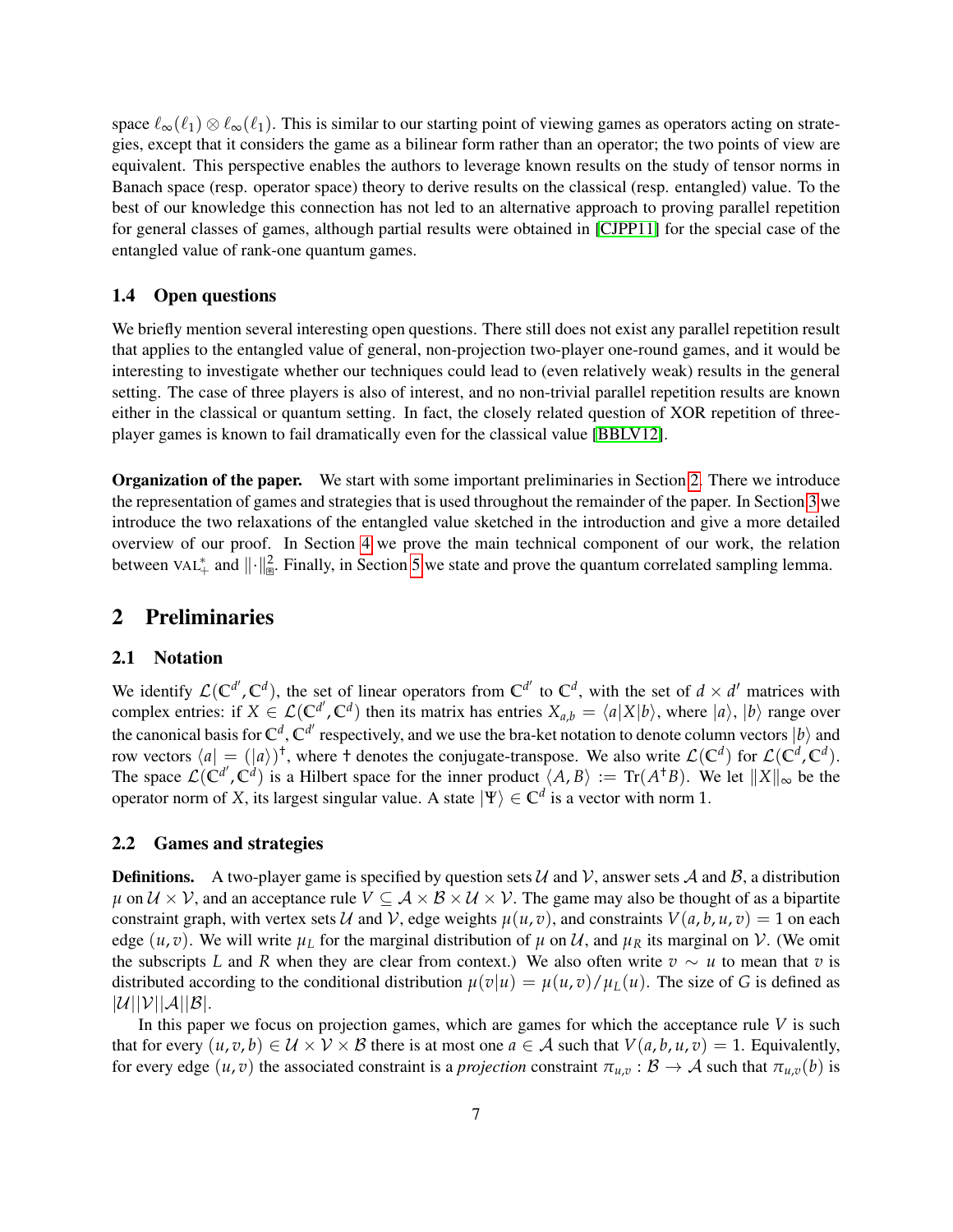the unique *a* such that  $V(a, b, u, v) = 1$  if it exists, and a special "fail" symbol  $\perp$  otherwise. When the edge  $(u, v)$  is clear from context we will write  $b \to a$  to mean that  $\pi_{uv}(b) = a$ . We also write  $b \leftrightarrow b'$  to mean that there exists an  $a, b \rightarrow a$  and  $b' \rightarrow a$ .

Given a projection game *G*, let *H* be the weighted adjacency matrix associated with the square of *G*: *H* is the  $|V| \times |V|$  matrix whose  $(v, v')$ -th entry equals  $\mu(v, v') := \sum_u \mu(u) \mu(v|u) \mu(v'|u)$ . Let *D* be the diagonal matrix with the degrees  $\mu_R(v)$  on the diagonal, and  $L := Id - D^{-1/2}HD^{-1/2}$  the normalized Laplacian associated with the square of *G*. We say that a family of games  $(G_n)$ , where  $G_n$  has size *n*, is expanding if the second smallest eigenvalue of  $L_n = L(G_n)$  is at least a positive constant independent of *n*.

Projection games as operators. Let *G* be a two-player projection game. We will think of *G* as a linear operator  $G: \mathbb{C}^{|\mathcal{V}|} \otimes \mathbb{C}^{|\mathcal{B}|} \to \mathbb{C}^{|\mathcal{U}|} \otimes \mathbb{C}^{|\mathcal{A}|}$  defined as follows:

$$
G := \sum_{u,v} \mu(v|u) \sum_{a,b\to a} |u\rangle\langle v| \otimes |a\rangle\langle b| \in \mathcal{L}(\mathbb{C}^{|\mathcal{V}|} \otimes \mathbb{C}^{|\mathcal{B}|}, \mathbb{C}^{|\mathcal{U}|} \otimes \mathbb{C}^{|\mathcal{A}|}).
$$

In other words, for  $|B\rangle \in \mathbb{C}^{|\mathcal{V}|} \otimes \mathbb{C}^{|\mathcal{B}|}$ , let  $B_v^b = \langle v, b | B \rangle$  denote the value of *B* at point *v*, *b*. Then  $(GB)_u^a =$  $\sum_{v} \mu(v|u) \sum_{b\to a} B_v^b$ . Note that here we adopted the convention that questions  $u \in U$  are summed over, whereas questions  $v \in V$  are weighted by the corresponding conditional probability  $\mu(v|u)$ .

Classical strategies. The actions of players in a game *G* give rise to a "probabilistic assignment", a collection of probability distributions  $\{p(a, b|u, v)\}$  such that, for any pair of questions  $(u, v), p(\cdot, \cdot |u, v)$  is a probability distribution on pairs of answers to those questions. We may also represent *p* as the rectangular  $|\mathcal{U}||\mathcal{A}| \times |\mathcal{V}||\mathcal{B}|$  matrix whose  $((u, a), (v, b))$ -th entry is  $p(a, b|u, v)$ . The *value* achieved by p in the game is defined as

$$
VAL(G, p) := Tr_{\mu}(Gp) = \sum_{u} \mu(u) \sum_{a} \sum_{v} \mu(v|u) \sum_{b \to a} p(a, b|u, v),
$$

where here we introduced a trace  $Tr_{\mu}$  on the set of all  $X \in \mathcal{L}(\mathbb{C}^{|\mathcal{U}|} \otimes \mathbb{C}^{|\mathcal{A}|})$  by defining

$$
\operatorname{Tr}_{\mu}(X) = \sum_{u} \mu(u) \sum_{a} X_{(u,a),(u,a)}.
$$

In cases of interest the family of distributions  $\{p(a, b|u, v)\}$  is not arbitrary, but has a bipartite structure which reflects the bipartite nature of the game. *Classical* strategies correspond to the case when  $p(a,b|u,v) = f(a|u)g(b|v)$  for functions  $f(\cdot|u) : A \to \{0,1\}$  and  $g(\cdot|v) : B \to \{0,1\}$  taking the value 1 exactly once. The functions *f* and *g* may be represented as vectors

$$
|f\rangle = \sum_{u,a} f(a|u)|u\rangle |a\rangle \in \mathbb{C}^{|\mathcal{U}|} \otimes \mathbb{C}^{|\mathcal{A}|} \quad \text{and} \quad |g\rangle = \sum_{v,b} g(b|v)|v\rangle |b\rangle \in \mathbb{C}^{|\mathcal{V}|} \otimes \mathbb{C}^{|\mathcal{B}|}
$$

respectively. *p* is then the rank-one matrix  $p = |g\rangle\langle f|$ , and we may express the value as

$$
\text{VAL}(G, p) = \text{Tr}_{\mu}(Gp) = \langle f, Gg \rangle_{\mu_L} = \sum_{u} \mu_L(u) \sum_{v} \mu(v|u) \sum_{a} \sum_{b \to a} f(a|u)g(b|v),
$$

where the inner product  $\langle \cdot, \cdot \rangle_{\mu_L}$  is defined on  $(\mathbb{C}^{\mathcal{U}} \otimes \mathbb{C}^{\mathcal{A}}) \times (\mathbb{C}^{\mathcal{U}} \otimes \mathbb{C}^{\mathcal{A}})$  by

$$
\langle f,g \rangle_{\mu_L} := \sum_u \mu_L(u) \sum_a f(u,a) g(u,a).
$$

We may similarly define an inner product  $\langle \cdot, \cdot \rangle_{\mu_R}$  on  $(\mathbb{C}^{\mathcal{V}} \otimes \mathbb{C}^{\mathcal{B}}) \times (\mathbb{C}^{\mathcal{V}} \otimes \mathbb{C}^{\mathcal{B}})$ , and we will omit the subscripts L, R when they are clear from context. Given a game matrix  $G$ , we define its adjoint  $G^{\dagger}$  as the unique matrix such that  $\langle f, Gg \rangle_{\mu_L} = \langle G^{\dagger} f, g \rangle_{\mu_R}$  for all  $f \in \mathbb{C}^{\mathcal{U} \times \mathcal{A}}$  and  $g \in \mathbb{C}^{\mathcal{V} \times \mathcal{B}}$ . Formally, if  $G = \sum_{u,v} \mu(v|u) \sum_{b\to a} |u\rangle\langle v| \otimes |a\rangle\langle b|$  then  $G^{\dagger} = \sum_{u,v} \mu(u|v) \sum_{b\to a} |v\rangle\langle u| \otimes |b\rangle\langle a|$ .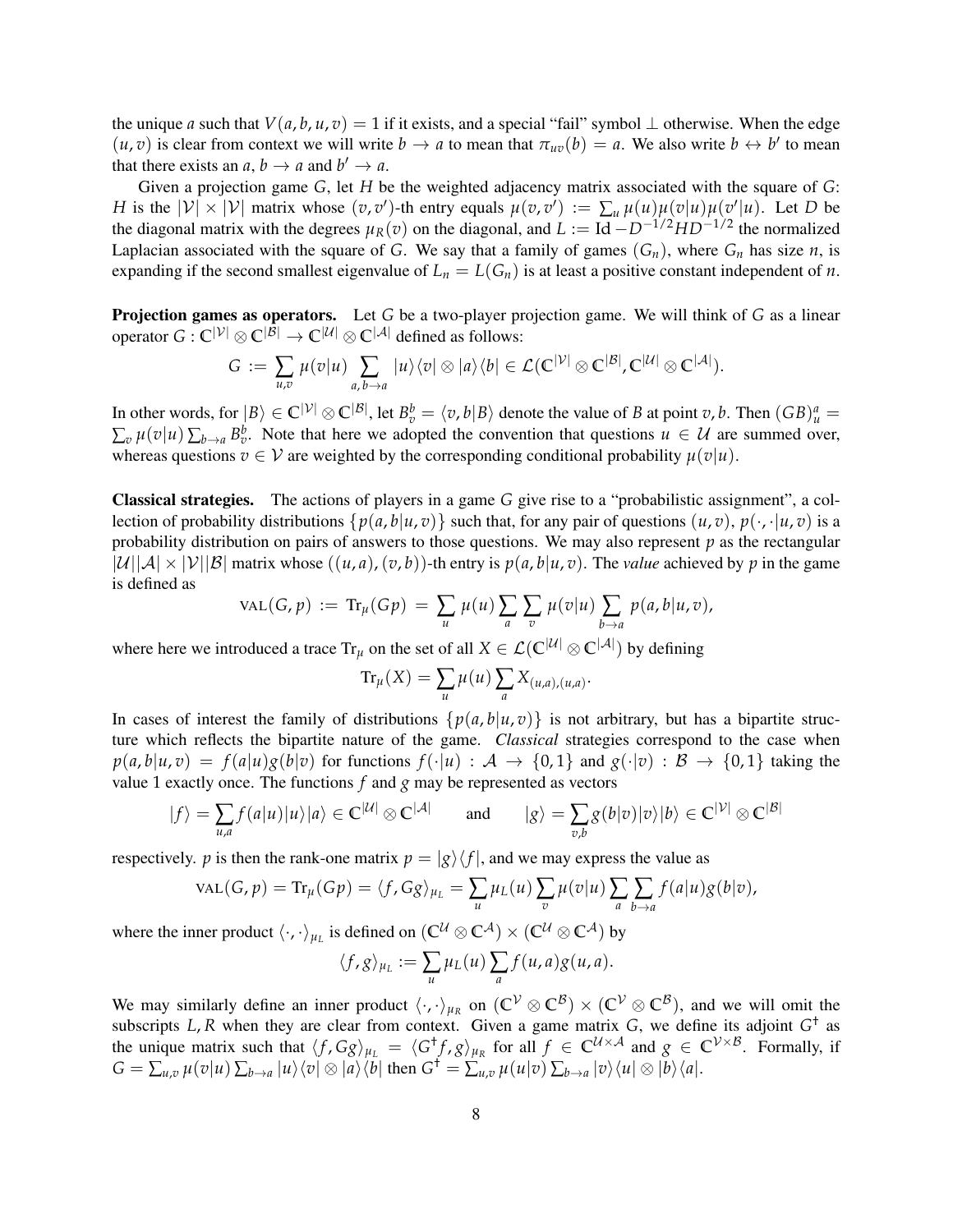Quantum strategies. Next we consider quantum strategies. A quantum strategy is specified by measurements  $\{A_u^a\}_a$  for every *u* and  $\{B_v^b\}_b$  for every *v*, where in general a measurement is any collection of positive semidefinite operators that sum to identity. For any state  $|\Psi\rangle^2$  $|\Psi\rangle^2$  this strategy gives rise to the family of distributions

$$
p_{|\Psi\rangle}(a,b|u,v) \, := \, \langle \Psi|\overline{A^a_u}\otimes B^b_v|\Psi\rangle.^3
$$

This formula, dictated by the laws of quantum mechanics, corresponds to the probability that the players obtain outcomes *a*, *b* when performing the measurements  $\{A_u^a\}$ ,  $\{B_v^b\}$  on their respective share of  $|\Psi\rangle$ . One can check that positive semidefiniteness of the measurement operators together with the "sum to identity" condition imply that  $p_{|\Psi\rangle}(\cdot, \cdot | u, v)$  is a well-defined probability distribution on  $A \times B$ . To a quantum strategy we associate vectors

$$
|A\rangle = \sum_{u,a} |u\rangle |a\rangle \otimes A_u^a \in \mathbb{C}^{|\mathcal{U}|} \otimes \mathbb{C}^{|\mathcal{A}|} \otimes \mathcal{L}(\mathbb{C}^d) \quad \text{and} \quad |B\rangle = \sum_{v,b} |v\rangle |b\rangle \otimes B_v^b \in \mathbb{C}^{|\mathcal{V}|} \otimes \mathbb{C}^{|\mathcal{B}|} \otimes \mathcal{L}(\mathbb{C}^d).
$$

(Note that these definitions reduce to classical strategies whenever  $d = 1$ .) To express the success probability of this strategy in a game *G* we extend the definition of the inner product  $\langle \cdot, \cdot \rangle_{\mu}$  as follows.

Definition 2 (Extended Inner Product). *We define the extended inner product*

$$
\langle \cdot, \cdot \rangle_{\mu_L}: \mathbb{C}^{|\mathcal{U}|} \otimes \mathbb{C}^{|\mathcal{A}|} \otimes \mathcal{L}(\mathbb{C}^d) \times \mathbb{C}^{|\mathcal{U}|} \otimes \mathbb{C}^{|\mathcal{A}|} \otimes \mathcal{L}(\mathbb{C}^d) \to \mathcal{L}(\mathbb{C}^d) \otimes \mathcal{L}(\mathbb{C}^d)
$$

by defining  $\langle A,B\rangle_{\mu_L}$ , for  $|A\rangle=\sum_{u,a}|u\rangle|a\rangle\otimes A^a_u$  and  $|B\rangle=\sum_{u,a}|u\rangle|a\rangle\otimes B^a_u$ , as

$$
\langle A, B \rangle_{\mu_L} := \sum_u \mu_L(u) \sum_a \overline{A_u^a} \otimes B_u^a.
$$

With this definition the success probability of the strategy  $(A, B)$  in  $G$  can be expressed as

$$
\mathrm{VAL}^*(G, |A\rangle, |B\rangle) := ||\langle A, (G \otimes \mathrm{Id})B\rangle_{\mu}||_{\infty}
$$
  
\n
$$
= \Big\|\sum_{u,a} \mu(u) \overline{A_u^a} \otimes \Big(\sum_v \mu(v|u) \sum_{b \to a} B_v^b\Big)\Big\|_{\infty}
$$
  
\n
$$
= \Big\|\sum_{u,v} \mu(u,v) \sum_{a,b \to a} \overline{A_u^a} \otimes B_v^b\Big\|_{\infty}
$$
  
\n
$$
= \max_{|\Psi\rangle \in \mathbb{C}^d \otimes \mathbb{C}^d, |||\Psi\rangle|| = 1} \sum_{u,v} \mu(u,v) \sum_{a,b \to a} \langle \Psi | \overline{A_u^a} \otimes B_v^b | \Psi \rangle.
$$

We also define the entangled value of the game,  $VAL^*(G)$ , to be the highest value achievable by any quantum strategy:

$$
\operatorname{VAL}^*(G) = \sup_{|A\rangle,|B\rangle} \operatorname{VAL}^*(G,|A\rangle,|B\rangle)
$$
  
\n
$$
= \sup_{|A\rangle,|B\rangle} ||\langle A, (G \otimes \operatorname{Id})B\rangle_{\mu}||_{\infty}
$$
  
\n
$$
= \sup_{\{A_u^a\},\{B_v^b\},|\Psi\rangle} \sum_{u,v} \mu(u,v) \sum_{a,b\to a} \langle \Psi | \overline{A_u^a} \otimes B_v^b | \Psi \rangle
$$
  
\n
$$
= \sup_{\{A_u^a\},\{B_v^b\},|\Psi\rangle} \sum_u \mu(u) \sum_a \langle \Psi | \overline{A_u^a} \otimes B_u^a | \Psi \rangle,
$$
  
\n(4)

<span id="page-8-0"></span><sup>&</sup>lt;sup>2</sup>The state  $|\Psi\rangle$  is often considered to be an integral part of the strategy. However it will be more convenient for us to not fix it a priori. Given measurement operators for both players in a game, it is always clear what is the optimal choice of entangled state; it is obtained as the largest eigenvector of a given operator depending on the game and the measurements (see below).

<span id="page-8-1"></span><sup>&</sup>lt;sup>3</sup>The complex conjugate on *A* is not necessary, but for our purposes it is natural to include it in light of the proof of Lemma [4.](#page-9-2)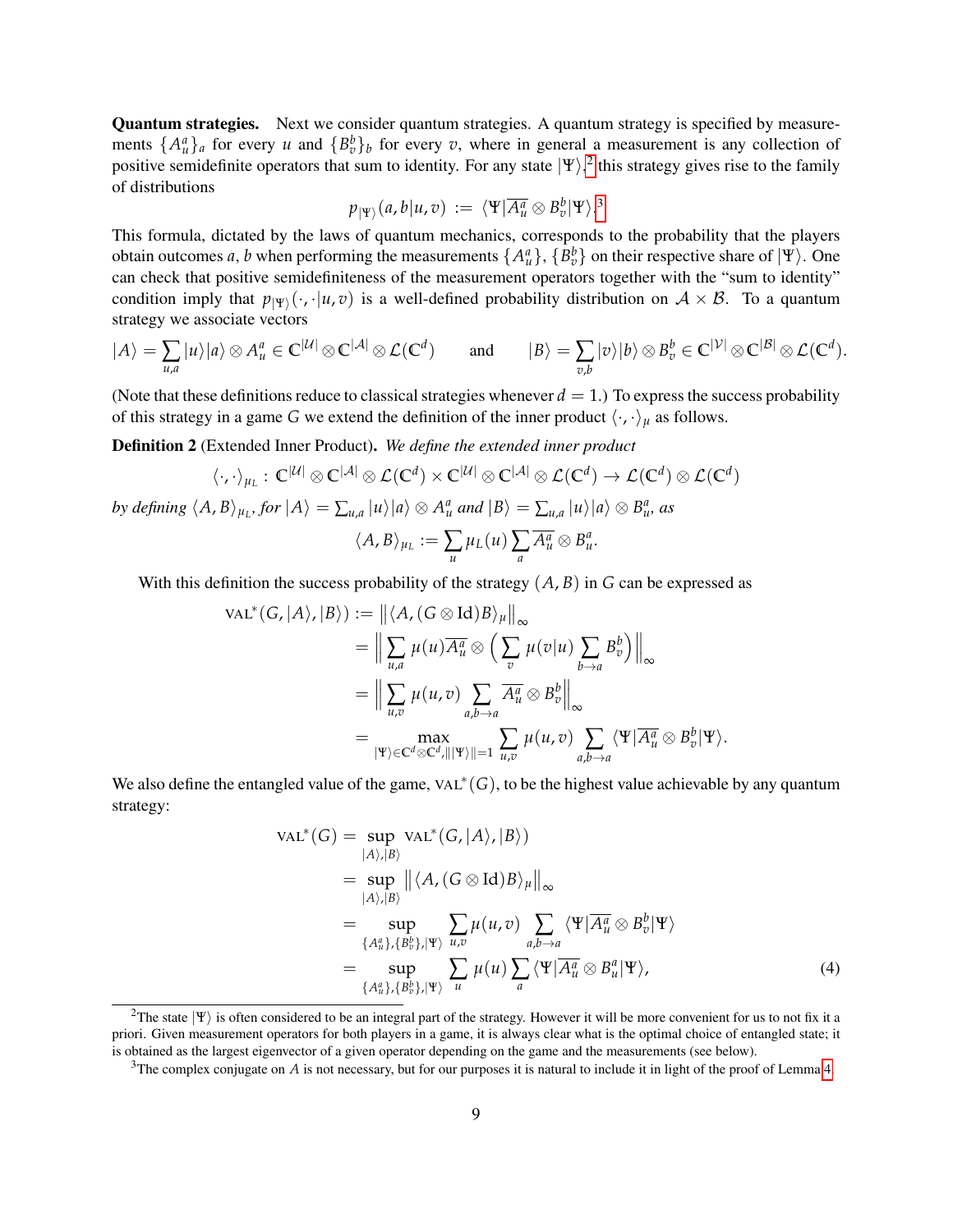where here we slightly abuse notation and denote

$$
B_u^a := (\langle u | \langle a | \otimes \mathrm{Id}) (\mathrm{G} \otimes \mathrm{Id}) | B \rangle = \sum_v \mu(v | u) \sum_{b \to a} B_v^b. \tag{5}
$$

We note that in the above the supremum may in general not be attained as optimal strategies may require infinite dimensions. In this paper we always restrict ourselves to finite dimensional strategies.

We end this section with the following well-known claim which shows that in some (though not all) respects projection games are as general as arbitrary games. (See Appendix [A](#page-25-0) for the proof.)

<span id="page-9-0"></span>Claim 3. *There exists a polynomial-time computable transformation mapping any two-player one-round game G to a projection game G* 0 *such that the following hold:*

$$
1-2(1-\text{val}(G'))\,\leq\,\text{val}(G)\,\leq\,\text{val}(G').
$$

*In particular,*  $\text{VAL}(G') = 1$  *if and only if*  $\text{VAL}(G) = 1$ *, and*  $1 - \text{VAL}(G') = \Theta(1 - \text{VAL}(G))$ *. Moreover, for the entangled value we have the weaker bound*

$$
\text{VAL}^*(G') \ \leq \ \sqrt{\frac{1 + \text{VAL}^*(G)}{2}},
$$

 $which implies 1 - VAL^*(G') = \Omega(1 - VAL^*(G)).$ 

### <span id="page-9-1"></span>3 Relaxations of the game value

In this section we introduce two relaxations of the entangled value VAL<sup>∗</sup> (*G*) of a projection game *G*. Both are quantum analogues of relaxations in [\[DS13\]](#page-27-10), and are used in the same way. The first relaxation, denoted  $||G||_{\mathbb{R}}$ , is related to playing a "squared" version of *G* with two players Bob and Bob' treated symmetrically. It is defined in Section [3.1,](#page-10-0) and is easily seen to give a good approximation to VAL<sup>∗</sup>, as shown in the following lemma (see Section [3.1](#page-10-0) for the proof):

<span id="page-9-2"></span>Lemma 4. *For any projection game G,*

<span id="page-9-6"></span>
$$
\text{VAL}^*(G)^2 \le ||G||_{\mathbb{B}}^2 \le \text{VAL}^*(G). \tag{6}
$$

The second relaxation, denoted  $VAL<sub>+</sub><sup>*</sup>(G)$ , is defined in Section [3.2.](#page-11-0) It will be proven to be a good approximation to  $||G||_{\mathbb{B}}$  and thus to VAL<sup>∗</sup>, although this will require more work.

<span id="page-9-3"></span>Lemma 5. *For any projection game G,*

<span id="page-9-7"></span>
$$
||G||_{\mathbb{B}}^{2} \leq \text{VAL}_{+}^{*}(G) \leq \varphi(||G||_{\mathbb{B}}^{2}), \tag{7}
$$

*for*  $\varphi(x) = 1 - C(1 - x)^c$  *and some positive constants*  $C, c > 0$ *.* 

The proof of Lemma [5](#page-9-3) is given in Section [4.](#page-13-0) The definition of  $VAL<sup>*</sup><sub>+</sub>$  is motivated by the following multiplicative property.

<span id="page-9-4"></span>Lemma 6. *For any two projection games G and H,*

<span id="page-9-5"></span>
$$
||G \otimes H||_{\mathbb{B}}^{2} \leq \text{VAL}_{+}^{*}(G) \cdot ||H||_{\mathbb{B}}^{2}.
$$
 (8)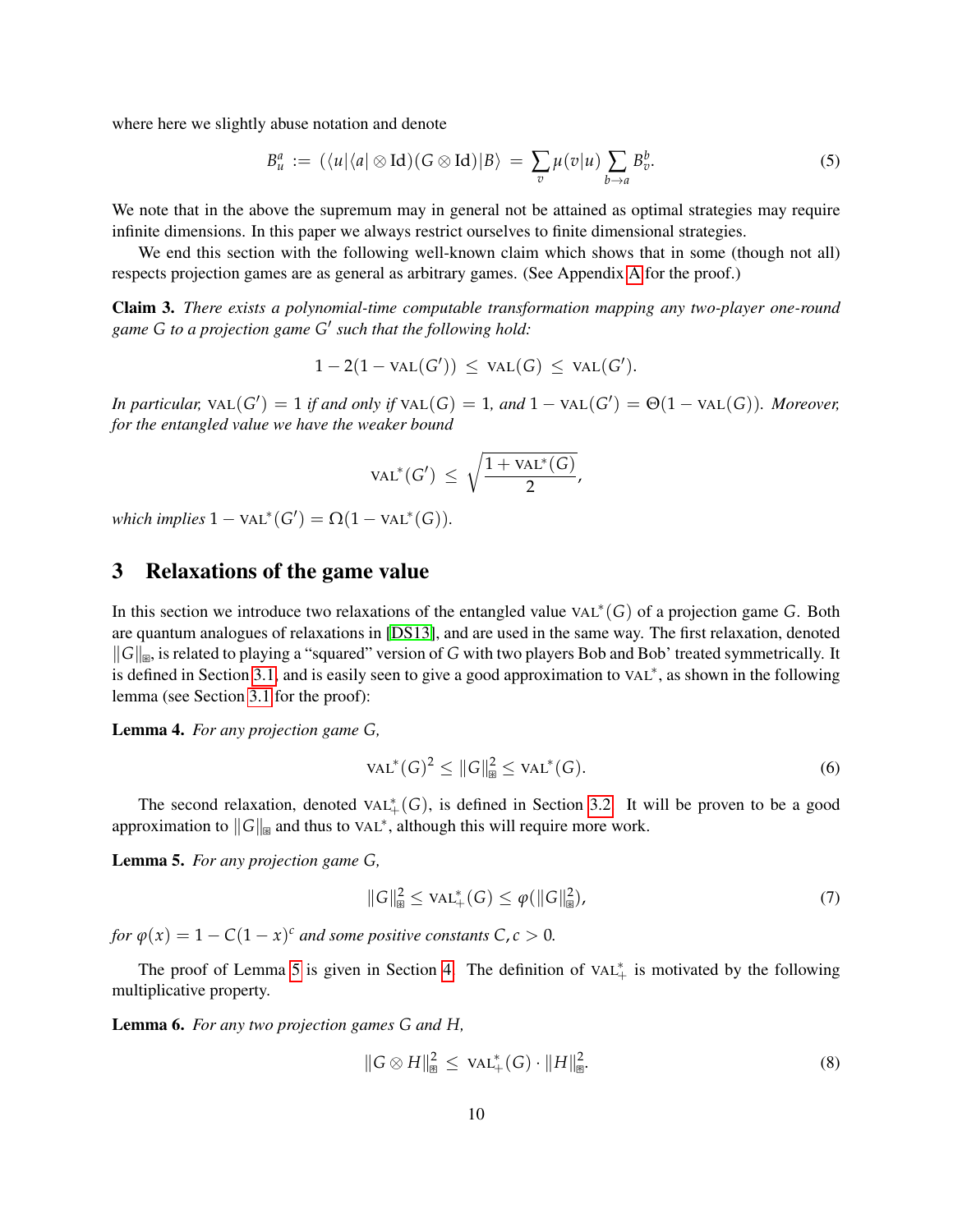The proof of Lemma [6](#page-9-4) is given in Section [3.2.](#page-11-0)

With these three inequalities in hand we easily derive the parallel repetition theorem, Theorem [1,](#page-2-0) as follows. By repeated applications of [\(8\)](#page-9-5), we get

 $||G^{\otimes k}||_{\mathbb{B}}^{2} = ||G \otimes G^{\otimes k-1}||_{\mathbb{B}}^{2} \leq \text{val}_{+}(G) \cdot ||G^{\otimes k-1}||_{\mathbb{B}}^{2} \leq \cdots \leq (\text{val}_{+}(G))^{k}.$ 

Combining with [\(6\)](#page-9-6) and [\(7\)](#page-9-7) we get

$$
\operatorname{VAL}^*(G^{\otimes k})^2 \leq \|G^{\otimes k}\|_{\mathbb{B}}^2 \leq (\operatorname{VAL}_+^*(G))^k \leq (\varphi(\|G\|_{\mathbb{B}}^2))^k \leq (\varphi(\operatorname{VAL}^*(G)))^k,
$$

where the last step follows from [\(6\)](#page-9-6) and the monotonicity of  $\varphi$ .

#### <span id="page-10-0"></span>3.1 The square norm

<span id="page-10-2"></span>**Definition 7.** For a game G and a quantum strategy  $|B\rangle$  write  $||G \otimes Id|B\rangle||_{\mathbb{R}} := (||\langle G \otimes IdB, G \otimes G \rangle||_{\mathbb{R}})$  $\lVert \mathrm{Id}\, B \rangle_{\mu} \Vert_{\infty}$ )<sup>1/2</sup> and define

$$
||G||_{\mathbb{B}} := \sup_{|B\rangle} ||G \otimes \text{Id} |B\rangle||_{\mathbb{B}},
$$

*where the supremum is taken over all quantum strategies*  $|B\rangle \in \mathbb{C}^{|\mathcal{V}|} \otimes \mathbb{C}^{|\mathcal{B}|} \otimes \mathcal{L}(\mathbb{C}^d)$ .

We note that  $\|\cdot\|_{\mathbb{R}}$  is clearly homogeneous and non-negative. Although we will not use it, one can check that  $\|\cdot\|_{\mathbb{B}}$  is also definite, and hence a norm, by setting  $B_v^b = \text{Id}$  for every *v* and any *b* such that  $(G<sup>\dagger</sup>G)_{(v,b),(v,b)} \neq 0$  (when it exists, and for an arbitrary *b* otherwise).

Lemma [4](#page-9-2) claims that  $||G \otimes Id |B\rangle||_{\mathbb{B}}$  gives a good approximation to the maximum success probability in the game, when Bob uses the strategy specified by  $|B\rangle$ . We give a self-contained proof of the lemma below, but before proceeding readers familiar with quantum information theory may find it interesting to note that a direct proof of [\(9\)](#page-10-1) can be derived using known properties of the pretty-good measurement  $(PGM)$  [\[HW94,](#page-28-12) [HJS](#page-28-13)<sup>+</sup>96]. We briefly indicate how, before proceeding to give a self-contained proof. Suppose the second player's strategy in *G* is fixed to  $|B\rangle$ . Upon receiving her question *u*, the first player has to decide on an answer *a*. She knows that the second player will receive a *v* distributed according to  $\mu(\cdot|\mu)$  and apply his measurement, obtaining an outcome *b* and resulting in the post-measurement state  $\text{Tr}_2(\text{Id}\otimes\sqrt{B_v^b}|\Psi\rangle\langle\Psi|\,\text{Id}\otimes\sqrt{B_v^b})$  on her system. From her point of view, she needs to provide an answer *a* such that  $\pi_{uv}(b) = a$ . Only knowing *u*, her task thus amounts to optimally distinguishing between the collection of states

$$
\rho^a_u = \underset{v \sim u}{\text{E}} \sum_{b \to a} \text{Tr}_2(\text{Id} \otimes \sqrt{B_v^b}|\Psi\rangle \langle \Psi| \text{Id} \otimes \sqrt{B_v^b}).
$$

If, instead of applying the optimal distinguishing measurement, Alice applied the pretty-good measurement derived from this family of states then it follows from [\[BK02\]](#page-27-16) that the players' success probability would be at most quadratically away from what it would be were Alice to apply the optimal measurement. Using the explicit formula for the PGM one can verify that the resulting value exactly corresponds to  $\|G \otimes \text{Id} \|B\rangle\|_{\mathbb{B}}^2$ , which proves the first inequality in [\(6\)](#page-9-6).

*Proof of Lemma [4.](#page-9-2)* We prove the following inequality, from which [\(6\)](#page-9-6) follows by taking the supremum over all  $|B\rangle$ :

<span id="page-10-1"></span>
$$
\max_{|A\rangle} \text{VAL}^*(G, |A\rangle, |B\rangle)^2 \leq ||G \otimes \text{Id} |B\rangle||_{\mathbb{B}}^2 \leq \max_{|A\rangle} \text{VAL}^*(G, |A\rangle, |B\rangle).
$$
 (9)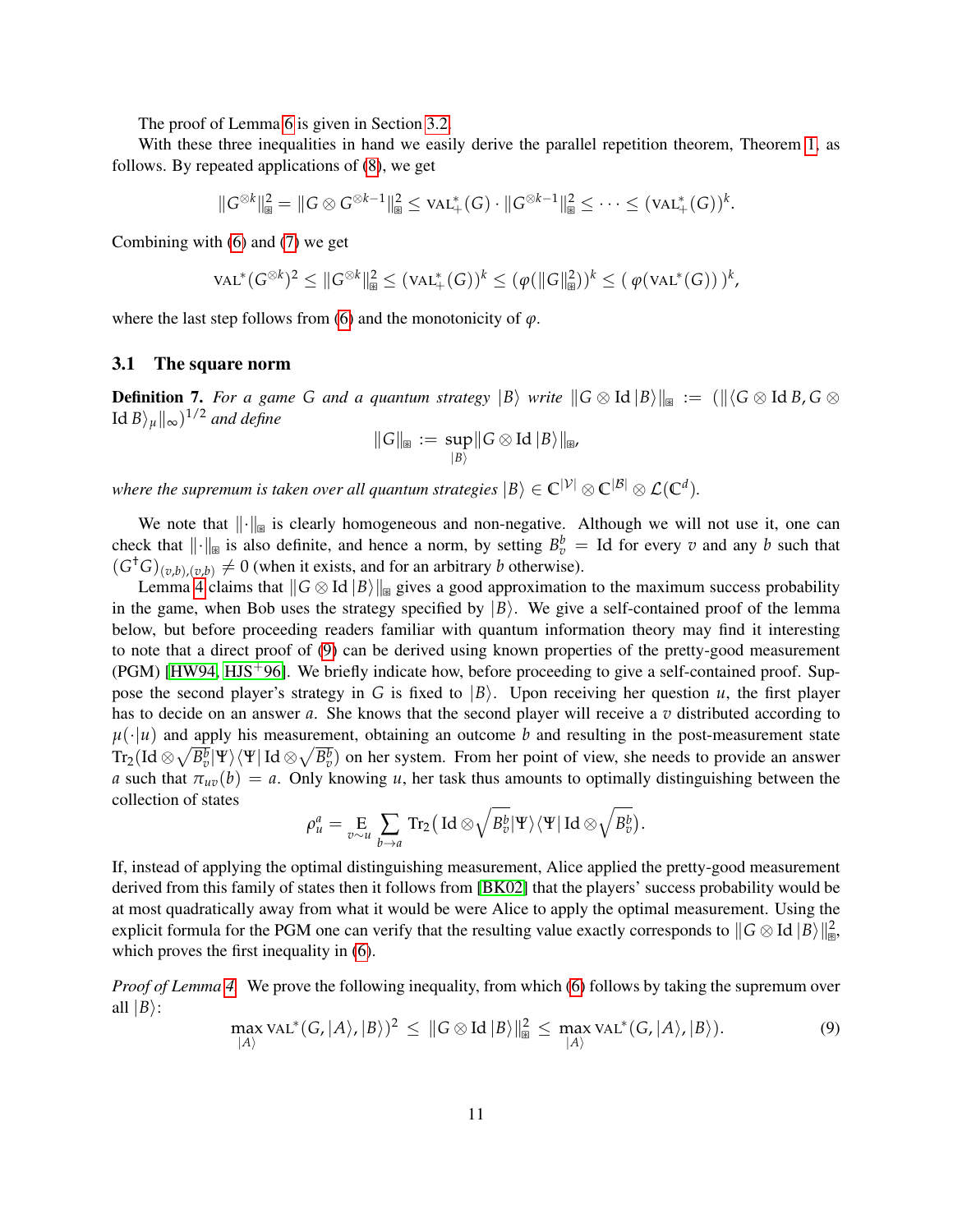For the second inequality, using that *G* is a projection game we note that for any *d*-dimensional strategy  $|B\rangle$ for the second player,  $(G \otimes Id)|B\rangle$  is a valid strategy for the first player, hence

$$
\|(G\otimes \text{Id})|B\rangle\|_{\mathbb{B}}^2 = \|\langle G\otimes \text{Id} B, G\otimes \text{Id} B\rangle_{\mu}\|_{\infty} \leq \max_{|A\rangle} \|\langle A, (G\otimes \text{Id})B\rangle_{\mu}\|_{\infty} = \max_{|A\rangle} \text{VAL}^*(G, |A\rangle, |B\rangle).
$$

To show the first, we write the following:

$$
\mathrm{VAL}^*(G, |A\rangle, |B\rangle) = ||\langle A, (G \otimes \mathrm{Id})B\rangle_{\mu}||_{\infty}
$$
  
\n
$$
= \Big\|\sum_{u} \mu(u) \sum_{a} \overline{A_u^a} \otimes B_u^a \Big\|_{\infty}
$$
  
\n
$$
\leq \Big\|\sum_{u} \mu(u) \sum_{a} \overline{A_u^a} \otimes A_u^a \Big\|_{\infty}^{1/2} \Big\|\sum_{u} \mu(u) \sum_{a} \overline{B_u^a} \otimes B_u^a \Big\|_{\infty}^{1/2}
$$
  
\n
$$
\leq ||(G \otimes \mathrm{Id})B\rangle||_{\mathbb{B}P}
$$

where for the first inequality we used the following matrix version of the Cauchy-Schwarz inequality (see Claim [20](#page-25-1) in Appendix [A](#page-25-0) for a proof):

$$
\left\| \sum_{i} \overline{A_{i}} \otimes B_{i} \right\|_{\infty}^{2} \leq \left\| \sum_{i} \overline{A_{i}} \otimes A_{i} \right\|_{\infty} \left\| \sum_{i} \overline{B_{i}} \otimes B_{i} \right\|_{\infty},
$$
\n(10)

and the last inequality follows using  $\sum_a A_a^a \leq \text{Id}$  for every *u*, which implies

$$
\Big\|\sum_a \overline{A^a_u}\otimes A^a_u\Big\|_\infty\leq \Big\|\sum_a \operatorname{Id}\otimes A^a_u\Big\|_\infty\leq \|\operatorname{Id}\otimes \operatorname{Id}\|_\infty=1.
$$

# <span id="page-11-0"></span>3.2 The relaxation  $VAL^*_{+}(G)$

In order to motivate our definition of VAL<sup>\*</sup><sub>+</sub>, let us consider two projection games *G*, *H* and any quantum strategy  $|B\rangle$  for  $G \otimes H$  that achieves the optimal value  $||G \otimes H||^2_{\mathbb{R}}$  in the square game. Letting  $\kappa :=$  $\|G \otimes H\|_{\mathbb{R}} / \|H\|_{\mathbb{R}}$ , we want to bound  $\kappa$  by a quantity that depends on *G* and not on *H*. Consider the factorization  $G \otimes H = (G \otimes I)(I \otimes H)$  where *I* is the identity operator; note that *I* can also be understood as a game in which the two players are asked the same question and win if and only if they return the same answer. The application of  $G \otimes H$  thus gives rise to a two step process

$$
|A'\rangle \stackrel{\mathcal{G}\otimes I}{\longleftarrow} |A\rangle \stackrel{I\otimes H}{\longleftarrow} |B\rangle,
$$

 $\text{mapping } |B\rangle \text{ to } |A\rangle := (I \otimes H \otimes \text{Id})|B\rangle \text{ and then mapping } |A\rangle \text{ to } |A'\rangle := (G \otimes I \otimes \text{Id})|A\rangle.$  Let us view  $|B\rangle$ as a table with rows indexed by  $V_G \times B_G$  and columns indexed by  $V_H \times B_H$ , where  $V_G$ ,  $V_H$  and  $B_G$ ,  $B_H$  are the question and answer sets associated with the second player in *G* and *H* respectively, and whose entries are measurement operators, i.e. elements in  $\mathcal{L}(\mathbb{C}^d)$ . Then  $|A\rangle$  is the result of applying  $H \otimes \mathrm{Id}$  on each row of  $|B\rangle$  separately, and we apply  $G \otimes Id$  on each column of  $|A\rangle$  separately to get  $|A'\rangle = (G \otimes I \otimes Id)|A\rangle$ .

It is instructive to view the strategy  $|B\rangle$  as an assignment to each  $v \in V_G$  and  $b \in \mathcal{B}_G$  of a row vector  $(\langle v|\langle b|\otimes I\otimes \text{Id})|B\rangle$  of dimensions  $|\mathcal{V}_H||\mathcal{B}_H|$  (whose entries are again in  $\mathcal{L}(\mathbb{C}^d)$ ). Observe that for any *v*,  $|B_v\rangle = \sum_b (\langle v | \langle b | \otimes I \otimes \text{Id} \rangle | B \rangle)$  is a quantum strategy for *H*, since for each question *v*' for *H*, the sum over answers *b*<sup>*'*</sup> of

$$
(\langle v' | \langle b' | \otimes \text{Id} \rangle | B_v \rangle = B_{v,v'}^{b'} = \sum_{b} B_{v,v'}^{b,b'}
$$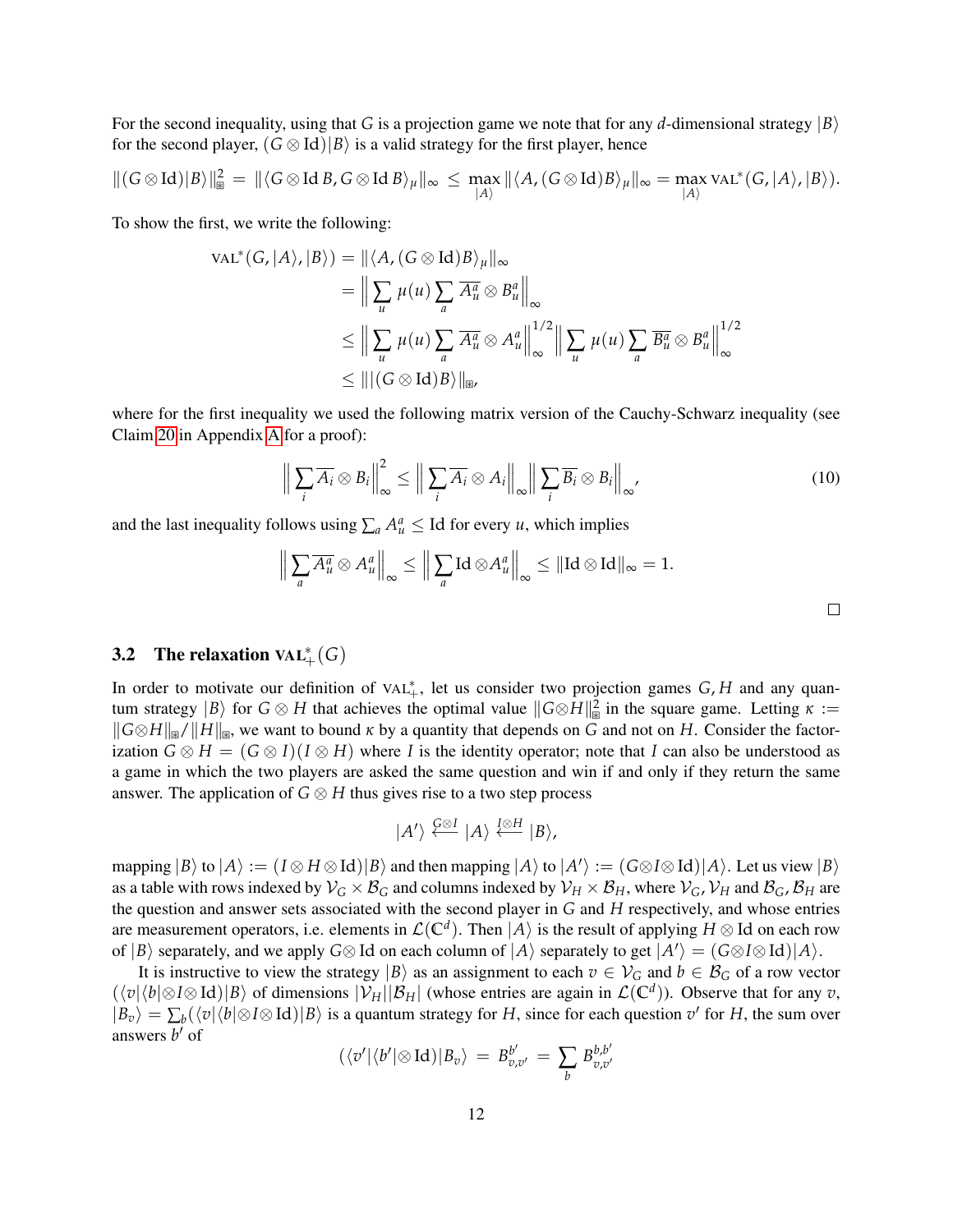is  $\sum_{b'} B^{b'}_{v}$  $\sum_{b'}^{b'} = \sum_{b'} \sum_{b} B^{b,b'}_{v,v'}$  $v_{v,v'}^{b,b'} =$  Id. In particular,  $||H \otimes$  Id  $|B_v\rangle||_{\mathbb{B}}^2 \le ||H||_{\mathbb{B}}^2$ . We write

$$
|A_v\rangle := \sum_b (\langle v|\langle b|\otimes I\otimes \mathrm{Id})|A\rangle \tag{11}
$$

and observe that it is equal to  $H \otimes \text{Id} |B_v\rangle$ , hence it satisfies  $\|A_v\rangle\|_{\mathbb{B}} \leq \|H\|_{\mathbb{B}}$  for every *v*. Thus the ratio between  $\|G \otimes I \otimes \text{Id} |A\rangle\|_{\mathbb{R}}$  and  $\max_{v} \|A_{v}\|_{\mathbb{R}}$  is at least  $\kappa = \|G \otimes H\|_{\mathbb{R}} / \|H\|_{\mathbb{R}}$ . As a result of our observations the ratio *κ* can be upper bounded in a manner that depends only on *G* and is *independent of H*. Abstracting the set  $U_H \times A_H$  associated with pairs of questions and answers for the first player in *H* as  $\Omega$ for some discrete set  $\Omega,^4$  $\Omega,^4$  we are led to the definition of VAL $_+^*(G)$  as the supremum of  $\|G\otimes I_\Omega\otimes \text{Id}_{\mathbb{C}^d}\,|A\rangle\|_\mathbb{B}^2$ ranging over vector quantum strategies  $|A\rangle$  with norm  $||A||_+ \leq 1$  to be defined below.

**Definition 8** (The relaxation VAL<sup>\*</sup><sub>†</sub>). *Let G be a projection game. Then* 

$$
\text{VAL}^*_+(G):=\sup_{\Omega}\sup_{|A\rangle\in\mathbb{C}^{|\mathcal{V}|}\otimes\mathbb{C}^{|\Omega|}\otimes\mathbb{C}^{|\Omega|}\otimes\mathcal{L}(\mathbb{C}^d)}\left\|G\otimes I_{\Omega}\otimes\text{Id}_{\mathbb{C}^d}\left|A\right\rangle\right\|_{\mathbb{C}^d}^2
$$

*where the supremum is taken over all discrete measured spaces* Ω*.*

The definition of  $||A||_+$  is given by,

<span id="page-12-0"></span>Definition 9 (Fractional Strategy and Vector Strategy). *Let G be a projection game and* Ω *a discrete measured space. An element*

$$
|A\rangle = \sum_{v,b} |v\rangle |b\rangle \otimes A_v^b \in \mathbb{C}^{|\mathcal{V}|} \otimes \mathbb{C}^{|\mathcal{B}|} \otimes \mathcal{L}(\mathbb{C}^d)
$$

*is a* fractional quantum strategy *for G if for every v*, *b the matrix*  $A_v^b$  *is positive semidefinite and*  $A_v :=$  $\sum_b A_v^b \leq$  Id *for every v.* A vector quantum strategy *is an element* 

$$
|A\rangle = \sum_{\omega \in \Omega} |\omega\rangle |A_{\omega}\rangle \in \mathbb{C}^{|\Omega|} \otimes \mathbb{C}^{|\mathcal{V}|} \otimes \mathbb{C}^{|\mathcal{B}|} \otimes \mathcal{L}(\mathbb{C}^{d})
$$

*such that each*  $|A_\omega\rangle$  *is a fractional quantum strategy. The norm of a vector quantum strategy is defined as* 

$$
|||A\rangle||_{+} := (\max_{v} \left\| \mathop{\mathbb{E}}_{\omega} A_{\omega v} \otimes A_{\omega v} \right\|_{\infty})^{1/2}.
$$
 (12)

With these definitions in place we prove Lemma [6](#page-9-4) relating the square norm of a product of games to  $VAL^{*}_{+}$ .

*Proof of Lemma* [6.](#page-9-4) Let  $|B\rangle$  be a strategy in the square game associated to  $G \otimes H$ . It follows immediately from our observations above that  $|A\rangle = I \otimes H \otimes Id |B\rangle$  is a vector quantum strategy for *G* (where the space  $\Omega = U_H \times A_H$ , and the measure is the cartesian product of the probability measure  $\mu_L$  on  $U_H$  and the counting measure on  $\mathcal{A}_H$ ) whose norm is  $\|A\rangle\|_+\leq \|H\|_{\mathbb{R}}$ . This means that

$$
||G \otimes H||_{\mathbb{B}}^{2} = ||G \otimes H \otimes \text{Id} |B\rangle||_{\mathbb{B}}^{2} = ||G \otimes I \otimes \text{Id} |A\rangle||_{\mathbb{B}}^{2} \leq \text{VAL}_{+}^{*}(G) \cdot ||H||_{\mathbb{B}'}^{2}
$$

where the last inequality comes by observing that  $\frac{1}{\|H\|_{\mathbb{B}}}\|A\rangle$  is a vector strategy with norm  $\|\cdot\|_+$  at most 1, so its value is at most  $\text{VAL}^*_+(G)$ . This proves the claim.  $\Box$ 

<span id="page-12-1"></span><sup>&</sup>lt;sup>4</sup>In order for the extended inner product  $\langle \cdot, \cdot \rangle_{\mu}$  to remain well-defined, we also need to equip  $\Omega$  with a measure – here, it would be the cartesian product of the probability measure  $\mu_L$  on  $\mathcal{U}_H$  and the counting measure on  $\mathcal{A}_H$ .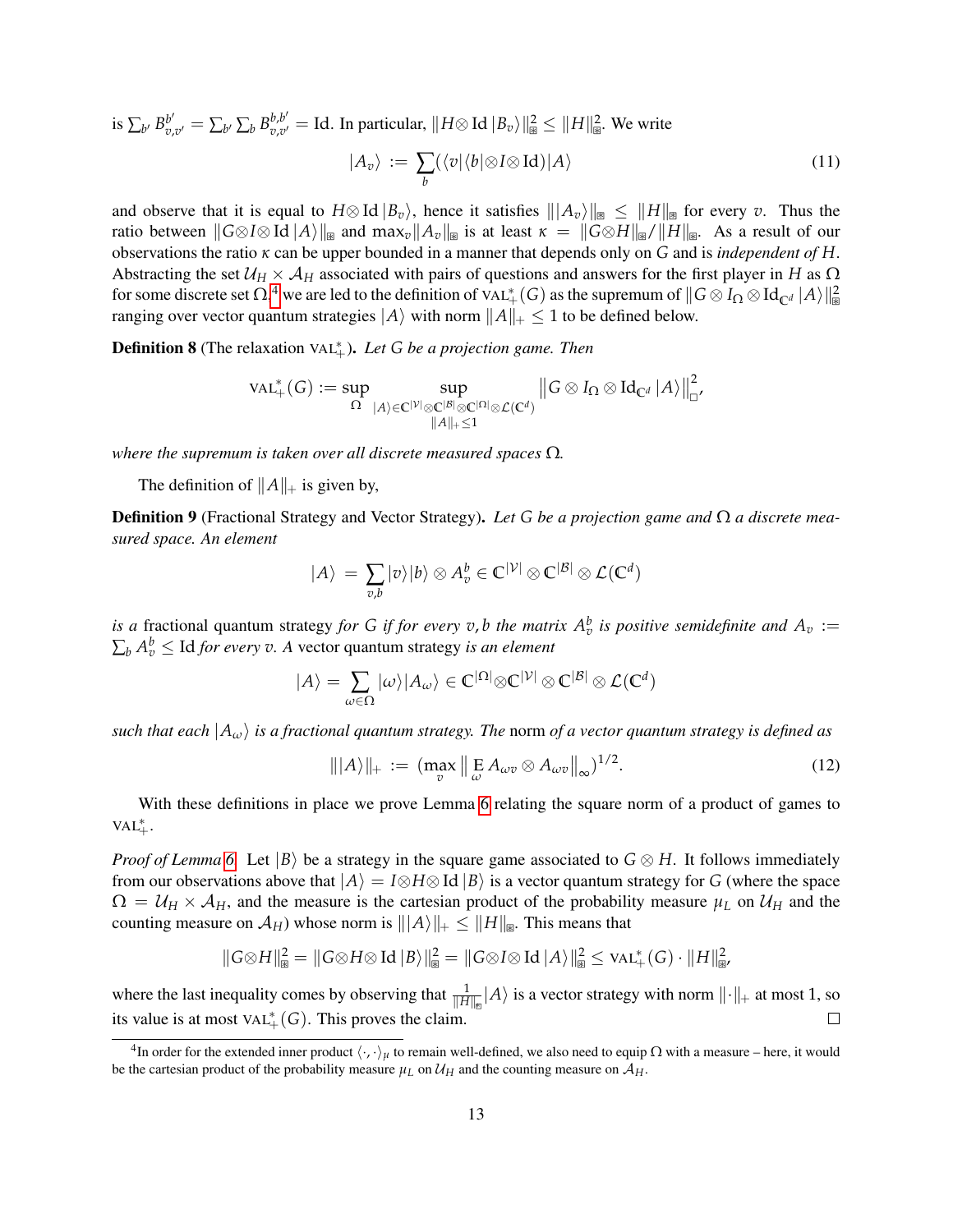# <span id="page-13-0"></span>**4** Relating  $\text{VAL}^*_+(G)$  to the square norm

In this section we prove Lemma [5,](#page-9-3) which states that VAL $^*_+(G)$  is a good relaxation of the square norm  $\|G\|_{\boxplus}$ of a projection game and establishes the last step in our proof of the parallel repetition theorem, Theorem [1.](#page-2-0) We will also show that if *G* is an expanding projection game then one can take  $c = 4$  in the definition of  $\varphi(x) = 1 - C(1 - x)^c$ .

To prove the lemma, we need to show that the existence of a good vector strategy for the players in the square game  $G^{\dagger}G$  implies that  $||G||_{\mathbb{B}}^2$  is large, i.e. there also exists a good (standard) quantum strategy for the players. We will establish this by describing an explicit rounding procedure mapping the former to the latter. The rounding argument is simpler in case *G* has the additional property of being expanding (see Section [2.2](#page-6-0) for the definition), and we give the proof in that case in Section [4.1.](#page-13-1) In Section [4.2](#page-19-0) we treat the case of general projection games. In that case the rounding argument is more involved and relies on a "quantum correlated sampling" lemma which is stated and proved in Section [5.](#page-21-0)

In both cases, the starting point for the rounding procedure is the existence of a vector strategy  $|\hat{A}\rangle$  and entangled state  $|\Psi\rangle$  satisfying inequality [\(13\)](#page-13-2) in the following claim, which is essentially a restatement of the inequality " $VAL<sub>+</sub><sup>*</sup>(G) \ge 1 - \eta$ ".

<span id="page-13-3"></span>**Claim 10.** Let G be a projection game and  $\eta > 0$  such that  $\text{VAL}_{+}^{*}(G) \geq 1 - \eta$ . Then there exists a *discrete measured space*  $\Omega$ *, an integer d, a bipartite state*  $|\hat{\Psi}\rangle \in C^d \otimes C^d$  *and a vector strategy*  $|\hat{A}\rangle \in$  $\mathbb{C}^{|\Omega|}\otimes \mathbb{C}^{|\mathcal{V}|}\otimes \mathbb{C}^{|\mathcal{B}|}\otimes \mathcal{L}(\mathbb{C}^d)$  such that for every  $\omega$  and  $v$ ,  $b$ ,  $\hat{A}_{\omega v}^b\geq 0$  and  $\hat{A}_{\omega v}=\sum_b \hat{A}_{\omega v}^b\leq \mathrm{Id}$ , and

<span id="page-13-2"></span>
$$
\underset{\omega}{\mathrm{E}} \underset{v \sim v'}{\mathrm{E}} \sum_{b \leftrightarrow b'} \langle \hat{\Psi} | \overline{\hat{A}_{\omega v}^{b}} \otimes \hat{A}_{\omega v'}^{b'} | \hat{\Psi} \rangle \ge (1 - \eta) \max_{v} \left\{ \underset{\omega}{\mathrm{E}} \langle \hat{\Psi} | \overline{\hat{A}_{\omega v}} \otimes \hat{A}_{\omega v} | \hat{\Psi} \rangle \right\},\tag{13}
$$

 $\Box$ 

where formally  $E_{v\sim v'}\sum_{b\leftrightarrow b'}$  is shorthand for  $\sum_u \mu(u)\sum_a \sum_{v,v'} \mu(v|u)\mu(v'|u)\sum_{b\to a,b'\to a'}$ .

*Proof.* By definition of VAL<sup>\*</sup><sub>+</sub>, there exists a discrete measured space  $\Omega$  and a vector strategy  $|\hat{A}\rangle$  such that  $\|\hat{A}\rangle\|_+ = 1$  and  $\|\text{Id}_{\Omega} \otimes G \otimes \text{Id} \otimes \hat{A}\rangle\|_{\mathbb{B}}^2 \geq 1 - \eta$ . Recalling the definition of  $\|\cdot\|_+$  (see Definition [9\)](#page-12-0) and of  $\|\cdot\|_{\mathbb{R}}$  (see Definition [7\)](#page-10-2), we may reformulate this statement as the inequality

$$
\left\| \mathop{\mathbb{E}}_{\omega} \mathop{\mathbb{E}}_{v \sim v'} \sum_{b \leftrightarrow b'} \overline{\hat{A}_{\omega v}^b} \otimes \hat{A}_{\omega v'}^{b'} \right\|_{\infty} \ge (1 - \eta) \max_{v} \left\| \mathop{\mathbb{E}}_{\omega} \overline{\hat{A}_{\omega v}} \otimes \hat{A}_{\omega v} \right\|_{\infty}.
$$

Letting  $|\hat{\Psi}\rangle$  be a state which optimizes the left-hand side gives [\(13\)](#page-13-2).

In the following sections we show how any vector strategy  $|\hat{A}\rangle$  and state  $|\hat{\Psi}\rangle$  such that [\(13\)](#page-13-2) holds can be rounded to a good strategy for the square game *G* †*G*, first in case the game *G* is expanding and then in the case of an arbitrary projection game.

### <span id="page-13-1"></span>4.1 The expanding case

Let  $|\hat{A}\rangle$  be a vector strategy and  $|\hat{\Psi}\rangle$  a state such that [\(13\)](#page-13-2) holds, and assume that  $G^{\dagger}G$  is expanding. Our goal is to identify a quantum strategy  $|\tilde{A}\rangle$  such that  $\|G\otimes \mathrm{Id} \, |\tilde{A}\rangle\|_\mathbb{B}^2 \geq 1 - O(\eta^{1/c})$ , which by Claim [10](#page-13-3) will suffice to prove Lemma [5](#page-9-3) for the case of expanding projection games.

Our first step consists in fixing a "good" value  $\omega \in \Omega$  and restricting our attention to the fractional strategy  $|\hat{A}_\omega\rangle := (\langle \omega | \otimes I \otimes \text{Id}) | \hat{A} \rangle$  specified by the operators  $\hat{A}^b_{\omega v}$  obtained from that  $\omega$ . Using that the max is larger than the average, Eq. [\(13\)](#page-13-2) implies

<span id="page-13-4"></span>
$$
\mathop{\mathbf{E}}_{\omega} \left( \mathop{\mathbf{E}}_{v \sim v'} \sum_{b \leftrightarrow b'} \langle \hat{\Psi} | \overline{\hat{A}_{\omega v}^{b}} \otimes \hat{A}_{\omega v'}^{b'} | \hat{\Psi} \rangle \right) \ge (1 - \eta) \mathop{\mathbf{E}}_{\omega} \left( \mathop{\mathbf{E}}_{v} \langle \hat{\Psi} | \overline{\hat{A}_{\omega v}} \otimes \hat{A}_{\omega v} | \hat{\Psi} \rangle \right).
$$
 (14)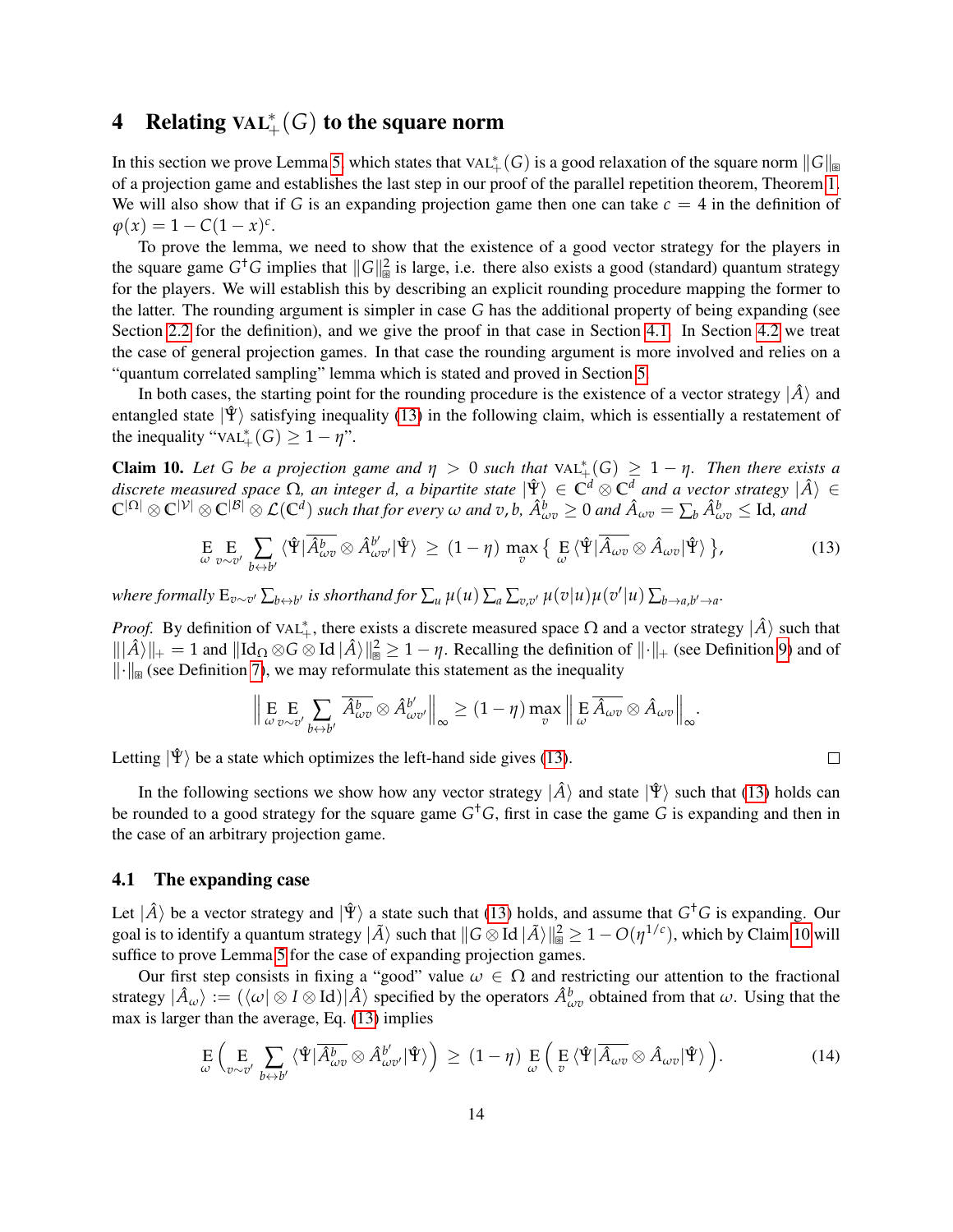For the remainder of this section fix an  $\omega$  such that [\(14\)](#page-13-4) holds for that  $\omega$ . The only property we will need of the  $\{\hat{A}^b_{\omega v}\}\$  in order to construct a good strategy in  $G^{\dagger}G$  is that they are positive semidefinite operators which satisfy that inequality. (In contrast, for the non-expanding case, Eq. [\(14\)](#page-13-4) by itself turns out to be too weak an inequality, and we must work with [\(13\)](#page-13-2).)

The definition of  $|\tilde{A}\rangle$  almost imposes itself: the only "defect" of  $|\hat{A}_\omega\rangle$  is that it is only a fractional strategy, meaning that for any question *v* the sum  $\hat{A}_{\omega v} = \sum_b \hat{A}_{\omega v}^b$  may not equal the identity, but due to the "conditioning" on  $\omega$  could in general be much smaller. It is natural to define a re-normalized strategy as follows. First, for every pair of questions  $v, v' \in V$  and a choice of unitaries  $U_v, U_{v'}$  to be made later we introduce the post-measurement state

<span id="page-14-0"></span>
$$
|\Psi_{vv'}\rangle := \overline{U_v} \overline{\hat{A}_{\omega v}}^{1/2} \otimes U_{v'} \hat{A}_{\omega v'}^{1/2} |\hat{\Psi}\rangle.
$$
 (15)

The state  $|\Psi_{vv'}\rangle$  is the post-measurement state that corresponds to "pre-conditioning"  $|\hat{\Psi}\rangle$  by applying the binary measurements  $\{\hat{A}_{\omega v}$ , Id  $-\hat{A}_{\omega v}\}$  for the first player,  $\{\hat{A}_{\omega v'}$ , Id  $-\hat{A}_{\omega v'}\}$  for the second, and conditioning on both of them obtaining the first outcome. In general the post-measurement state is only defined up to a local unitary, and this freedom is represented in the unitaries  $U_v$  and  $U_{v'}$ . Next for every question  $v \in V$  and answer  $b \in B$  we define the measurement operator

<span id="page-14-3"></span>
$$
\tilde{A}_v^b := U_v \hat{A}_{\omega v}^{-1/2} \hat{A}_{\omega v}^b \hat{A}_{\omega v}^{-1/2} U_v^{\dagger}, \tag{16}
$$

where here  $\hat{A}_{\omega v}^{-1/2}$  denotes the square root of the pseudo-inverse of  $\hat{A}_{\omega v} = \sum_b \hat{A}_{\omega v}^b$ . Again, there is always a unitary degree of freedom in the choice of the square root, and the unitaries  $U_v$ , the same as in [\(15\)](#page-14-0), represent that degree of freedom. With this definition it is easy to verify that each  $\tilde{A}^b_v$  is positive semidefinite and that  $\sum_b \tilde{A}_v^b \leq$  Id; since we may always add a "dummy" outcome in order for the measurement operators to sum to identity,  $\{\tilde{A}^b_v\}_b$  is a well-defined measurement and  $|\tilde{A}\rangle := \sum_{v,b}|v,b\rangle \otimes \tilde{A}^b_v$  a valid quantum strategy in *G* †*G*.

Now suppose that, upon receiving their respective questions  $v$  and  $v'$ , players in  $G<sup>†</sup>G$  were to measure their respective share of the (re-normalized) state  $|\Psi_{vv'}\rangle$  using the measurements given by the  $\{\tilde{A}_v^b\}_b$ ,  $\{\tilde{A}^{b'}_{n'}\}$  $\left\{b'_{v}\right\}_{b'}$  respectively. The probability that they obtain the pair of outcomes  $(b, b')$  is given, up to normalization by  $\|\Psi_{vv'}\rangle\|^{-2}$ , by

$$
\langle \Psi_{vv'} | \tilde{A}_v^b \otimes \tilde{A}_{v'}^{b'} | \Psi_{vv'} \rangle = \langle \hat{\Psi} | (\overline{\hat{A}_{\omega v}}^{1/2} \overline{U_v}^{\dagger} \otimes \hat{A}_{\omega v'}^{1/2} U_{v'}^{\dagger}) (\overline{U_v \hat{A}_{\omega v}^{-1/2} \hat{A}_{\omega v}^b \hat{A}_{\omega v}^{-1/2} U_v^{\dagger} )
$$
  

$$
\otimes U_{v'} \hat{A}_{\omega v'}^{-1/2} \hat{A}_{\omega v'}^b \hat{A}_{\omega v'}^{-1/2} U_{v'}^{\dagger}) (\overline{U_v \hat{A}_{\omega v}}^{1/2} \otimes U_{v'} \hat{A}_{\omega v'}^{1/2}) | \hat{\Psi} \rangle
$$
  

$$
= \langle \hat{\Psi} | \hat{A}_v^b \otimes \hat{A}_{v'}^{b'} | \hat{\Psi} \rangle, \tag{17}
$$

perfectly reproducing the correlations induced by the fractional strategy  $|\hat{A}_{\omega}\rangle$  together with  $|\hat{\Psi}\rangle$ . Thus if it were the case that for all  $(v, v')$ ,  $|\Psi_{vv'}\rangle = |\Psi\rangle$ , a vector independent of  $(v, v')$ , then the players could use  $|\Psi\rangle$  as their initial shared entangled state and perfectly emulate  $|\hat{A}_\omega\rangle$  using the quantum strategy  $|\tilde{A}\rangle$ . Noticing that the term on the right-hand side of [\(14\)](#page-13-4), for our choice of  $\omega$ , is exactly  $\|\Psi_{vv}\rangle\|^2$ , the equality [\(17\)](#page-14-1) when combined with [\(14\)](#page-13-4) would immediately show that the quantum strategy we have just defined would achieve a value at least  $1 - \eta$  in  $G^{\dagger}G$ , implying  $||G \otimes Id||_{\mathbb{B}}^2 \geq 1 - \eta$  and proving Lemma [5.](#page-9-3)

While it may unfortunately not be the case that the  $|\Psi_{vv'}\rangle$  are independent of  $(v, v')$ , the main claim in the proof of Lemma [5](#page-9-3) will establish that they are close, on average. Introduce the density matrix

<span id="page-14-2"></span><span id="page-14-1"></span>
$$
\sigma := \frac{\mathrm{E}_{v \sim v'} |\Psi_{vv'}\rangle \langle \Psi_{vv'}|}{\mathrm{E}_{v'' \sim v'''} ||\Psi_{v''v'''}||^2},\tag{18}
$$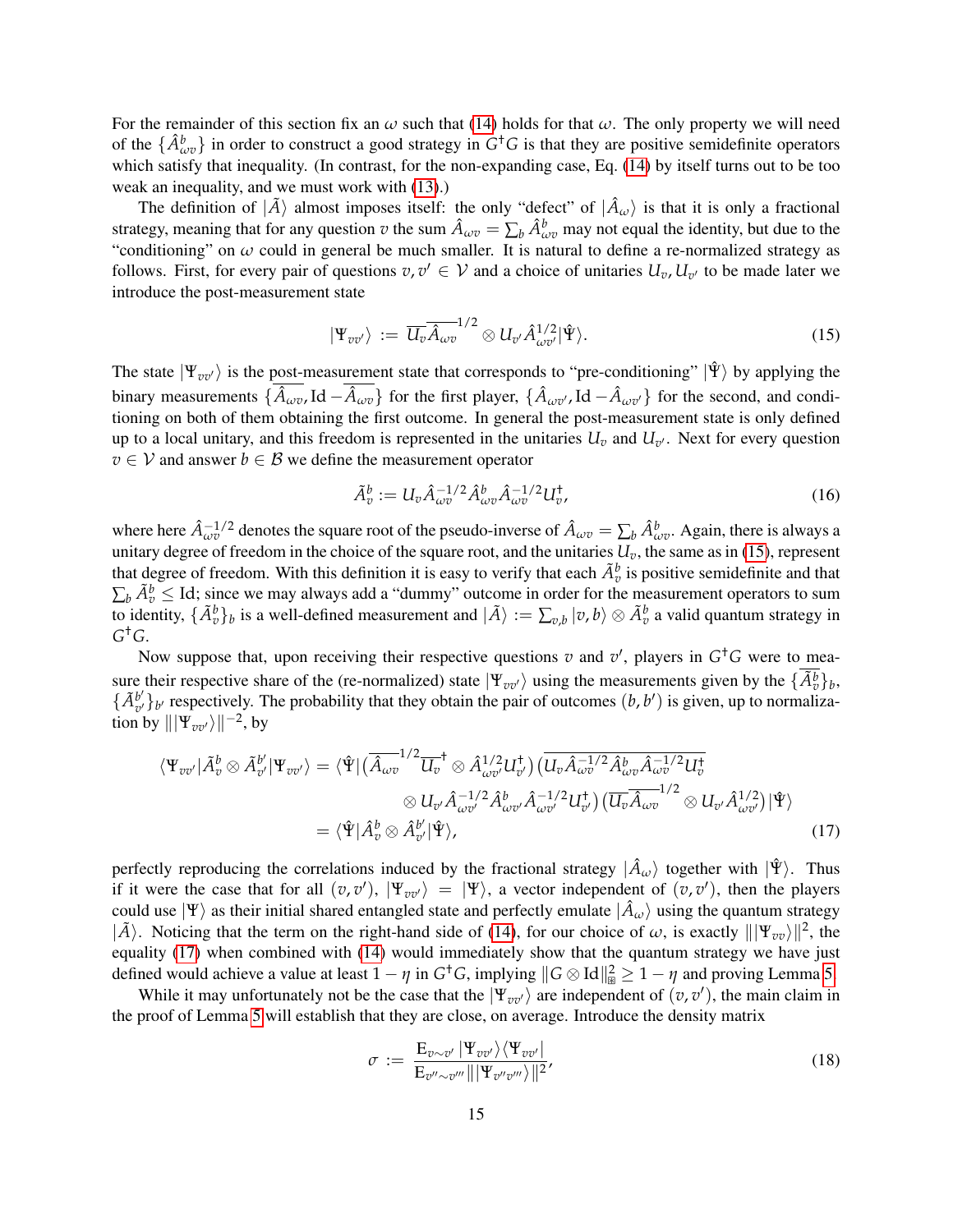which is simply the normalized mixture over a random pair of neighbors  $v \sim v'$  (sampled as in  $G^{\dagger}G$ ) of the vectors  $|\Psi_{vv'}\rangle$ . We will prove that  $\sigma$  is close, on average, to any of the (re-normalized) states  $|\Psi_{vv'}\rangle$  by proceeding in two steps. First, in Lemma [12](#page-16-0) we will show that the unitaries  $U_v$  can be chosen in such a way that the states  $|\Psi_{vv'}\rangle$  and  $|\Psi_{v'v''}\rangle$  are close to each other, for arbitrary  $v''$  but on average over neighboring  $v \sim v'$ . (The proof of this claim will highlight the role played by the *U<sub>v</sub>*.) Second, in Claim [14](#page-17-0) we will use our assumption that *G* is an expanding game in order to obtain closeness for any choice of  $v, v'$  and  $v''$ . The result is the following:

<span id="page-15-0"></span>**Claim 11.** Let G be an expanding projection game and  $|\hat{A}\rangle$ ,  $|\hat{\Psi}\rangle$  a fractional strategy and state such that [\(14\)](#page-13-4) *holds. Then there exists a choice of unitaries*  $U_v$  *such that, if*  $|\Psi_{vv'}\rangle$  *and*  $\sigma$  *are as defined in* [\(15\)](#page-14-0) *and* [\(18\)](#page-14-2) *respectively, then*

$$
\mathop{\mathbb{E}}_{v \sim v'} \left\| \sigma - \frac{|\Psi_{vv'}\rangle \langle \Psi_{vv'}|}{\mathop{\mathbb{E}}_{v'' \sim v'''} |||\Psi_{v''v'''}\rangle ||^2} \right\|_1 = O(\eta^{1/4}).
$$

Before giving the details of the proof of Claim [11](#page-15-0) we first show how it lets us conclude the proof of Lemma [5](#page-9-3) for the case of expanding games.

*Proof of Lemma [5,](#page-9-3) expanding case.* Let  $\tilde{A}^b_v$  be the measurement operators defined in [\(16\)](#page-14-3) from  $|\hat{A}\rangle$  and the unitaries  $U_v$  as promised in Claim [11.](#page-15-0) Let  $\sigma$  be the density matrix defined from the same unitaries in [\(18\)](#page-14-2). We evaluate the value achieved by this strategy in *G* †*G*. First note that

$$
\mathop{\mathbf{E}}\limits_{v \sim v'} |||\Psi_{vv'}\rangle||^2 = \mathop{\mathbf{E}}\limits_{v \sim v'} \langle \hat{\Psi} | \overline{\hat{A}_v} \otimes \hat{A}_{v'} | \hat{\Psi} \rangle
$$
\n
$$
\leq \mathop{\mathbf{E}}\limits_{v \sim v'} \langle \hat{\Psi} | \overline{\hat{A}_v} \otimes \hat{A}_v | \hat{\Psi} \rangle^{1/2} \langle \hat{\Psi} | \overline{\hat{A}_{v'}} \otimes \hat{A}_{v'} | \hat{\Psi} \rangle^{1/2}
$$
\n
$$
\leq \mathop{\mathbf{E}}\limits_{v} |||\Psi_{vv}\rangle ||^2, \tag{19}
$$

where the second line follows from Claim [20](#page-25-1) and the third uses  $2ab \le a^2 + b^2$ . We can then evaluate

$$
\mathbb{E}\sum_{v \sim v'} \text{Tr}\big(\overline{A}_{v}^{\overline{b}} \otimes \tilde{A}_{v'}^{b'} \sigma\big) \geq \mathbb{E}\sum_{v \sim v'} \frac{\langle \Psi_{vv'} | \overline{A}_{v}^{\overline{b}} \otimes \tilde{A}_{v'}^{b'} | \Psi_{vv'} \rangle}{\mathbb{E}_{v'' \sim v'''} |||\Psi_{v''v''} \rangle ||^{2}} - \mathbb{E}\left\| \sigma - \frac{|\Psi_{vv'} \rangle \langle \Psi_{vv'} |}{\mathbb{E}_{v'' \sim v'''} |||\Psi_{v''v''} \rangle ||^{2}} \right\|_{1}
$$
\n
$$
\geq \mathbb{E}\sum_{v \sim v'} \frac{\langle \Psi_{vv'} | \overline{A}_{v}^{\overline{b}} \otimes \tilde{A}_{v'}^{b'} | \Psi_{vv'} \rangle}{\mathbb{E}_{v''} |||\Psi_{v''v''} \rangle ||^{2}} - O(\eta^{1/4})
$$
\n
$$
= \mathbb{E}\sum_{v \sim v'} \frac{\langle \hat{\Psi} | \overline{A}_{v}^{\overline{b}} \otimes \hat{A}_{v'}^{b'} | \hat{\Psi} \rangle}{\mathbb{E}_{v''} |||\Psi_{v''v''} \rangle ||^{2}} - O(\eta^{1/4})
$$
\n
$$
\geq 1 - \eta - O(\eta^{1/4}), \tag{20}
$$

where the first inequality uses that  $|\tilde{A}\rangle$  is a strategy to bound  $E_{v\sim v'}\sum_{b\leftrightarrow b'}\overline{\tilde{A}_v^b}\otimes \tilde{A}_{v'}^{b'}$  $v'_{v'} \leq$  Id, the second line uses [\(19\)](#page-15-1) for the first term and the bound from Claim [11](#page-15-0) for the second, the third follows from [\(17\)](#page-14-1) and the last is [\(14\)](#page-13-4), for the particular  $\omega$  that we fixed. To conclude, note that by definition

$$
\begin{aligned} \|G \otimes \operatorname{Id} |\tilde{A}\rangle\|_\mathbb{B}^2 &= \sup_{|\Psi\rangle} \underset{v \sim v'}{\operatorname{E}} \underset{b \leftrightarrow b'}{\sum} \langle \Psi | \overline{\tilde{A}^b_v} \otimes \tilde{A}^{b'}_{v'} | \Psi \rangle \\ &\geq \underset{v \sim v'}{\operatorname{E}} \underset{b \leftrightarrow b'}{\sum} \operatorname{Tr} \big( \big( \overline{\tilde{A}^b_v} \otimes \tilde{A}^{b'}_{v'} \big) \sigma \big), \end{aligned}
$$

which is  $1 - O(\eta^{1/4})$  by [\(20\)](#page-15-2).

<span id="page-15-2"></span><span id="page-15-1"></span>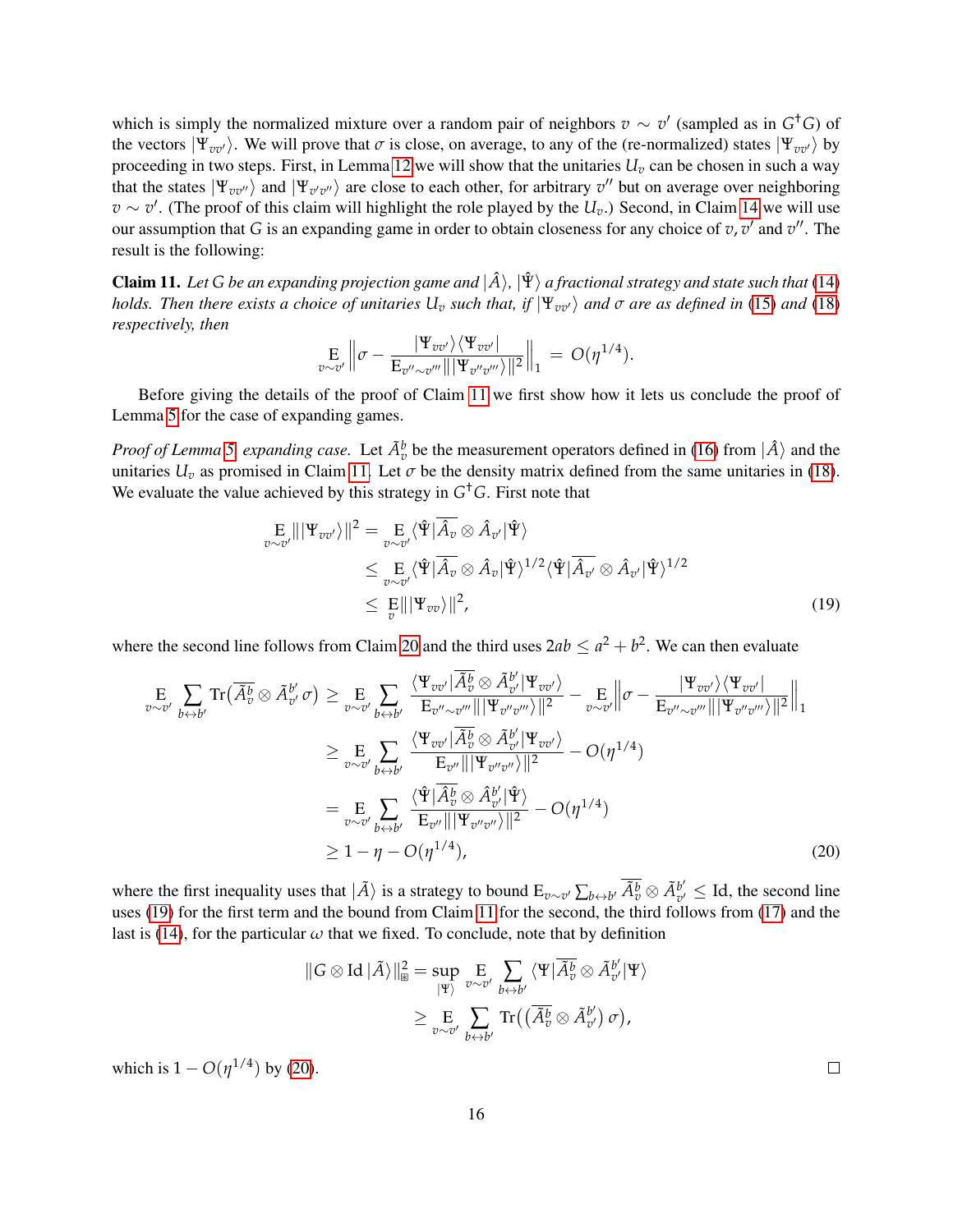In order for the proof of Lemma [5](#page-9-3) to be complete it only remains to show Claim [11.](#page-15-0) As outlined above, we do this in two steps. The first step is stated as the following general lemma, which does not use the expansion condition (we will re-use the lemma in the proof of Lemma [5](#page-9-3) for the non-expanding case treated in the next section).

<span id="page-16-0"></span>**Lemma 12.** Let  $|\Phi\rangle$  be a permutation-invariant state,  $0 \le A_v \le$  Id, and  $v$  a distribution on  $V \times V$  that is *symmetric under permutation of the two coordinates, such that*

<span id="page-16-5"></span>
$$
\underset{v \sim v'}{\mathbf{E}} \langle \Phi | \overline{A_v} \otimes A_{v'} | \Phi \rangle \ge (1 - \eta) \underset{v}{\mathbf{E}} \langle \Phi | \overline{A_v} \otimes A_v | \Phi \rangle. \tag{21}
$$

*Then there exists unitaries U<sup>v</sup> such that, letting*

$$
|\Phi_{vv'}\rangle := \overline{U_v} \, \overline{A_v}^{1/2} \otimes U_{v'} A_v^{1/2} |\Phi\rangle,
$$

*we have that for any*  $v'' \in V$ ,

$$
\underset{v\sim v'}{\mathrm{E}}\left\|\left|\Phi_{vv''}\right\rangle-\left|\Phi_{v'v''}\right\rangle\right\|^2\,=\,O(\eta^{1/2})\Big(\underset{v}{\mathrm{E}}\big\|\left|\Phi_{vv}\right\rangle\big\|^2\Big)^{1/2}\big\|\left|\Phi_{v''v''}\right\rangle\big\|,
$$

*and*

$$
\underset{v \sim v'}{\mathbb{E}} |||\Phi_{vv}\rangle - |\Phi_{v'v}\rangle||^2 = O(\eta^{1/2}) \underset{v}{\mathbb{E}} |||\Phi_{vv}\rangle||^2.
$$

*Proof.* Let  $\rho$  be the reduced density of  $|\Phi\rangle$  on either subsystem. Let  $U_v$  be a unitary such that

<span id="page-16-1"></span>
$$
U_v A_v^{1/2} \rho^{1/4} = \rho^{1/4} A_v^{1/2} U_v^{\dagger} = (\rho^{1/4} A_v \rho^{1/4})^{1/2}
$$
 (22)

is Hermitian positive semidefinite; such a unitary can be obtained from the singular value decomposition of  $A_v^{1/2} \rho^{1/4}$ . Let  $X_v$  be defined as

<span id="page-16-4"></span>
$$
X_v := U_v A_v^{1/2} \rho^{1/4} = \rho^{1/4} A_v^{1/2} U_v^{\dagger}.
$$
\n(23)

By [\(22\)](#page-16-1),  $X_v$  is positive semidefinite. With this notation we have the following useful identities.

**Claim 13.** For every  $v, v' \in V$  we have

<span id="page-16-2"></span>
$$
\operatorname{Tr}(X_v^4) = \operatorname{Tr}((X_v X_v^{\dagger})^2) = \langle \Phi | \overline{A_v} \otimes A_v | \Phi \rangle = ||| \Phi_{vv} \rangle ||^2 \tag{24}
$$

*and*

<span id="page-16-3"></span>
$$
\operatorname{Tr}\left(X_{v}^{2}X_{v'}^{2}\right) = \langle \Phi | \overline{A_{v}} \otimes A_{v'} | \Phi \rangle. \tag{25}
$$

*Proof.* For [\(24\)](#page-16-2) we use the definition of  $X_v$  to write

$$
\operatorname{Tr}(X_v^4) = \operatorname{Tr}((X_v X_v^{\dagger})^2) = \operatorname{Tr}(A_v \rho^{1/2} A_v \rho^{1/2}) = \langle \Phi | \overline{A_v} \otimes A_v | \Phi \rangle,
$$

where the last equality follows from Ando's identity, Claim [19,](#page-25-2) together with our assumption on  $|\Phi\rangle$  being permutation-invariant. To show [\(25\)](#page-16-3), expand using the definition [\(23\)](#page-16-4)

$$
Tr(X_{\nu}^{2}X_{\nu'}^{2}) = Tr(U_{\nu}A_{\nu}^{1/2}\rho^{1/2}A_{\nu'}^{1/2}U_{\nu'}^{\dagger}U_{\nu'}A_{\nu'}^{1/2}\rho^{1/2}A_{\nu'}^{1/2}U_{\nu'}^{\dagger})
$$
  
= Tr(A\_{\nu}\rho^{1/2}A\_{\nu'}\rho^{1/2})  
= \langle \Phi | \overline{A}\_{\nu} \otimes A\_{\nu'} | \Phi \rangle,

where the second equality follows from [\(22\)](#page-16-1) and the last from Claim [19.](#page-25-2)

 $\Box$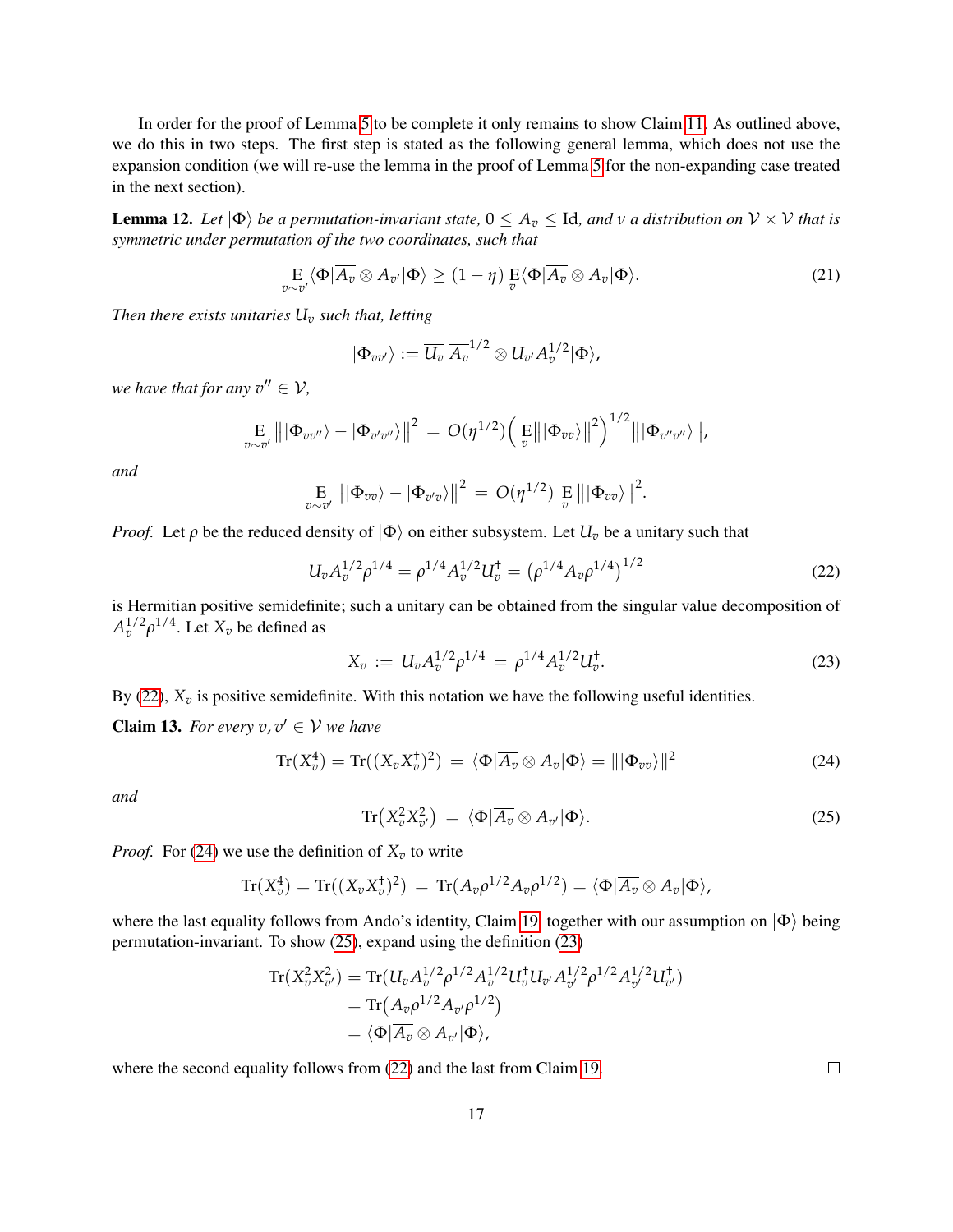Now for any three  $v, v', v'',$ 

$$
\|\Phi_{vv''}\rangle - |\Phi_{v'v''}\rangle\|^2 = (\langle \Phi_{vv''}| - \langle \Phi_{v'v''}|) (|\Phi_{vv''}\rangle - |\Phi_{v'v''}\rangle)
$$
  
\n
$$
= \langle \Phi | (\overline{A_v^{1/2}U_v^+} - \overline{A_{v'}^{1/2}U_{v'}^+}) (\overline{U_v A_v^{1/2}} - \overline{U_{v'} A_{v'}^{1/2}}) \otimes A_{v''}^{1/2} U_{v''}^+ U_{v''} A_{v''}^{1/2} |\Phi\rangle
$$
  
\n
$$
= \text{Tr}((X_v - X_{v'})^+(X_v - X_{v'}) X_{v''}^+ X_{v''})
$$
  
\n
$$
\leq (\text{Tr}((X_v - X_{v'})^4))^{1/2} (\text{Tr}(X_{v''}^4))^{1/2},
$$
\n(26)

where the last inequality follows from Cauchy-Schwarz and the fact that the  $X_v$  are positive semidefinite. The first term on the right-hand side of [\(26\)](#page-17-1) can be bounded as

$$
\mathrm{Tr}((X_v - X_{v'})^4) \leq \mathrm{Tr}((X_v^2 - X_{v'}^2)^2)
$$
  
=  $\langle \Phi | \overline{A_v} \otimes A_v | \Phi \rangle + \langle \Phi | \overline{A_{v'}} \otimes A_{v'} | \Phi \rangle - 2 \langle \Phi | \overline{A_v} \otimes A_{v'} | \Phi \rangle$ ,

where the first inequality can be found as e.g. Corollary 2 in [\[Kit86\]](#page-28-15) and the equality follows from [\(24\)](#page-16-2) and [\(25\)](#page-16-3). Going back to [\(26\)](#page-17-1), we obtain

<span id="page-17-1"></span>
$$
\mathop{\mathbb{E}}_{v \sim v'} \| |\Phi_{vv''}\rangle - |\Phi_{v'v''}\rangle \|^2 \leq \left(2\eta \mathop{\mathbb{E}}_{v} \| |\Phi_{vv}\rangle \|^2\right)^{1/2} \left( \| |\Phi_{v''v''}\rangle \|^2\right)^{1/2},
$$

where the first inequality uses the assumption made in the lemma to bound the first term in [\(26\)](#page-17-1) and [\(24\)](#page-16-2) to rewrite the second. This proves the first inequality claimed in the lemma. The second is obtained by taking  $v'' = v$  in [\(26\)](#page-17-1), and then the expectation over  $v \sim v'$  as in the above.  $\Box$ 

In case *G* is expanding, we can extend the bound from Lemma [12](#page-16-0) to apply to any triple  $(v, v', v'')$ , instead of only to neighbors  $v \sim v'$ .

<span id="page-17-0"></span>**Claim 14.** *Let*  $0 \le A_v \le$  Id,  $v$  *and*  $|\Phi\rangle$  *satisfy the assumptions of Lemma [12,](#page-16-0) and in particular* [\(21\)](#page-16-5)*. Let*  $H=\sum_{v,v'}v(v,v')|v\rangle\langle v'|\$  be the "adjacency matrix" associated to  $v, D=\sum_{v}v(v)|v\rangle\langle v|$  (where  $v(v)$  is *the marginal) and*  $L = Id - D^{-1/2} H D^{-1/2}$  *the normalized Laplacian. Suppose that the second smallest eigenvalue*  $\lambda_2$  *of L is positive. Then for any*  $v''$ ,

$$
\mathop{\mathbb{E}}_{v,v'} |||\Phi_{vv''}\rangle - |\Phi_{v'v''}\rangle ||^2 = O(\eta^{1/2}\lambda_2^{-1}) \Big(\mathop{\mathbb{E}}_{v} |||\Phi_{vv}\rangle ||^2\Big)^{1/2} |||\Phi_{v''v''}\rangle ||.
$$

*Proof.* Fix a  $v''$  and let  $|\phi\rangle = \sum_{v} \sqrt{v(v)} |v\rangle |\Phi_{vv''}\rangle$ . Then

<span id="page-17-2"></span>
$$
\langle \phi | L \otimes \text{Id} | \phi \rangle = \frac{1}{2} \mathop{\mathbb{E}}_{v \sim v'} || | \Phi_{v v''} \rangle - | \Phi_{v' v''} \rangle ||^2. \tag{27}
$$

Decompose  $|\phi\rangle = |v_1\rangle|\phi_1\rangle + |v_2\rangle|\phi_2\rangle$ , where  $|v_1\rangle = \sum_v \sqrt{v(v)}|v\rangle$ ,  $|\phi_1\rangle = \sum_v v(v)|\Phi_{vv'}\rangle$  and  $|v_2\rangle$  is orthogonal to  $|v_1\rangle$ . Since  $\langle v_1|L|v_1\rangle = 0$  we get from [\(27\)](#page-17-2) that

$$
\frac{1}{2} \underset{v \sim v'}{\mathbb{E}} |||\Phi_{vv''}\rangle - |\Phi_{v'v''}\rangle||^2 = \langle v_2|\langle \phi_2|L \otimes \text{Id} |v_2\rangle|\phi_2\rangle \geq \lambda_2 ||\phi_2||^2,
$$

where  $\lambda_2$  is the second smallest eigenvalue of *L* (with  $\lambda_1 = 0$ ). Applying the bound from Lemma [12](#page-16-0) we get

$$
\|\phi_2\|^2 = O(\eta^{1/2}\lambda_2^{-1}) \left(\mathop{\mathbb{E}}_{v} \left\| |\Phi_{vv}\rangle \right\|^2\right)^{1/2} \left\| |\Phi_{v''v''}\rangle \right\|,
$$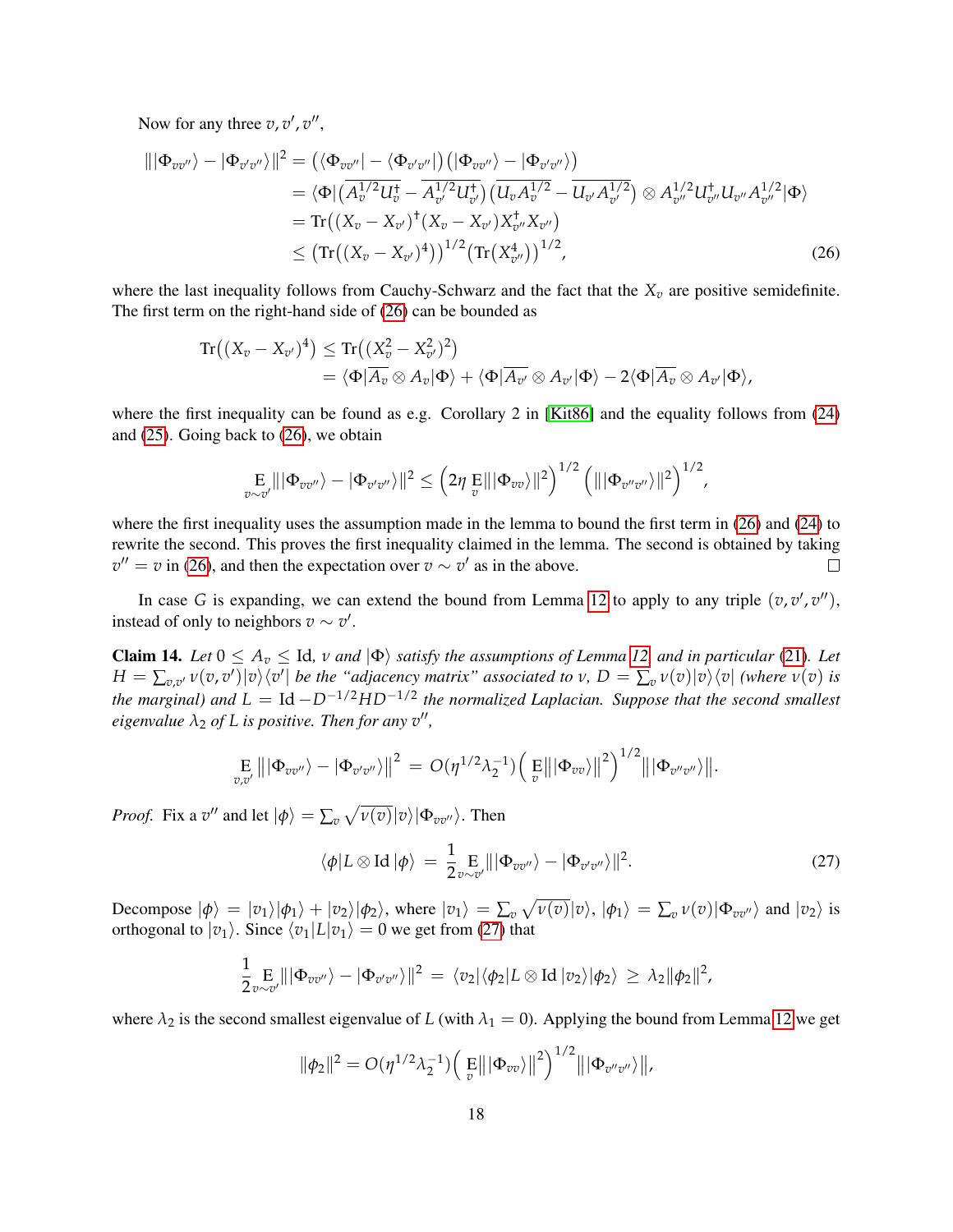hence

$$
\| |\phi\rangle - |v_1\rangle |\phi_1\rangle \|^2 = \mathop{\mathbb{E}}_{v} \| |\Phi_{vv''}\rangle - \mathop{\mathbb{E}}_{v'} |\Phi_{v'v''}\rangle \|^2 = O(\eta^{1/2} \lambda_2^{-1}) \Big( \mathop{\mathbb{E}}_{v} \| |\Phi_{vv}\rangle \|^2 \Big)^{1/2} \| |\Phi_{v''v''}\rangle \|.
$$

The claimed bound follows by applying the triangle inequality.

The proof of Claim [11](#page-15-0) follows easily from Lemma [12](#page-16-0) and Claim [14.](#page-17-0)

*Proof of Claim [11.](#page-15-0)* Applying Claim [14,](#page-17-0) for *ν* taken as the distribution of questions in  $G^{\dagger}G$  and  $|\Phi\rangle$ ,  $A_v^b$  as  $|\hat{\Psi}\rangle$ ,  $\hat{A}^b_{\omega v}$ , we obtain that there exists unitaries such that the states  $|\Psi_{vv'}\rangle$  defined from these unitaries as in [\(15\)](#page-14-0) satisfy that, for any  $v''$ ,

<span id="page-18-1"></span>
$$
\underset{v,v'}{\mathbf{E}}|||\Psi_{vv''}\rangle - |\Psi_{v'v''}\rangle||^2 = O(\eta^{1/2}\lambda_2^{-1})\Big(\underset{v}{\mathbf{E}}|||\Psi_{vv}\rangle||^2\Big)^{1/2}|||\Psi_{v''v''}\rangle||. \tag{28}
$$

In addition, from the second inequality in Lemma [12](#page-16-0) we get

<span id="page-18-0"></span>
$$
\underset{v,v'}{\mathrm{E}}\left\|\left|\Psi_{vv'}\right\rangle-\left|\Psi_{vv}\right\rangle\right\|^2\,=\,O(\eta^{1/2})\underset{v}{\mathrm{E}}\left\|\left|\Psi_{vv}\right\rangle\right\|^2,\tag{29}
$$

from which it also follows that

$$
\left| \underset{v \sim v'}{\mathbb{E}} |||\Psi_{vv'}\rangle||^2 - \underset{v}{\mathbb{E}} |||\Psi_{vv}\rangle||^2 \right| \leq \underset{v \sim v'}{\mathbb{E}} |||\Psi_{vv'}\rangle - |\Psi_{vv}\rangle||(|||\Psi_{vv}\rangle|| + |||\Psi_{vv}\rangle||^{1/2}|||\Psi_{v'v'}\rangle||^{1/2})
$$
  

$$
\leq 2 \left( \underset{v \sim v'}{\mathbb{E}} |||\Psi_{vv'}\rangle - |\Psi_{vv}\rangle||^2 \right)^{1/2} \left( \underset{v}{\mathbb{E}} |||\Psi_{vv}\rangle||^2 \right)^{1/2}
$$
  

$$
= O\big(\eta^{1/2}\big) \left( \underset{v}{\mathbb{E}} |||\Psi_{vv}\rangle||^2 \right)^{1/2}, \tag{30}
$$

where the first inequality uses  $|a^2 - b^2| \leq |a - b||a + b|$  and the Cauchy-Schwarz inequality to bound  $\|\Psi_{vv'}\| \leq \|\Psi_{vv}\|^{1/2} \|\Psi_{v'v'}\|^{1/2}$ , the second uses Cauchy-Schwarz, and the last [\(29\)](#page-18-0).

We now evaluate the overlap

$$
\mathop{\mathbf{E}}\limits_{v \sim v'} \langle \Psi_{vv'} | \sigma | \Psi_{vv'} \rangle = \mathop{\mathbf{E}}\limits_{v \sim v'v'' \sim v'''} \mathop{\mathbf{E}}\limits_{v \sim v'} \frac{|\langle \Psi_{vv'} | \Psi_{vv''} \rangle|^2}{\mathop{\mathbf{E}}\limits_{v \sim v'} ||\Psi_{vv'}||^2}
$$
\n
$$
\geq \frac{\left(\mathop{\mathbf{E}}\limits_{v \sim v'} || \Psi_{vv'} ||^2\right)^2 - O(\eta^{1/2}) \left(\mathop{\mathbf{E}}\limits_{v} || \Psi_{vv} \rangle ||^2\right)^2}{\mathop{\mathbf{E}}\limits_{v \sim v'} ||\Psi_{vv'}||^2}
$$
\n
$$
\geq (1 - O(\eta^{1/2}) \mathop{\mathbf{E}}\limits_{v} ||\Psi_{vv}||^2, \tag{31}
$$

where the second line follows from [\(28\)](#page-18-1) and the last uses [\(30\)](#page-18-2). Applying the Fuchs-van-de-Graaf inequality [\[FvdG99\]](#page-28-16),

$$
\mathop{\mathbf{E}}_{v \sim v'} \left\| \sigma - \frac{|\Psi_{vv'}\rangle \langle \Psi_{vv'}|}{\mathop{\mathbf{E}}_{v'' \sim v'''} |||\Psi_{v''v'''}\rangle ||^2} \right\|_1 \leq \left(1 - \frac{\mathop{\mathbf{E}}_{v \sim v'} \langle \Psi_{vv'}|\sigma|\Psi_{vv'}\rangle}{\mathop{\mathbf{E}}_{v'' \sim v'''} |||\Psi_{v''v'''}\rangle ||^2}\right)^{1/2}
$$

$$
= O(\eta^{1/4}),
$$

where the second inequality uses [\(30\)](#page-18-2) and [\(31\)](#page-18-3).

<span id="page-18-3"></span> $\Box$ 

<span id="page-18-2"></span> $\Box$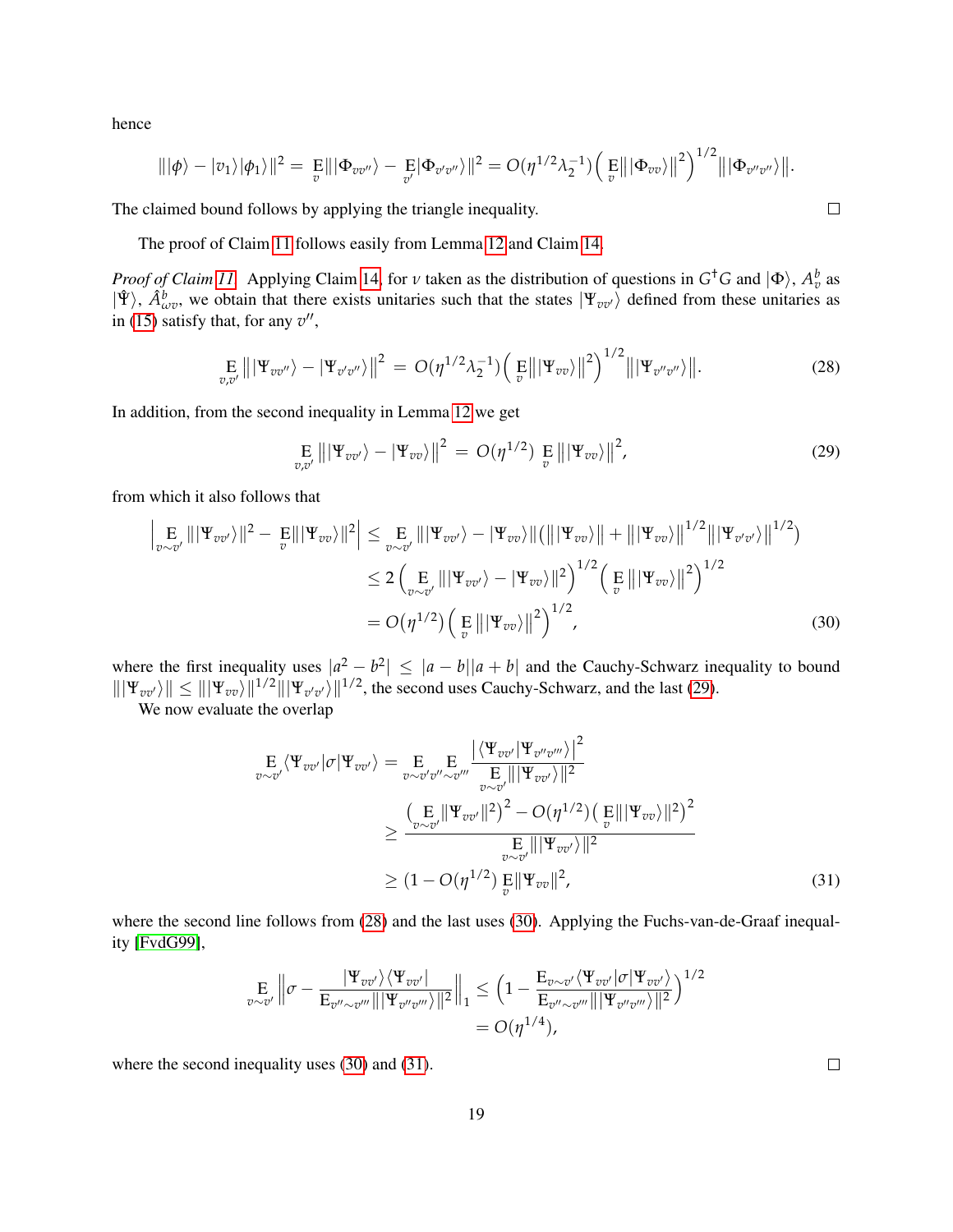### <span id="page-19-0"></span>4.2 Non-expanding games

Suppose *G* is an arbitrary (not necessarily expanding) projection game. In the game *G* †*G* the players are always sent neighboring  $v \sim v'$ . To mimic the proof strategy from the previous section, we would like to enable the players to take advantage of the possibility of using an arbitrary entangled state in order to initialize themselves in a state that is close to  $|\Psi_{vv'}\rangle$ . The difficulty is that this must be done "on the fly", as  $|\Psi_{vv'}\rangle$  depends on the questions  $v, v'$ ; indeed since G is not expanding there is no single state close to all  $|\Psi_{vv'}\rangle$  that they could have agreed upon before the start of the game (as was the role of  $\sigma$  in the previous section).

At this point it is natural to attempt to resort to the use of a so-called family of "universal embezzling states"  $|\Gamma_d\rangle \in \mathbb{C}^d \otimes \mathbb{C}^d$ . These states, introduced in [\[vH03\]](#page-29-3), have the property that for any given state  $|\psi\rangle$ there exists a *d* and unitaries *U*, *V* such that  $U \otimes V|\Gamma_d\rangle \approx |\psi\rangle|\Gamma_{d'}\rangle$  for some *d'*. Hence if *both* players have a description of the target state  $|\Psi_{vv'}\rangle$  they can easily generate it locally from the universal state  $|\Gamma_d\rangle$ .

The difficulty, however, is that only the first player knows  $v$ , and the second knows  $v'$ : how to make them agree on which state to embezzle? Lemma [12](#page-16-0) suggests a solution. Applied to the present setting, the lemma implies that

$$
\mathop{\mathbb{E}}\limits_{v\sim v'}\big\|\left|\Psi_{vv'}\right\rangle-\left|\Psi_{vv}\right\rangle\big\|^2=\,O(\eta^{1/2})\mathop{\mathbb{E}}\limits_{v}\left\|\left|\Psi_{vv}\right\rangle\right\|^2,
$$

that is, all three states  $|\Psi_{vv}\rangle$ ,  $|\Psi_{vv}\rangle$  and  $|\Psi_{v'v'}\rangle$  are close for neighboring  $v \sim v'$ . Hence the first player, knowing her question *v*, can compute a classical description of the state  $|\Psi_{vv}\rangle$ ; the second player can compute a classical description of  $|\Psi_{v'v'}\rangle$ . These two states are close to each other as well to the target state: are these conditions sufficient for the two players to successfully embezzle a joint state close to either of the three?

It turns out that, if one naïvely applies the embezzling procedure described in [\[vH03\]](#page-29-3) to this setting, it can fail completely even when the states are arbitrarily close (see Section [5](#page-21-0) for an example). Nevertheless, in the next section we state and prove a "quantum correlated sampling lemma", which extends the results in [\[vH03\]](#page-29-3) to this "approximate" scenario. Based on that lemma it is not hard to adapt the proof from the previous section, as follows.

*Proof of Lemma* [5.](#page-9-3) Let  $|\hat{A}\rangle$  be a vector strategy, and  $|\hat{\Psi}\rangle$  a state such that [\(13\)](#page-13-2) holds. Our goal is to identify a quantum strategy  $|\tilde{A}\rangle$  such that  $||G \otimes Id|\tilde{A}\rangle||^2_{\mathbb{B}} \geq 1 - O(\eta^{1/c})$ , which by Claim [10](#page-13-3) will suffice to prove Lemma [5.](#page-9-3)

We define a "re-normalized" vector strategy  $|\tilde{A}\rangle \in \mathbb{C}^{|\Omega|} \otimes \mathbb{C}^{|\mathcal{V}|} \otimes \mathbb{C}^{|\mathcal{B}|} \otimes \mathcal{L}(\mathbb{C}^d)$ , from which we will later obtain a quantum strategy  $|\tilde{A}_\omega\rangle$  by making a good choice of  $\omega \in \Omega$ . As in the previous section, for every *ω* we may define states

$$
|\Psi_{\omega v v'}\rangle := \overline{U_{\omega v}} \overline{\hat{A}_{\omega v}}^{1/2} \otimes U_{\omega v'} \hat{A}_{\omega v'}^{1/2} |\hat{\Psi}\rangle, \tag{32}
$$

where the  $U_{\omega v}$  are the unitaries given by Lemma [12:](#page-16-0) as a consequence of [\(13\)](#page-13-2) (replacing the max on the right-hand-side by an average) the assumption of the lemma is satisfied, on average over  $\omega \in \Omega$ , for the states  $|\Psi_{\omega v v'}\rangle$ . The lemma gives us the following bound:

<span id="page-19-1"></span>
$$
\mathop{\mathbf{E}}_{\omega_{\nu} \sim v'} \| |\Psi_{\omega v v} \rangle - |\Psi_{\omega v v'} \rangle \|^2 = O(\eta^{1/2}) \mathop{\mathbf{E}}_{\omega} \mathop{\mathbf{E}}_{v} \| |\Psi_{\omega v v} \rangle \|^2.
$$
 (33)

In addition, for every  $\omega$  and question  $v \in V$  let  $\overline{V_{\omega v}}$  and  $W_{\omega v}$  be the unitaries that are defined in Lemma [15,](#page-21-1) for the (re-normalized) state  $|\Psi_{\omega v v}\rangle$  and a choice of  $\delta = \eta$ . By convexity the lemma gives us that

<span id="page-19-2"></span>
$$
\underset{\omega}{\mathrm{E}}\underset{v\sim v'}{\mathrm{E}}\|\overline{V_{\omega v}}\otimes W_{\omega v'}|\Gamma_{dd'}\rangle-\||\Psi_{\omega vv}\rangle\|^{-1}|\Psi_{\omega vv}\rangle|\Gamma_{d'}\rangle\|^{2}=O\Big(\Big\|\frac{|\Psi_{\omega vv}\rangle}{\|\Psi_{\omega vv}\rangle\|}-\frac{|\Psi_{\omega v'v'}\rangle}{\|\Psi_{\omega v'v'}\rangle\|}\Big\|^{2/6}\Big). \quad (34)
$$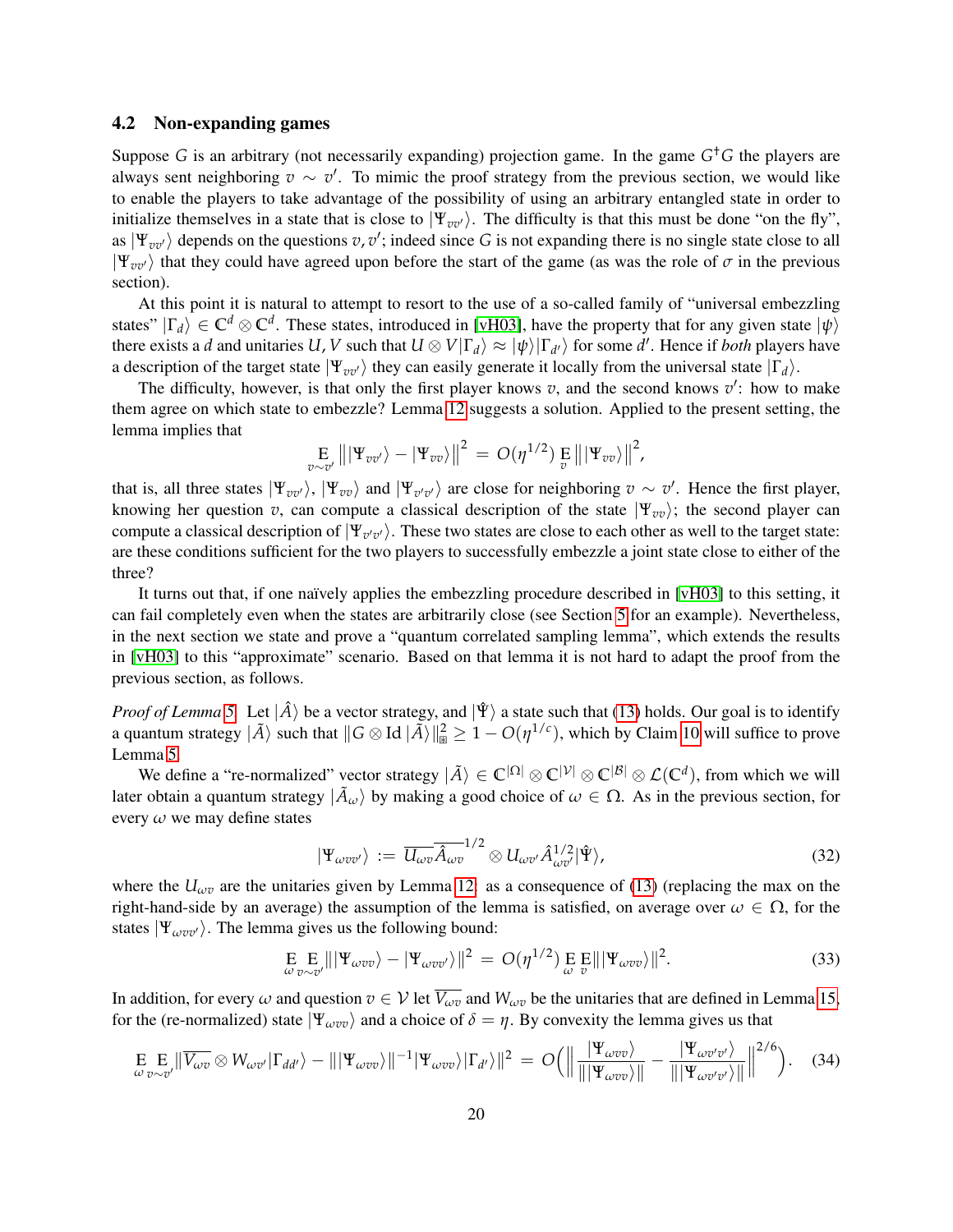For any question  $v \in V$  and answer  $b \in \mathcal{B}$ , define measurement operators

$$
\tilde{A}^b_{\omega v} := V^{\dagger}_{\omega v} (U_{\omega v} \hat{A}_{\omega v}^{-1/2} \hat{A}^b_{\omega v} \hat{A}_{\omega v}^{-1/2} U^{\dagger}_{\omega v} \otimes \mathrm{Id}_{d'}) V_{\omega v}, \, \tilde{B}^b_{\omega v} := W^{\dagger}_{\omega v} (U_{\omega v} \hat{A}_{\omega v}^{-1/2} \hat{A}^b_{\omega v} \hat{A}_{\omega v}^{-1/2} U^{\dagger}_{\omega v} \otimes \mathrm{Id}_{d'}) W_{\omega v}.
$$

It is easy to verify that each  $\tilde{A}^b_{\omega v}$  and  $\tilde{B}^b_{\omega v}$  is positive semidefinite, and that  $\sum_b \tilde{A}^b_{\omega v}$ ,  $\sum_b \tilde{B}^b_{\omega v} \leq$  Id. Since we may always add a "dummy" outcome in order for the measurement operators to sum to identity, both  $\{\tilde{A}^b_{\omega v}\}_b$  and  $\{\tilde{B}^b_{\omega v}\}_b$  are well-defined measurements, and for every  $\omega$ ,  $|\tilde{A}_{\omega}\rangle := \sum_{v,b}|v,b\rangle \otimes \tilde{A}^b_{\omega v}$  and  $|\tilde{B}_{\omega}\rangle := \sum_{v,b} |v,b\rangle \otimes \tilde{B}_{\omega v}^b$  valid strategies for the players in  $G<sup>\dagger</sup>G$  (we will soon show that at least one of these strategies must be a good strategy for the square game).

We can first bound

$$
E_{\omega v \sim v'} || \overline{V_{\omega v}} \otimes W_{\omega v'} | \Gamma_{dd'} \rangle - || |\Psi_{\omega v v} \rangle ||^{-1} |\Psi_{\omega v v'} \rangle | \Gamma_{d'} \rangle ||^{2}
$$
  
\n
$$
\leq E_{\omega v \sim v'} || \overline{V_{\omega v}} \otimes W_{\omega v'} | \Gamma_{dd'} \rangle - || |\Psi_{\omega v v} \rangle ||^{-1} |\Psi_{\omega v v} \rangle | \Gamma_{d'} \rangle ||^{2} + E_{\omega v \sim v'} || |\Psi_{\omega v v} \rangle ||^{-2} || |\Psi_{\omega v v} \rangle - |\Psi_{\omega v v'} \rangle ||^{2}
$$
  
\n
$$
= O\left(E_{\omega v \sim v'} || || \overline{|\Psi_{\omega v v}} \rangle || - \frac{|\Psi_{\omega v' v'} \rangle}{|| |\Psi_{\omega v' v'} \rangle ||} ||^{2/6}\right) + O(\eta^{1/2})
$$
  
\n
$$
= O\left(E_{\omega v \sim v'} || |\Psi_{\omega v v} \rangle ||^{-1/6} || |\Psi_{\omega v' v'} \rangle ||^{-1/6} || |\Psi_{\omega v v} \rangle - |\Psi_{\omega v' v'} \rangle ||^{2/6}\right) + O(\eta^{1/2})
$$
  
\n
$$
= O(\eta^{1/6}), \qquad (35)
$$

where in the second line we used [\(33\)](#page-19-1) and the Cauchy-Schwarz inequality to bound the last term, and [\(34\)](#page-19-2) for the first; in the third line we used that  $\|\Psi_{vv}\| \leq 1$ , and in the last we again applied [\(33\)](#page-19-1) and the Cauchy-Schwarz inequality. Note that

<span id="page-20-0"></span>
$$
\mathop{\mathbb{E}}_{\omega} \|G \otimes \text{Id} \,|\tilde{A}_{\omega}\rangle\|_{\mathbb{B}} \|G \otimes \text{Id} \,|\tilde{B}_{\omega}\rangle\|_{\mathbb{B}} = \Big\|\mathop{\mathbb{E}}_{\omega} \mathop{\mathbb{E}}_{v \sim v'} \sum_{b \leftrightarrow b'} \overline{\tilde{A}_{\omega v}^{b}} \otimes \tilde{A}_{\omega v'}^{b'}\Big\|_{\infty} \Big\|\mathop{\mathbb{E}}_{\omega} \mathop{\mathbb{E}}_{v \sim v'} \sum_{b \leftrightarrow b'} \overline{\tilde{B}_{\omega v}^{b}} \otimes \tilde{B}_{\omega v'}^{b'}\Big\|_{\infty} \Big\}
$$

$$
\geq \Big\|\mathop{\mathbb{E}}_{\omega} \mathop{\mathbb{E}}_{v \sim v'} \sum_{b \leftrightarrow b'} \overline{\tilde{A}_{\omega v}^{b}} \otimes \tilde{B}_{\omega v'}^{b'}\Big\|_{\infty}^{2},
$$

where the last inequality follows from Claim [20.](#page-25-1) Hence

$$
\|G\|_{\mathbb{B}}^{2} \geq E \|G \otimes \text{Id} |A_{\omega}\rangle\|_{\mathbb{B}} \|G \otimes \text{Id} |\tilde{B}_{\omega}\rangle\|_{\mathbb{B}}
$$
  
\n
$$
\geq E E E \sum_{\omega \circ \sim v'} \langle \Gamma_{dd'} | \overline{A_{\omega v}^{b}} \otimes \tilde{B}_{\omega v'}^{b'} | \Gamma_{dd'} \rangle
$$
  
\n
$$
\geq E E E \sum_{\omega \circ \sim v'} \sum_{b \leftrightarrow b'} \| |\Psi_{\omega v v} \rangle|^{-2} \langle \Psi_{\omega v v'} | \overline{U_{\omega v}^{+} \hat{A}_{\omega v}^{-1/2} \hat{A}_{\omega v}^{b} \hat{A}_{\omega v}^{-1/2} U_{\omega v}} \rangle
$$
  
\n
$$
\approx U_{\omega v'} \hat{A}_{\omega v'}^{-1/2} \hat{A}_{\omega v'}^{b'} \hat{A}_{\omega v'}^{-1/2} U_{\omega v'}^{\dagger} |\Psi_{\omega v v'} \rangle - O(\eta^{1/12})
$$
  
\n
$$
= E E E \sum_{\omega \circ \sim v'} \sum_{b \leftrightarrow b'} \| |\Psi_{\omega v v} \rangle \|^{-2} \langle \hat{\Psi} | \overline{\hat{A}_{\omega v}^{b}} \otimes \hat{A}_{\omega v'}^{b'} | \hat{\Psi} \rangle - O(\eta^{1/12}), \qquad (36)
$$

where the second line uses the definition of  $\tilde{A}^b_{\omega v}$  and [\(35\)](#page-20-0) and the third is by definition of  $|\Psi_{\omega v v'}\rangle$ . To conclude, note that applying Markov's inequality to [\(13\)](#page-13-2) we get that a fraction at least  $1 - \eta^{1/3}$  of  $v \sim v'$ are such that

<span id="page-20-1"></span>
$$
\underset{\omega}{\mathrm{E}}\sum_{b\leftrightarrow b'}\langle \hat{\Psi}|\overline{\hat{A}_{\omega v}^{b}}\otimes \hat{A}_{\omega v'}^{b'}|\hat{\Psi}\rangle \geq (1-\eta^{2/3})\underset{\omega}{\mathrm{E}}\||\Psi_{\omega vv}\rangle\|^{2},
$$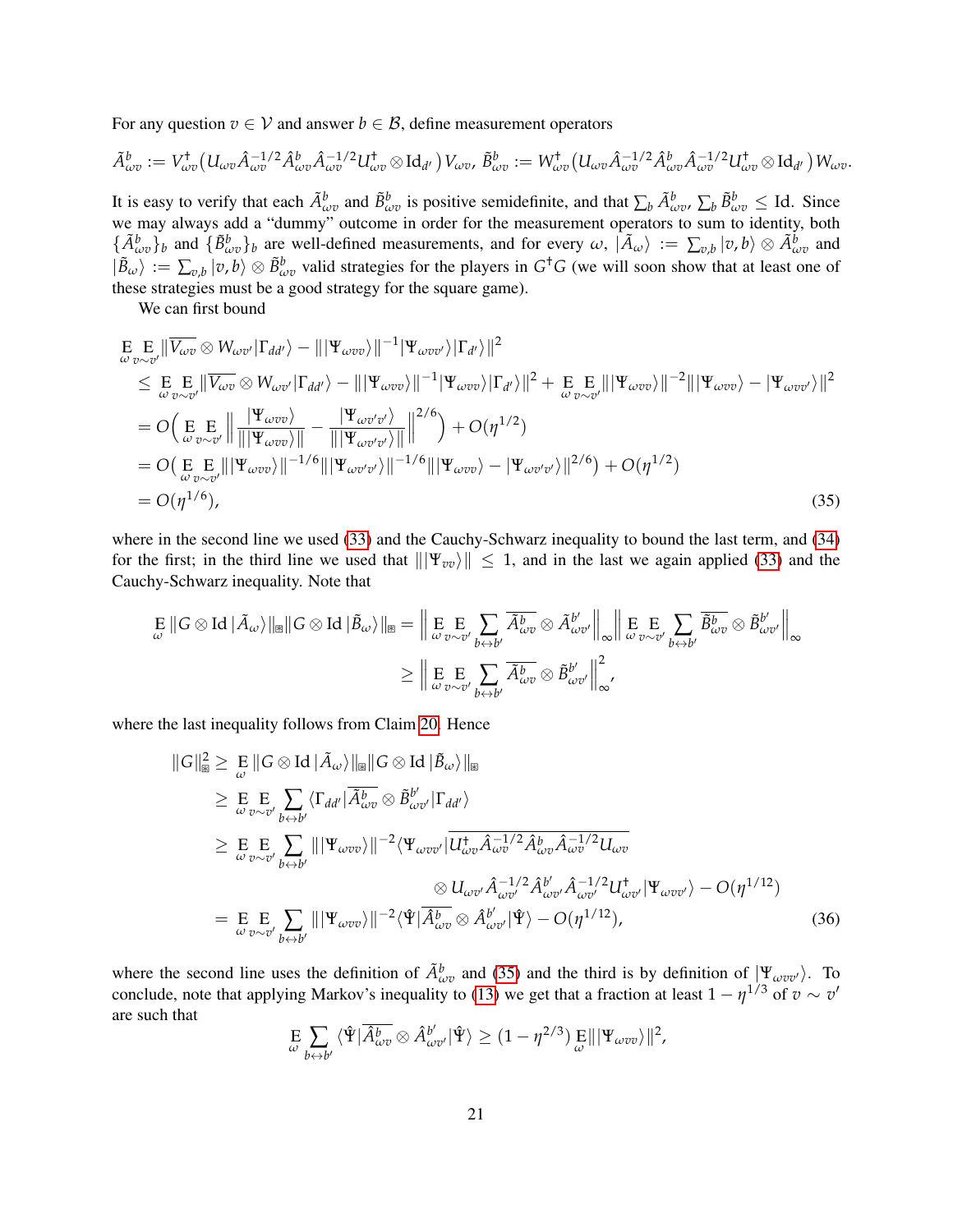where here we crucially used the max on the right-hand side of [\(13\)](#page-13-2) to allow ourselves use the same *v* on the right-hand side as on the left-hand side. For any such  $v \sim v'$ , a fraction  $1 - \eta^{1/3}$  of  $\omega \in \Omega$  will be such that

$$
\sum_{b \leftrightarrow b'} \langle \hat{\Psi} | \overline{\hat{A}_{\omega v}^b} \otimes \hat{A}_{\omega v'}^{b'} | \hat{\Psi} \rangle \ge (1 - \eta^{1/3}) \| | \Psi_{\omega v v} \rangle \|^2.
$$

For these  $v \sim v'$  and  $\omega$  the right-hand side of [\(36\)](#page-20-1) is at least  $1 - \eta^{1/3} - O(\eta^{1/12})$ , and their total weight constitutes at least an  $(1 - 2\eta^{1/3})$  fraction of the total.  $\Box$ 

### <span id="page-21-0"></span>5 The correlated sampling lemma

In this section we prove our quantum correlated sampling lemma.

<span id="page-21-1"></span>**Lemma 15.** Let  $d$  be an integer and  $\delta > 0$ . There exists an integer  $d'$ , and for every state  $|\psi\rangle \in C^d \otimes C^d$  $\int u$  *anitaries*  $V_\psi$ ,  $W_\psi$  *acting on*  $\int_0^{dd'}$ , *such that the following holds for any two states*  $|\psi\rangle$ ,  $|\phi\rangle \in C^d \otimes C^d$ .

$$
\|\overline{V_{\psi}} \otimes W_{\varphi}|\Gamma_{dd'}\rangle - |\psi\rangle |\Gamma_{d'}\rangle\| = O\big(\max\big\{\delta^{1/12},\| |\psi\rangle - |\varphi\rangle \|^{1/6}\big\}\big),\,
$$

*where here*  $|\Gamma_d\rangle \propto \sum_{1\leq i\leq d} i^{-1/2} |i\rangle |i\rangle$  is the (properly normalized) d-dimensional embezzlement state.

A variant of the lemma holding for the special case of  $|\psi\rangle = |\varphi\rangle$  was shown in [\[vH03\]](#page-29-3), where the "embezzlement state"  $|\Gamma_d\rangle$  was first introduced. It is not hard to see however that the construction of the unitaries  $V_{\psi}$ ,  $W_{\varphi}$  given in that paper does not satisfy the conclusion of Lemma [15.](#page-21-1) For instance, if  $|\psi\rangle = \sqrt{(1+\epsilon)/2}|00\rangle + \sqrt{(1-\epsilon)/2}|11\rangle$  and  $|\varphi\rangle = \sqrt{(1-\epsilon)/2}|00\rangle + \sqrt{(1+\epsilon)/2}|11\rangle$ ) then one can check that for any  $\varepsilon > 0$  the unitaries from [\[vH03\]](#page-29-3) will be such that  $\|\overline{V_{\psi}} \otimes W_{\varphi}|\Gamma_{2d'}\rangle - |\psi\rangle|\Gamma_{d'}\rangle\| \ge 1/4$ . This is due to the near-degeneracy in the spectrum of the reduced density matrices of  $|\psi\rangle, |\varphi\rangle$ ; our proof of Lemma [15](#page-21-1) shows that this is essentially the only obstacle that needs to be overcome in order to obtain a robust correlated sampling procedure.

Lemma [15](#page-21-1) can be seen as a quantum analogue of Holenstein's correlated sampling lemma [\[Hol09\]](#page-28-2), which played an important role in his proof of the classical parallel repetition theorem. There the players receive as inputs a description of a distribution *p*, *q* respectively such that  $\|p - q\|_1 = \delta$ . Their goal is to sample an element *u* ∼ *p* for the first player, *v* ∼ *q* for the second player, such that *u* = *v* with probability 1 − *O*( $\delta$ ). This task can be reproduced in our setting by giving the states  $|\psi\rangle = \sum_{u} \sqrt{p(u)} |u\rangle |u\rangle$  to the first player and  $|\phi\rangle = \sum_v \sqrt{q(v)} |v\rangle |v\rangle$  to the second. If the players run our procedure and then measure their joint state in the computational basis they will obtain samples with a distribution close to *p* and *q*, and moreover these samples will be identical with high probability...though our proof would require them to use entanglement in order to do so!

We note that we have not tried to optimize the parameters appearing in the lemma. In particular, from our proof one can verify that taking  $d' = 2^{O((d/\delta)^2)}$  in the lemma is sufficient, but this is probably far from optimal. Indeed, the method in [\[vH03\]](#page-29-3) gives  $d' = d^{O(1/\delta)}$ ; it may be possible to achieve such a polynomial dependence here as well.

*Proof of Lemma [15.](#page-21-1)* We define the unitaries  $\overline{V_{\psi}}$ ,  $W_{\varphi}$  implicitly through the following procedure, in which two players Alice, Bob receive classical descriptions of two bipartite states  $|\psi\rangle$ ,  $|\varphi\rangle$  respectively, each of local dimension *d*, as well as a precision parameter  $\delta > 0$ . The unitaries  $\overline{V_{\psi}}$  and  $W_{\varphi}$  correspond to their respective local quantum operations as described in the procedure. The players' initial state consists of a classical description of the states  $|\psi\rangle$ ,  $|\phi\rangle$  respectively (where each coefficient is specified with poly log( $\delta$ ,  $d^{-1}$ )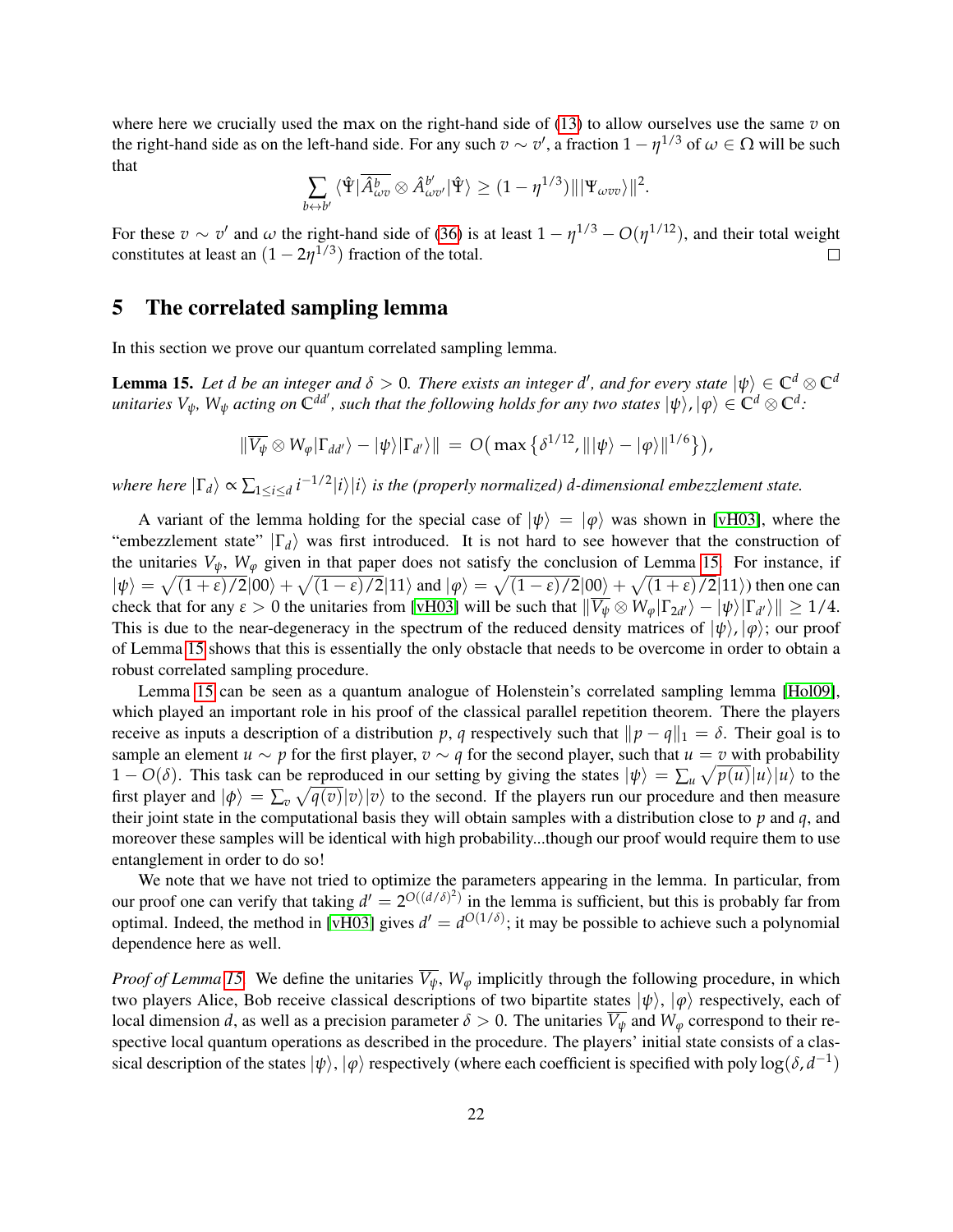bits of precision), a large supply of private qubits initialized in the  $|0\rangle$  state, a large supply of shared EPR pairs that they will use as classical shared randomness, and an embezzlement state  $|\Gamma_{dd'}\rangle$  for some large enough d'.

- 1. Let *d* be the local dimension of  $|\psi\rangle$  and  $|\varphi\rangle$ ,  $\delta$  the precision parameter given as part of the input, and *η* > 0 a small parameter to be specified later.
- 2. Using shared randomness, the players jointly compute a sequence  $\tau_0, \ldots, \tau_{K+1}$ , where  $K = \lceil \frac{\log(d/\delta)}{\log(1+\eta)} \rceil$ , as follows. They set  $\tau_0 = 1$ ,  $\tau_{K+1} = 0$ , and for  $k = 1, \ldots, K$  they jointly sample  $\tau_k$  uniformly at random in the interval  $[(1 + \eta)^{-k}, (1 + \eta)^{-k+1}).$
- 3. Both players individually compute a classical description of the same (normalized) state

$$
|\xi_0\rangle \propto \sum_{k=0}^{K} \tau_k |k,k\rangle_{AB} |\Phi_d\rangle_{AB},
$$

where  $|\Phi_d\rangle$  is the un-normalized maximally entangled state on  $\mathbb{C}^d \otimes \mathbb{C}^d$ . Let  $N = \left[ (2\delta d \sum_k \tau_k^2)^{-2} \right]$ . Alice and Bob jointly generate *N* copies of  $|\xi_0\rangle$ , which they can achieve using the universal ambez-zling procedure from [\[vH03\]](#page-29-3) provided  $d'$  is large enough.

- 4. Alice (resp. Bob) computes the Schmidt decomposition  $|\psi\rangle = \sum_i \lambda_i |u_i\rangle |u'_i\rangle$  (resp.  $|\varphi\rangle = \sum_i \mu_i |v_i\rangle |v'_i\rangle$ ). She sets  $S_k$  (resp.  $T_k$ ) as the set of those indices i such that  $\lambda_i \in [\tau_{k+1}, \tau_k)$  (resp.  $\mu_i \in [\tau_{k+1}, \tau_k)$ ),  $s_k = |S_k|$  (resp.  $t_k = |T_k|$ ), and  $P_k$  (resp.  $Q_k$ ) the projector on the the span of the  $|u_i\rangle$  for  $i \in S_k$ (resp.  $|v_i\rangle$  for  $i \in T_k$ ).
- 5. Alice measures her share of the first copy of  $|\xi_0\rangle$  using the two-outcome measurement  $\{P_A, \text{Id} P_A\}$ where  $P_A := \sum_k |k\rangle\langle k| \otimes P_k$ . Bob proceeds similarly with  $P_B := \sum_k |k\rangle\langle k| \otimes Q_k$ . If either of them obtains the first outcome they proceed to the next step. Otherwise, they repeat this step with the next copy of  $|\xi_0\rangle$  (assuming, but not knowing, that the other party also starts over). If all copies have been used they abort the protocol.
- 6. Alice (resp. Bob) controls on the second register of  $|\xi_0\rangle$  to erase  $|k\rangle$  in the first register. (This is possible since the  $P_k$  (resp.  $Q_k$ ) are orthogonal projections.) The players discard all qubits but the remaining register of  $|\xi_0\rangle$ .

Throughout the analysis we assume without loss of generality that  $\delta \geq |||\psi\rangle - |\phi\rangle||^2$ . We will show that with probability at least  $1 - O(\delta^{1/12})$  the procedure described above results in a shared state between Alice and Bob that is within trace distance  $O(\delta^{1/12})$  of both  $|\psi\rangle$  and  $|\phi\rangle$ . Our first claim shows that, based on the  $\tau_k$ , the players can each compute a discretized version of their inputs that both have (a slightly re-scaled version of) the  $\tau_k$  as Schmidt coefficients.

<span id="page-22-1"></span>Claim 16. *Define*

$$
|\Psi\rangle := C \sum_{k} \tau_k \sum_{i \in S_k} |u_i\rangle |u_i'\rangle \quad \text{and} \quad |\Phi\rangle := C' \sum_{k} \tau_k \sum_{i \in T_k} |v_i\rangle |v_i'\rangle,
$$

*where the τ<sup>k</sup> , S<sup>k</sup> and T<sup>k</sup> are as defined in the protocol and C*, *C* <sup>0</sup> *are appropriate normalization constants. Then*

<span id="page-22-0"></span>
$$
(1+\eta)^{-1} \le C, C' \le 1,
$$
\n(37)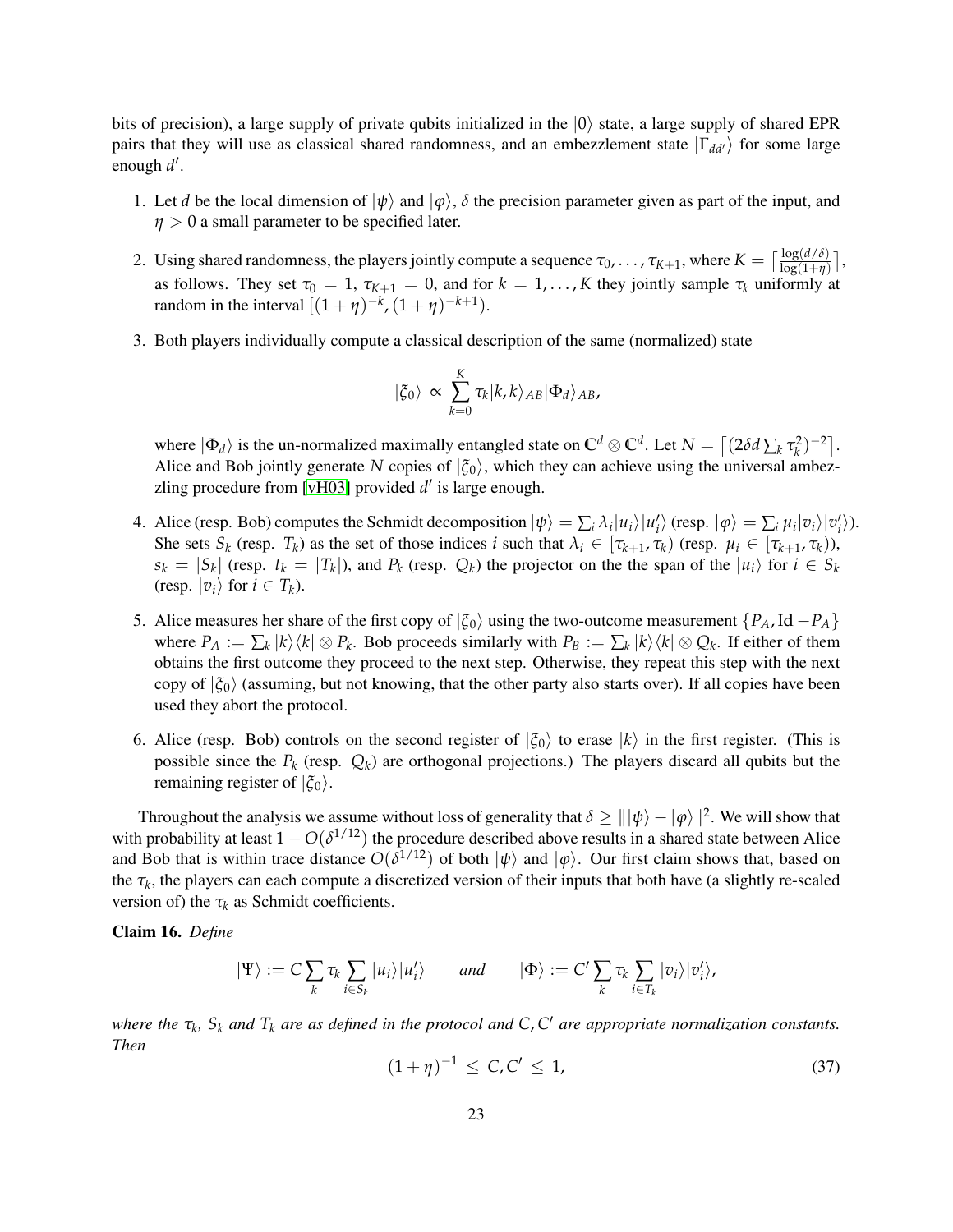*and*

<span id="page-23-0"></span>
$$
\max\left\{\|\left|\psi\right\rangle - \left|\Psi\right\rangle\|^2, \|\left|\varphi\right\rangle - \left|\Phi\right\rangle\|^2\right\} = O(\eta). \tag{38}
$$

*Proof.* We have  $C^{-2} = \sum_k \tau_k^2 s_k$  which by definition of  $S_k$  satisfies

$$
1 = \sum_{i} \lambda_i^2 \le \sum_{k} \tau_k^2 s_k \le \sum_{i} (1 + \eta)^2 \lambda_i^2 \le (1 + \eta)^2.
$$

A similar calculation holds for  $C'$ , proving [\(37\)](#page-22-0). Next we bound the first term in [\(38\)](#page-23-0), the second being similar. Using the definition of  $|\Psi\rangle$  and [\(37\)](#page-22-0) we have

$$
\|\psi\rangle - |\Psi\rangle\|^2 \le \sum_k \sum_{i \in S_k} (\lambda_i - \tau_k)^2 + O(\eta)
$$
  

$$
\le \sum_k \sum_{i \in S_k} \tau_k^2 \left(1 - \frac{1}{1 + \eta}\right)^2 + O(\eta)
$$
  

$$
= O(\eta).
$$

<span id="page-23-1"></span> $\Box$ 

Our next claim shows that the subspaces  $P_k$ ,  $Q_k$  computed by the players are close, in the following sense.

<span id="page-23-3"></span>**Claim 17.** *The following holds with probability at least*  $1 - O(\delta^{1/6} \eta^{-1/3})$  *over the choice of the*  $\tau_k$ :

<span id="page-23-2"></span>
$$
\sum_{k} \tau_k^2 \operatorname{Tr}(P_k Q_k) = 1 - O(\delta^{1/6} \eta^{-1/3}). \tag{39}
$$

*Proof.* Using Claim [16](#page-22-1) and  $\|\psi\rangle - |\phi\rangle\|^2 \le \delta$  we deduce that  $|\langle \Phi | \Psi \rangle|^2 = CC' \sum_{k,k'} \tau_k \tau_k' \text{Tr}(P_k Q_{k'}) =$  $1 - O(\eta)$ . To prove the claim we bound the contribution of those terms for which  $k \neq k'$ :

$$
\sum_{k \neq k'} \tau_k \tau_{k'} \text{Tr}(P_k Q_{k'}) = \sum_{k \neq k'} \tau_k \tau_{k'} \sum_{i \in S_k} \sum_{j \in T_{k'}} |\langle u_i | v_j \rangle|^2
$$
\n
$$
\leq (1 + \eta)^2 \Big( \sum_{\substack{k \neq k', i \in S_k, j \in T_{k'} \\ |\sqrt{\lambda_i/\mu_j} - \sqrt{\mu_j/\lambda_i}|^2 \geq \xi}} \lambda_i \mu_j |\langle u_i | v_j \rangle|^2 + \sum_{\substack{k \neq k', z, i \in S_k, j \in T_{k'} \\ |\sqrt{\lambda_i/\mu_j} - \sqrt{\mu_j/\lambda_i}|^2 < \xi}} \lambda_i \mu_j |\langle u_i | v_j \rangle|^2 \Big), \tag{40}
$$

where  $\xi > 0$  is a parameter to be fixed later. We bound each of the two terms inside the brackets in [\(40\)](#page-23-1) separately. The first term is at most

$$
\sum_{i,j \atop |\sqrt{\lambda_i/\mu_j} - \sqrt{\mu_j/\lambda_i}|^2 \ge \xi} \lambda_i \mu_j |\langle u_i | v_j \rangle|^2 \le \sum_{i,j \atop |\lambda_i - \mu_j|^2 \ge \xi \lambda_i \mu_j} \frac{|\lambda_i - \mu_j|^2}{\xi} |\langle u_i | v_j \rangle|^2
$$
  

$$
\le \xi^{-1} \sum_{i,j} |\lambda_i - \mu_j|^2 |\langle u_i | v_j \rangle|^2
$$
  

$$
\le \xi^{-1} (2 - 2 \langle \psi | \varphi \rangle)
$$
  

$$
\le \delta \xi^{-1}.
$$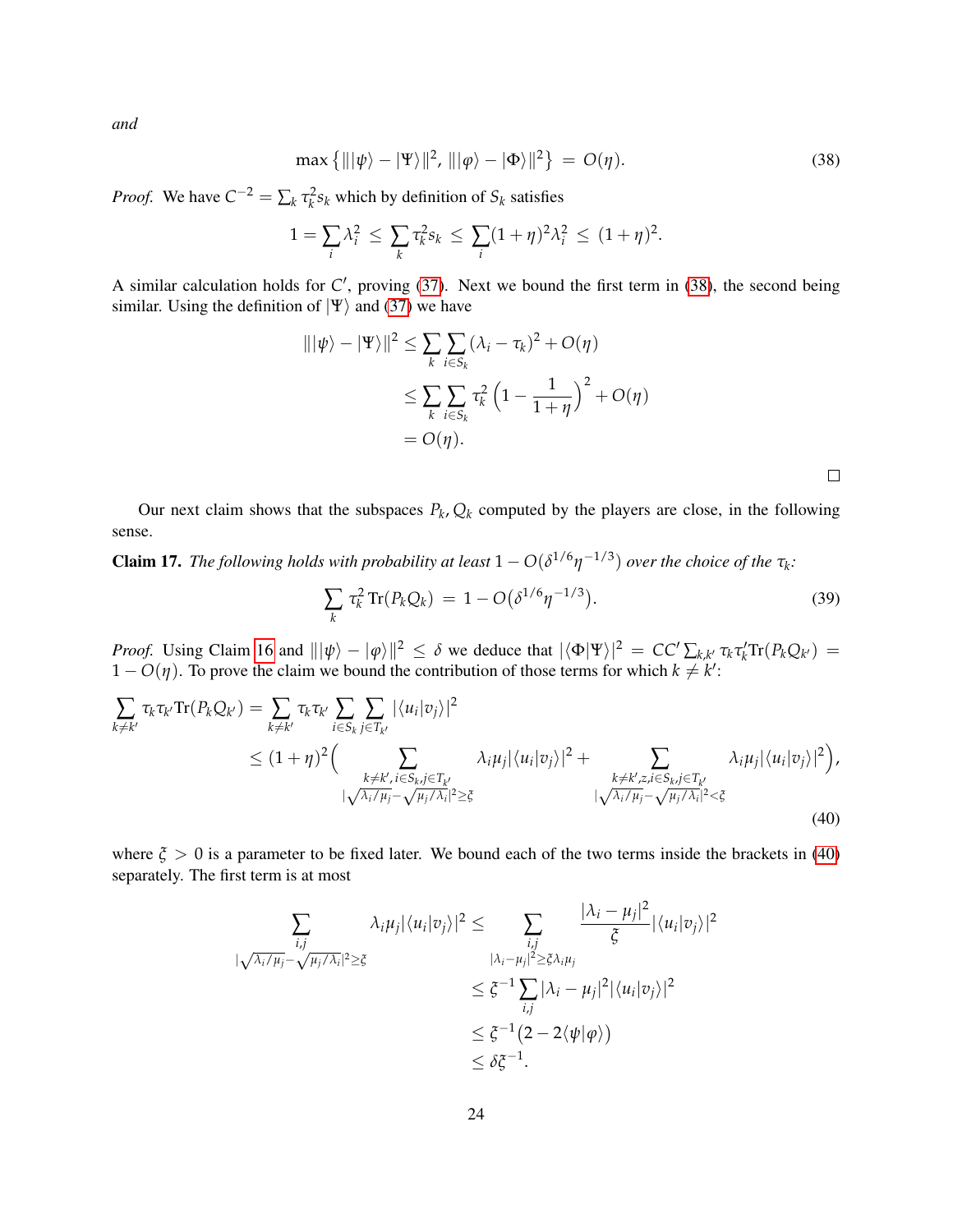To bound the second term in [\(40\)](#page-23-1), note first that provided *ξ* is at most a small constant times *η* necessarily  $k' = k + 1$  or  $k' = k - 1$ ; our choice of  $\zeta$  will satisfy this condition. Suppose  $k' = k - 1$ , the other case being similar. Fix *i*, *j* such that  $|\sqrt{\lambda_i/\mu_j} - \sqrt{\mu_j/\lambda_i}|^2 < \xi$ . This condition implies  $|\lambda_i - \mu_j|^2 \le \xi \mu_j \lambda_i \le$  $\zeta(1+\eta)^{-3}\tau_k^2$ . Since  $\tau_k$  is chosen uniformly in an interval of length  $\tau_k\eta(1+\eta)^{-1}$ , the expected fraction of pairs  $(i, j)$  such that such that  $|\sqrt{\lambda_i/\mu_j} - \sqrt{\mu_j/\lambda_i}|^2 < \xi$  and  $\lambda_i \le \tau_k \le \mu_j$  is at most O( √ *ξ*/*η*). Hence, on expectation over the choice of the  $\tau_k$  we have

$$
\sum_{\substack{k \neq k', i \in S_k, j \in T_{k'} \\ |\sqrt{\lambda_i/\mu_j} - \sqrt{\mu_j/\lambda_i}|^2 < \xi}} \lambda_i \mu_j |\langle u_i | v_j \rangle|^2 \le O(\sqrt{\xi} \eta^{-1}) \sum_{i,j} \lambda_i \mu_j |\langle u_i | v_j \rangle|^2 = O(\sqrt{\xi} \eta^{-1}).
$$

Choosing  $\zeta = (\delta \eta)^{2/3}$ , we obtain that [\(39\)](#page-23-2) holds, on expectation over the choice of the  $\tau_k$ , with a right-hand side of  $1 - O(\delta^{1/3}\eta^{-2/3})$ . (The condition that  $\xi \ll \eta$  is equivalent to  $\delta \ll \eta^{1/3}$ , which we may assume holds without loss of generality, as otherwise the bound in the claim is trivial.) The left-hand side is at most 1, and applying Markov's inequality proves the claim.  $\Box$ 

Our last claim analyzes the outcome of the sampling procedure, proving the lemma.

Claim 18. Let  $|\psi\rangle$ ,  $|\phi\rangle$  be such that  $\| |\psi\rangle - |\phi\rangle\|^2 \leq \delta$ , and set  $\eta = \delta^{1/4}$ . With probability at least  $1 - O(\delta^{1/12})$ , the sampling procedure described above terminates with Alice and Bob in a shared state  $|\xi\rangle$ *such that*  $\|\xi\rangle - \psi\rangle\|^2 = O(\delta^{1/12})$ *.* 

*Proof.* Suppose first that [\(39\)](#page-23-2) holds and that Alice and Bob both proceed to the third step synchronously. In that case, at the end of the procedure their joint state is

$$
|\xi\rangle := C'' \sum_{k} \tau_k \sum_{i \in S_k, j \in T_k} \langle u_i | v_j \rangle |u_i \rangle |v_j \rangle,
$$

where the normalization constant  $C''$  satisfies

$$
(C'')^{-2} = \sum_{k} \tau_k^2 \sum_{i \in S_k, j \in T_k} |\langle u_i | v_j \rangle|^2 = \sum_{k} \tau_k^2 \text{Tr}(P_k Q_k) = 1 - O(\eta + \delta^{1/3} \eta^{-2/3})
$$

by Claim [17.](#page-23-3) We can thus evaluate the overlap of  $|\xi\rangle$  with  $|\Phi\rangle$  as

$$
\langle \xi | \Phi \rangle \geq \sum_{k} \tau_k^2 \sum_{i \in S_k, j \in T_k} |\langle u_i | v_j \rangle|^2 - O(\delta^{1/3} \eta^{-2/3})
$$
  
= 1 - O(\delta^{1/6} \eta^{-1/3}),

where for the first equality we used orthogonality of the  $|u_i\rangle$ , and the last again follows from Claim [17.](#page-23-3)

Next we compute the probability that in the second step Alice and Bob both obtain the first outcome of their respective POVM in the same iteration. The probability that Alice alone obtains a successful outcome is  $\sum_k \tau_k^2 s_k/(d \sum_k \tau_k^2) = (1 + \Theta(\eta))(d \sum_k \tau_k^2)^{-1}$  by [\(37\)](#page-22-0). The same holds for Bob. With probability at least  $1-\delta^2$ , both of them obtain a successful outcome before the number *N* of copies of  $|\xi_0\rangle$  runs out. Moreover, the probability that they simultaneously obtain the first outcome is

$$
\left(d\sum_{k}\tau_{k}^{2}\right)^{-1}\sum_{k}\tau_{k}^{2}\mathrm{Tr}(P_{k}Q_{k}) \,\geq\, \left(1-\mathrm{O}(\delta^{1/6}\eta^{-1/3})\right)\left(d\sum_{k}\tau_{k}^{2}\right)^{-1}
$$

by Claim [17.](#page-23-3) Hence the probability that they simultaneously proceed to the third step of the protocol is at least  $1 - O(\delta^{1/6} \eta^{-1/3})$ . Choosing  $\eta = \delta^{1/4}$  proves the lemma.  $\Box$ 

 $\Box$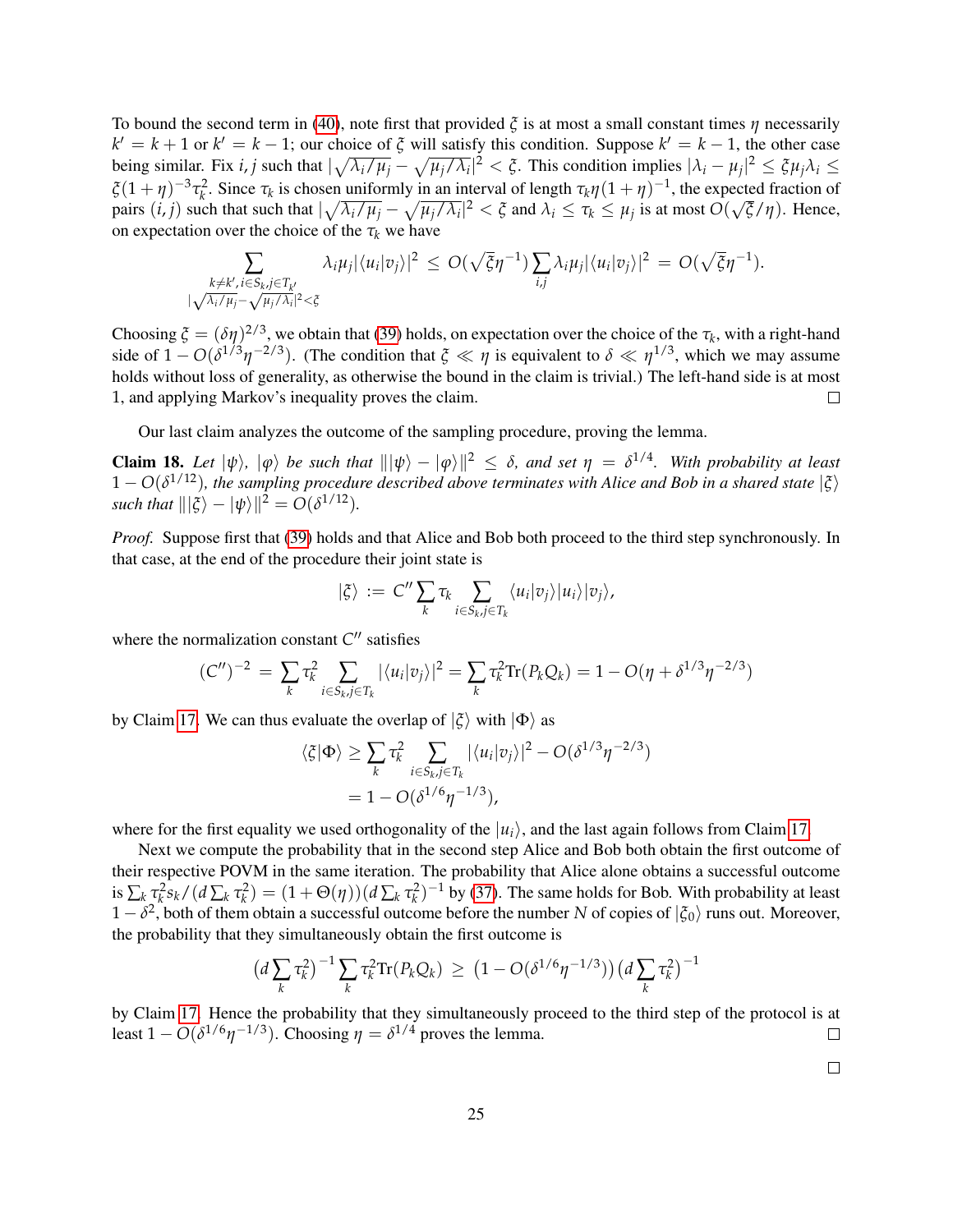### <span id="page-25-0"></span>A Auxiliary claims

<span id="page-25-2"></span>**Claim 19.** Let  $X \in \mathcal{L}(\mathbb{C}^d)$ ,  $Y \in \mathcal{L}(\mathbb{C}^{d'})$  be two operators and  $|\Psi\rangle \in \mathbb{C}^d \otimes \mathbb{C}^{d'}$  a bipartite state with *Schmidt decomposition*  $|\Psi\rangle = \sum_i \lambda_i |u_i\rangle |v_i\rangle$ , where the  $\lambda_i$  are non-negative reals. Then

<span id="page-25-3"></span>
$$
\langle \Psi | X \otimes Y | \Psi \rangle = \text{Tr}(X K Y^T K^{\dagger}), \tag{41}
$$

where  $K=\sum_i\lambda_i|u_i\rangle\langle v_i|$  and the transpose is taken in the bases specified by the  $|u_i\rangle$  and  $|v_j\rangle$ . In particular,  $if |u_i\rangle = |v_i\rangle$  *for every i*, *K is positive semidefinite and* [\(41\)](#page-25-3) *evaluates to*  $Tr(XKY^TK)$ *.* 

*Proof.* The proof follows by direct calculation, expanding the left-hand side of [\(41\)](#page-25-3) using the Schmidt decomposition of  $|\Psi\rangle$  and the right-hand side using the definition of *K*.  $\Box$ 

<span id="page-25-1"></span>**Claim 20.** *For any d and operators*  $A_i \in \mathcal{L}(\mathbb{C}^d)$ ,  $B_i \in \mathcal{L}(\mathbb{C}^{d'})$ ,

$$
\left\| \sum_i \overline{A_i} \otimes B_i \right\|_{\infty}^2 \le \left\| \sum_i \overline{A_i} \otimes A_i \right\|_{\infty} \left\| \sum_i \overline{B_i} \otimes B_i \right\|_{\infty}.
$$

*Proof.* Let  $|\Psi\rangle \in \mathbb{C}^d \otimes \mathbb{C}^d$  be a unit vector with Schmidt decomposition  $|\Psi\rangle = \sum_i \lambda_i |u_i\rangle |v_i\rangle$  and  $K =$  $\sum_i \lambda_i |u_i\rangle\langle v_i|$ . Using cyclicity of the trace,

$$
\mathrm{Tr}\big(A_iKB_i^{\dagger}K^{\dagger}\big) = \mathrm{Tr}\Big(\big((K^{\dagger}K)^{-1/4}K^{\dagger}A_i(KK^{\dagger})^{1/4}\big)\big((KK^{\dagger})^{-1/4}KB_i^{\dagger}(K^{\dagger}K)^{1/4}\big)\Big),
$$

and the Cauchy-Schwarz inequality for the trace inner-product gives

<span id="page-25-4"></span>
$$
\left|\text{Tr}\left(A_iKB_i^{\dagger}K^{\dagger}\right)\right|^2 \leq \text{Tr}\left(A_i\sqrt{KK^{\dagger}}A_i^{\dagger}\sqrt{KK^{\dagger}}\right)\text{Tr}\left(B_i^{\dagger}\sqrt{K^{\dagger}KB_i}\sqrt{K^{\dagger}K}\right). \tag{42}
$$

Using Claim [19](#page-25-2) we may then write

$$
\left| \langle \Psi | \left( \sum_{i} \overline{A_{i}} \otimes B_{i} \right) | \Psi \rangle \right| = \left| \sum_{i} \text{Tr} \left( A_{i} K B_{i}^{\dagger} K^{\dagger} \right) \right|
$$
  
\n
$$
\leq \sum_{i} \sqrt{\text{Tr} \left( A_{i} \sqrt{K K^{\dagger}} A_{i}^{\dagger} \sqrt{K K^{\dagger}} \right)} \sqrt{\text{Tr} \left( B_{i}^{\dagger} \sqrt{K^{\dagger} K} B_{i} \sqrt{K^{\dagger} K} \right)}
$$
  
\n
$$
\leq \left( \sum_{i} \text{Tr} \left( A_{i} \sqrt{K K^{\dagger}} A_{i}^{\dagger} \sqrt{K K^{\dagger}} \right) \right)^{1/2} \left( \sum_{i} \text{Tr} \left( B_{i}^{\dagger} \sqrt{K^{\dagger} K} B_{i} \sqrt{K^{\dagger} K} \right) \right)^{1/2}
$$
  
\n
$$
= \left| \langle \Psi_{L} | \left( \sum_{i} \overline{A_{i}} \otimes A_{i} \right) | \Psi_{L} \rangle \right|^{1/2} \left| \langle \Psi_{R} | \left( \sum_{i} \overline{B_{i}} \otimes B_{i} \right) | \Psi_{R} \rangle \right|^{1/2}, \tag{43}
$$

where for the first inequality we used [\(42\)](#page-25-4), the second follows from the Cauchy-Schwarz inequality, and for the last we introduced  $|\Psi_L\rangle = \sum_i \lambda_i |u_i\rangle |u_i\rangle$ ,  $|\Psi_R\rangle = \sum_i \lambda_i |v_i\rangle |v_i\rangle$ , and we used Claim [19](#page-25-2) to re-write the expressions. Since [\(43\)](#page-25-5) holds for any  $|\Psi\rangle$ , the claim is proved.  $\Box$ 

We next prove Claim [3,](#page-9-0) introduced in Section [2.2.](#page-6-0) Claim [3](#page-9-0) *There exists a polynomial-time computable transformation mapping any two-player one-round game G to a projection game G* 0 *such that the following hold:*

<span id="page-25-5"></span>
$$
1-2(1-\text{val}(G'))\,\leq\,\text{val}(G)\,\leq\,\text{val}(G').
$$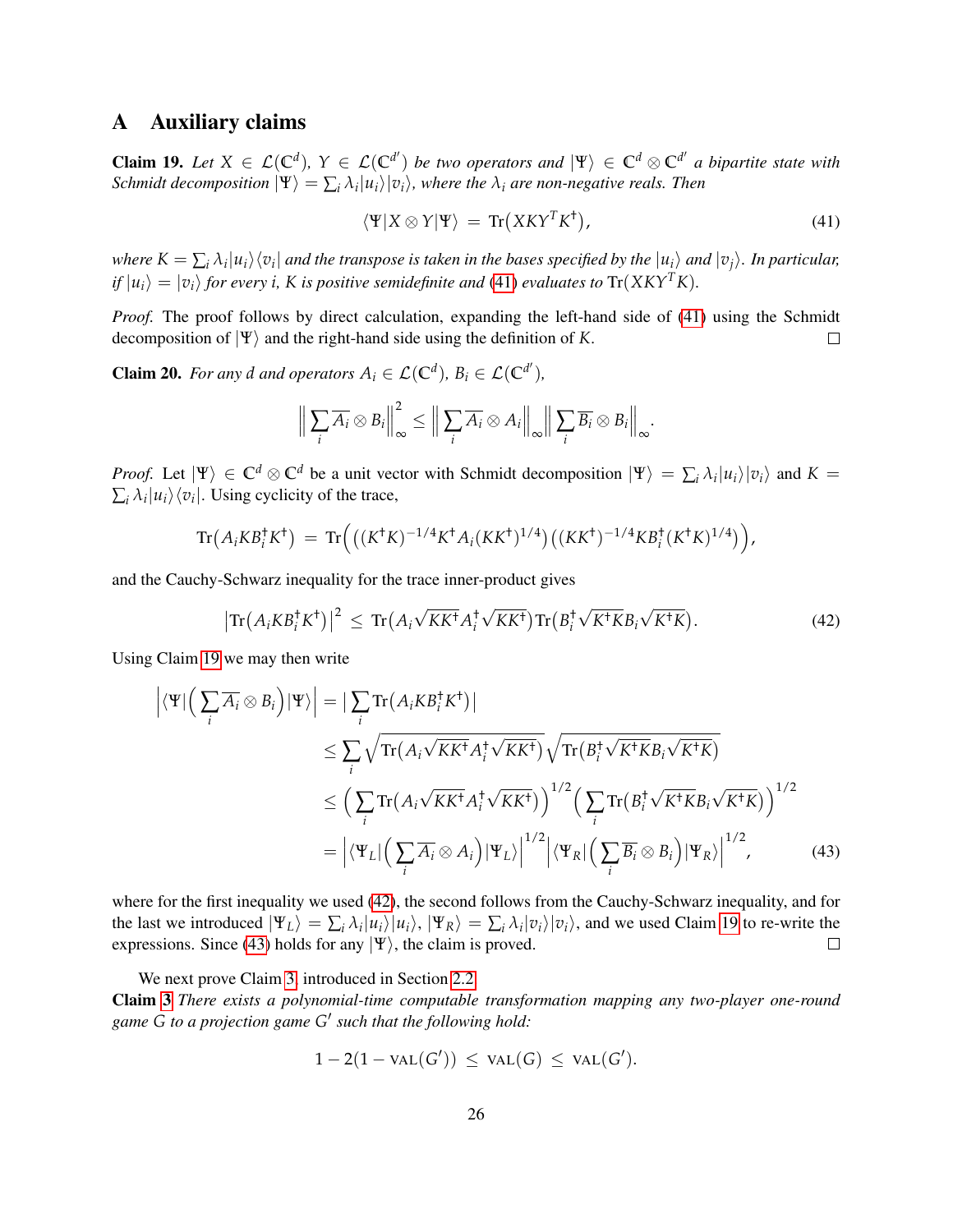*In particular,*  $\text{VAL}(G') = 1$  *if and only if*  $\text{VAL}(G) = 1$ *, and*  $1 - \text{VAL}(G') = \Theta(1 - \text{VAL}(G))$ *. Moreover, for the entangled value we have the weaker bound*

$$
\text{VAL}^*(G') \ \leq \ \sqrt{\frac{1 + \text{VAL}^*(G)}{2}},
$$

 $which implies 1 - \text{VAL}^*(G') = \Omega(1 - \text{VAL}^*(G)).$ 

*Proof.* Let *G* be a game with (without loss of generality disjoint) question sets  $\mathcal{U}$ ,  $\mathcal{V}$ , answer sets  $\mathcal{A}$ ,  $\mathcal{B}$ , distribution on questions  $\mu$  and acceptance predicate V. Let  $G'$  be the projection game corresponding to the following scenario. The referee selects a pair of questions  $(u, v)$  at random from  $u$ , which it sends to the second player, and then sends either  $u$  or  $v$  to the first player, each with probability  $1/2$ . Formally,  $G'$ is defined by question sets  $\mathcal{U}' = \mathcal{U} \cup \mathcal{V}$ ,  $\mathcal{V}' = \mathcal{U} \times \mathcal{V}$ , answer sets  $\mathcal{A}' = \mathcal{A} \cup \mathcal{B}$ ,  $\mathcal{B}' = \mathcal{A} \times \mathcal{B}$ , and a distribution  $\mu'$  given by  $\mu'(u,(u,v)) = \mu'(u,v)/2$ ,  $\mu'(v,(u,v)) = \mu'(u,v)/2$ , and 0 otherwise. For any  $(u,v)$  and  $(a,b)$  let  $\pi_{u,(u,v)}$  be such that  $\pi_{u,(u,v)}(a,b) = a$  and  $\pi_{v,(u,v)}(a,b) = b$  if  $V(a,b,u,v) = 1$ , and there is no valid answer for the first player if the second player's answers are such that  $V(a, b, u, v) = 0$ .

Then clearly G' is a projection game. Let  $|f\rangle$ ,  $|g\rangle$  be classical strategies for the players such that  $\text{VAL}(G, |f\rangle, |g\rangle) = \text{VAL}(G)$ . Consider the strategy  $(|f'\rangle, |g'\rangle)$  for *G'* in which  $|f'\rangle$  answers as  $|f\rangle$  to questions  $u \in U$  and as  $|g\rangle$  to questions  $v \in V$ , and  $|g'\rangle$  answers as  $(|f\rangle, |g\rangle)$ . Then whenever the strategy  $(|f\rangle, |g\rangle)$  provides answers to a pair of questions  $(u, v)$  that satisfy the predicate V the strategy  $(|f\rangle, |g\rangle)$ gives answers to both  $(u, (u, v))$  and  $(v, (u, v))$  that are accepted in  $G'$ , hence

$$
VAL(G') \ge \text{VAL}(G', |f'\rangle, |g'\rangle) \ge \text{VAL}(G, |f\rangle, |g\rangle) = \text{VAL}(G).
$$

Conversely, let  $(|f'\rangle, |g'\rangle)$  be a strategy for *G'* such that  $\text{VAL}(G') = \text{VAL}(G', |f'\rangle, |g'\rangle)$ . Decompose  $|f'\rangle$ into a pair of strategies  $|f\rangle, |g\rangle$  in *G*, depending on whether the question is  $u \in U$  or  $v \in V$ . The pair  $(|f\rangle, |g\rangle)$  will give a rejected answer to a pair of questions  $(u, v)$  only if  $(|f'\rangle, |g'\rangle)$  gave a rejected answer to at least one of the questions  $(u, (u, v))$  and  $(v, (u, v))$  in *G*'. In the worst case the  $(1 - \text{VAL}(G', |f\rangle, |g\rangle))$ probability that  $(|f'\rangle, |g'\rangle)$  provides rejected answers in *G'* is, say, fully concentrated on questions of the form  $(u, (u, v))$ . Hence

$$
VAL(G) \ge \text{VAL}(G, |f\rangle, |g\rangle) \ge 1 - 2(1 - \text{VAL}(G', |f'\rangle, |g'\rangle)) = 1 - 2(1 - \text{VAL}(G')).
$$

Finally, let  $(|A'\rangle, |B'\rangle)$  be a pair of quantum strategies such that  $\text{VAL}^*(G') = \text{VAL}^*(G', |A'\rangle, |B'\rangle)$ . To  $|A\rangle$  are unambiguously associated measurement operators  $\{A_u^a\}_a$  for every  $u \in \mathcal{U}$ , and  $\{A_v^b\}_b$  for  $v \in \mathcal{V}$ . Hence

$$
\operatorname{VAL}^*(G') = \Big\|\underset{u \sim v}{\mathbf{E}} \frac{1}{2} \sum_{(a,b):V(a,b,u,v)=1} \overline{A_u^a} \otimes B_{u,v}^{a,b} + \overline{A_v^b} \otimes B_{u,v}^{a,b} \Big\|_{\infty}
$$
  
\n
$$
\leq \Big\|\underset{u \sim v}{\mathbf{E}} \frac{1}{4} \sum_{(a,b):V(a,b,u,v)=1} (\overline{A_u^a + A_v^b}) \otimes (A_u^a + A_v^b) \Big\|_{\infty}^{1/2} \Big\| \underset{u \sim v}{\mathbf{E}} \sum_{(a,b):V(a,b,u,v)=1} \overline{B_{u,v}^{a,b}} \otimes B_{u,v}^{a,b} \Big\|_{\infty}^{1/2}
$$
  
\n
$$
\leq \Big(\frac{1}{2} + \frac{1}{2} \Big\| \underset{u \sim v}{\mathbf{E}} \sum_{(a,b):V(a,b,u,v)=1} \overline{A_u^a} \otimes A_v^b) \Big\|_{\infty} \Big)^{1/2},
$$

where the last inequality uses the triangle inequality for the operator norm and the fact that  $\|\sum_i X_i \otimes Y_i\|_{\infty} =$  $\sum_i Y_i \otimes X_i$ ,  $\infty$  for any  $X_i$ ,  $Y_i$ . Hence the pair of strategies  $(|A_{|\mathcal{U}}\rangle, |A_{|\mathcal{V}}\rangle)$  for *G* achieves a value at least

 $\text{VAL}^*(G) \geq \text{VAL}^*(G, |A_{|U}\rangle, |A_{|V}\rangle) \geq 2 \text{VAL}^*(G')^2 - 1$ 

as claimed.

 $\Box$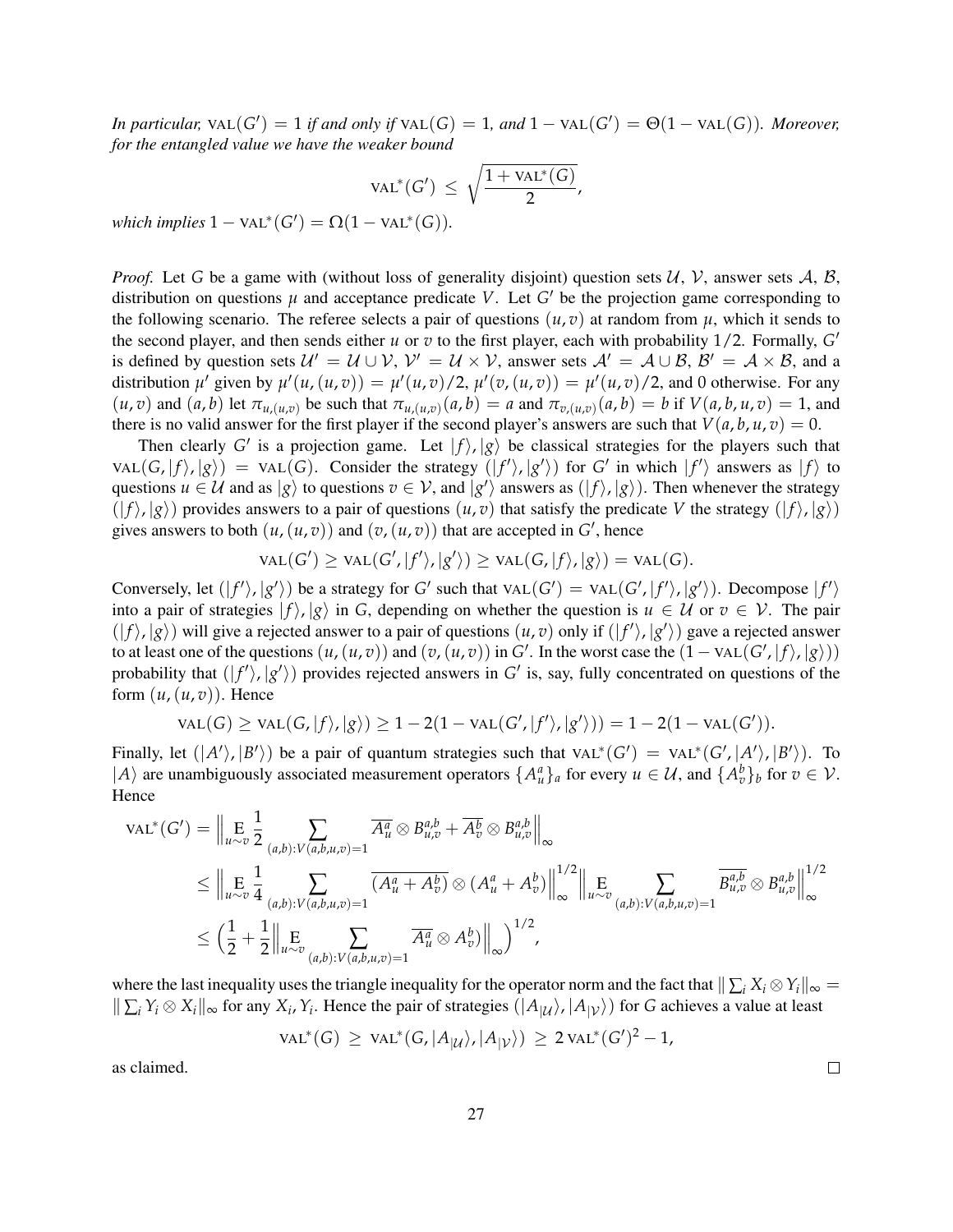### References

- <span id="page-27-3"></span>[AGR81] A. Aspect, P. Grangier, and G. Roger. Experimental tests of realistic local theories via Bell's theorem. *Phys. Rev. Lett.*, 47(7):460–463, 1981.
- <span id="page-27-12"></span>[AHW00] G. G. Amosov, A. S. Holevo, and R. F. Werner. On some additivity problems in quantum information theory. Technical report, arXiv:math-ph/0003002, 2000.
- <span id="page-27-4"></span>[Ara02] P. K. Aravind. The magic squares and Bell's theorem. Technical report, arXiv:quantph/0206070, 2002.
- <span id="page-27-15"></span>[BBLV12] J. Briët, H. Buhrman, T. Lee, and T. Vidick. Multipartite entanglement in XOR games. *Quantum Information and Computation*, 2012.
- <span id="page-27-1"></span>[Bel64] J. S. Bell. On the Einstein-Podolsky-Rosen paradox. *Physics*, 1:195–200, 1964.
- <span id="page-27-16"></span>[BK02] H. Barnum and E. Knill. Reversing quantum dynamics with near-optimal quantum and classical fidelity. *J. Math. Physics*, 43(5):2097–2106, 2002.
- <span id="page-27-9"></span>[BRR+09] B. Barak, A. Rao, R. Raz, R. Rosen, and R. Shaltiel. Strong parallel repetition theorem for free projection games. In *Approximation, Randomization, and Combinatorial Optimization. Algorithms and Techniques*, volume 5687, pages 352–365. Springer Berlin Heidelberg, 2009.
- <span id="page-27-2"></span>[CHSH69] J. F. Clauser, M. A. Horne, A. Shimony, and R. A. Holt. Proposed experiment to test local hidden-variable theories. *Phys. Rev. Lett.*, 23:880–884, 1969.
- <span id="page-27-14"></span>[CJPP11] T. Cooney, M. Junge, C. Palazuelos, and D. Pérez-García. Rank-one quantum games. Technical report, arXiv:1112.3563, 2011.
- <span id="page-27-6"></span>[CSUU08] R. Cleve, W. Slofstra, F. Unger, and S. Upadhyay. Perfect parallel repetition theorem for quantum XOR proof systems. *Comput. Complexity*, 17(2):282–299, 2008.
- <span id="page-27-13"></span>[Din07] I. Dinur. The pcp theorem by gap amplification. *J. ACM*, 54(3), June 2007.
- <span id="page-27-10"></span>[DS13] I. Dinur and D. Steurer. Analytical approach to parallel repetition. Technical report, arXiv:1305.1979, 2013.
- <span id="page-27-0"></span>[EPR35] A. Einstein, B. Podolsky, and N. Rosen. Can quantum-mechanical description of physical reality be considered complete? *Physical Review*, 47:777–780, 1935.
- <span id="page-27-7"></span>[Fei91] U. Feige. On the success probability of two provers in one-round proof systems. In *Proc. 6th IEEE Structure in Complexity Theory*, pages 116–123. 1991.
- <span id="page-27-8"></span>[FK00] U. Feige and J. Kilian. Two-Prover Protocols—Low Error at Affordable Rates. *SIAM J. Comput.*, 30(1):324, 2000.
- <span id="page-27-5"></span>[FL92] U. Feige and L. Lovasz. Two-prover one-round proof systems: Their power and their problems. ´ In *Proceedings of the 24th Annual ACM Symposium on Theory of Computing (STOC)*, pages 733–744. 1992.
- <span id="page-27-11"></span>[FRS88] L. Fortnow, J. Rompel, and M. Sipser. On the power of multi-prover interactive protocols. In *Theoretical Computer Science*, pages 156–161. 1988.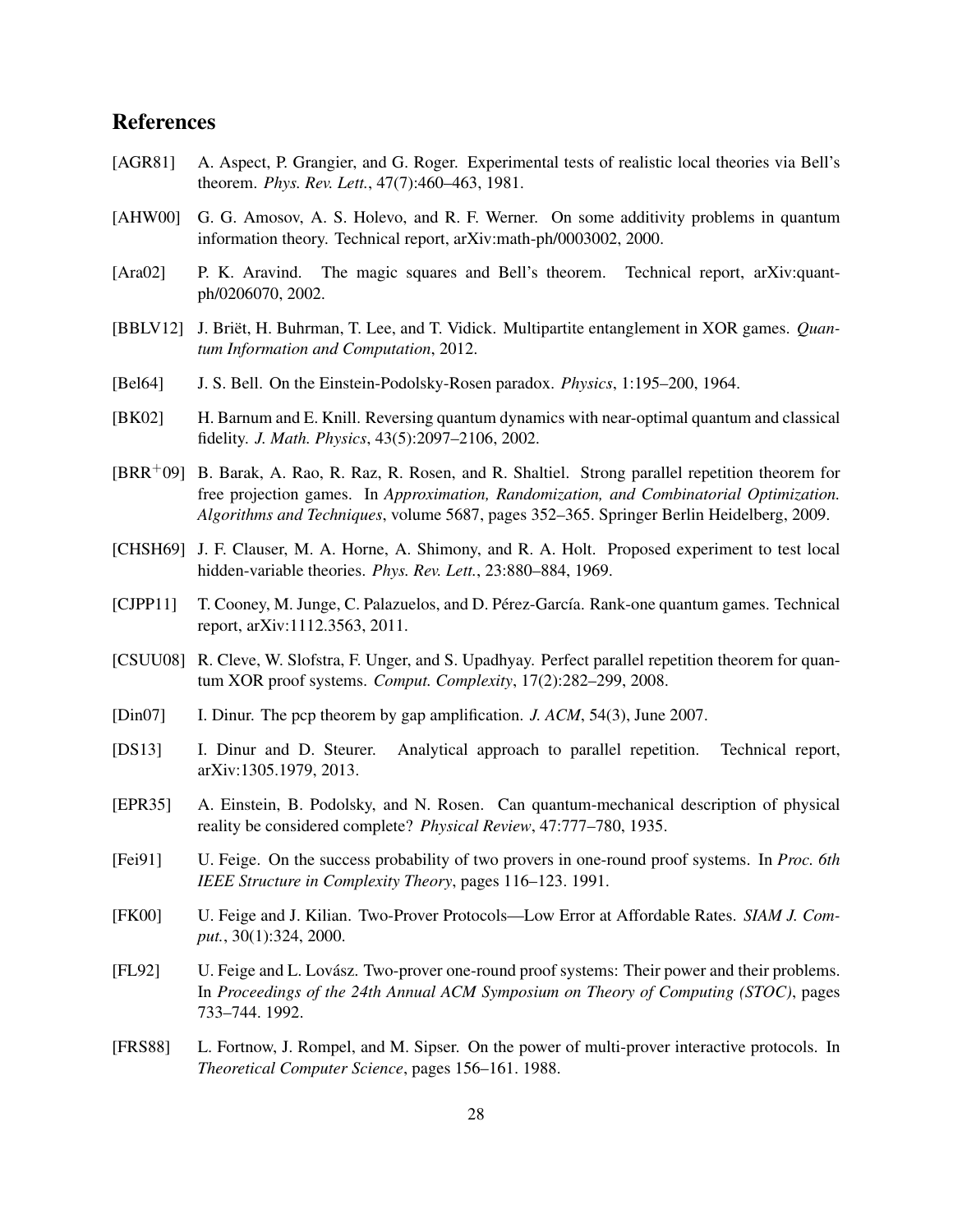- <span id="page-28-16"></span>[FvdG99] C. A. Fuchs and J. van de Graaf. Cryptographic distinguishability measures for quantummechanical states. *IEEE Transactions on Information Theory*, 45(4):1216–1227, 1999.
- <span id="page-28-11"></span>[Has09] M. B. Hastings. Superadditivity of communication capacity using entangled inputs. *Nature Physics*, 5(4):255–257, 2009.
- <span id="page-28-13"></span>[HJS+96] P. Hausladen, R. Jozsa, B. Schumacher, M. Westmoreland, and W. K. Wootters. Classical information capacity of a quantum channel. *Phys. Rev. A*, 54:1869, 1996.
- <span id="page-28-2"></span>[Hol09] T. Holenstein. Parallel repetition: Simplification and the no-signaling case. *Theory of Computing*, 5(1):141–172, 2009.
- <span id="page-28-5"></span>[HR09] E. Hänggi and R. Renner. Device-independent quantum key distribution with commuting measurements. Technical report, arXiv:1009.1833, 2009.
- <span id="page-28-12"></span>[HW94] P. Hausladen and W. K. Wootters. A 'pretty good' measurement for distinguishing quantum states. *J. Modern Optics*, 41(12):2385–2390, 1994.
- <span id="page-28-10"></span>[HW08] P. Hayden and A. Winter. Counterexamples to the maximal *p*-norm multiplicativity conjecture for all *p* > 1. *Comm. Math. Phys.*, 284(1):263–280, 2008.
- <span id="page-28-9"></span>[IV12] T. Ito and T. Vidick. A multi-prover interactive proof for NEXP sound against entangled provers. *Proc. 53rd FOCS*, pages 243–252, 2012.
- <span id="page-28-14"></span> $[JPPG<sup>+</sup>10]$  M. Junge, C. Palazuelos, D. Pérez-García, I. Villanueva, and M. M. Wolf. Operator space theory: A natural framework for Bell inequalities. *Physical Review Letters*, 104:170405, 2010.
- <span id="page-28-15"></span>[Kit86] F. Kittaneh. Inequalities for the schatten *p*-norm. iv. *Comm. Math. Phys.*, 106(4):581–585, 1986.
- <span id="page-28-1"></span>[KR10] J. Kempe and O. Regev. No strong parallel repetition with entangled and non-signaling provers. In *Proc. 25th IEEE Conf. on Computational Complexity (CCC'10)*, pages 7–15. IEEE Computer Society, Washington, DC, USA, 2010.
- <span id="page-28-7"></span>[KV11] J. Kempe and T. Vidick. Parallel repetition of entangled games. In *Proc. 43rd STOC*, pages 353–362. 2011.
- <span id="page-28-6"></span>[MPA11] L. Masanes, S. Pironio, and A. Acín. Secure device-independent quantum key distribution with causally independent measurement devices. *Nature Communications*, 2(238):7, 2011.
- <span id="page-28-3"></span>[Rao08] A. Rao. Parallel repetition in projection games and a concentration bound. In *Proc. 40th STOC*, pages 1–10. ACM, 2008.
- <span id="page-28-0"></span>[Raz98] R. Raz. A parallel repetition theorem. *SIAM J. Comput.*, 27:763–803, 1998.
- <span id="page-28-8"></span>[Raz08] R. Raz. A Counterexample to Strong Parallel Repetition. In *49th Annual IEEE Symposium on Foundations of Computer Science*, pages 369–373. 2008.
- <span id="page-28-4"></span>[RR12] R. Raz and R. Rosen. A strong parallel repetition theorem for projection games on expanders. In *Proc. 27th IEEE Conf. on Computational Complexity (CCC'12)*, pages 247–257. 2012.